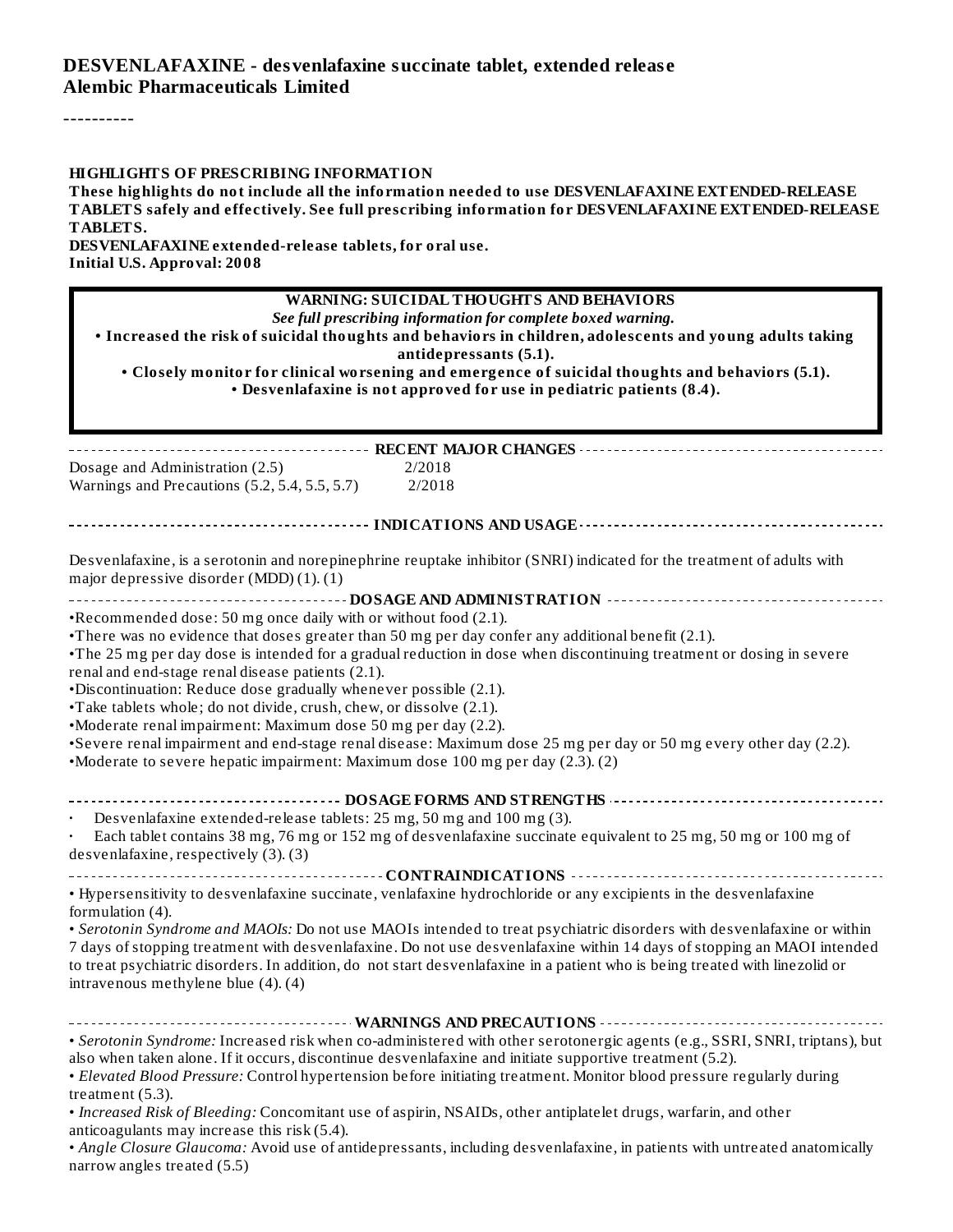• *Activation of Mania/Hypomania:* Use cautiously in patients with Bipolar Disorder. Caution patients about risk of activation of mania/hypomania (5.6).

- *Discontinuation Syndrome:* Taper dose when possible and monitor for discontinuation symptoms (5.7).
- *Seizure:* Can occur. Use cautiously in patients with seizure disorder (5.8).
- *Hyponatremia:* Can occur in association with SIADH(5.9).

• *Interstitial Lung Disease and Eosinophilic Pneumonia:* Can occur (5.10). (5)

**ADVERSE REACTIONS** Most common adverse reactions (incidence ≥5% and twice the rate of placebo in the 50 or 100 mg dose groups) were: nausea, dizziness, insomnia, hyperhidrosis, constipation, somnolence, decreased appetite, anxiety, and specific male sexual function disorders (6.1). (6)

#### **To report SUSPECTED ADVERSE REACTIONS, contact FDA at 1-800-FDA-1088 or www.fda.gov/medwatch** (6)

**USE IN SPECIFIC POPULATIONS**

• *Pregnancy:* Third trimester use may result in neonatal discontinuation syndrome (8.1).

• *Geriatric Use:* There is an increased incidence of orthostatic hypotension in desvenlafaxine treated patients ≥65 years (6.1 and 8.5). (8)

**See 17 for PATIENT COUNSELING INFORMATION and Medication Guide.**

**Revised: 10/2019**

#### **FULL PRESCRIBING INFORMATION: CONTENTS\* WARNING: SUICIDAL THOUGHTS AND BEHAVIORS 1 INDICATIONS AND USAGE**

#### **2 DOSAGE AND ADMINISTRATION**

2.1General Instructions for Use

2.2 Dosage Recommendations for Patients with Renal Impairment

2.3 Dosage Recommendations for Patients with Hepatic Impairment

2.4 Maintenance/Continuation/Extended Treatment

2.5 Discontinuing Desvenlafaxine

2.6 Switching Patients From Other Antidepressants to Desvenlafaxine

2.7 Switching Patients to or from a Monoamine Oxidase Inhibitor (MAOI) Intended to Treat Psychiatric Disorders

2.8 Use of Desvenlafaxine with other MAOIs such as Linezolid or Methylene Blue

#### **3 DOSAGE FORMS AND STRENGTHS**

**4 CONTRAINDICATIONS**

#### **5 WARNINGS AND PRECAUTIONS**

5.1 Suicidal Thoughts and Behaviors in Pediatric and Young Adult Patients

- 5.2 Serotonin Syndrome
- 5.3 Elevated Blood Pressure
- 5.4 Increased Risk of Bleeding
- 5.5 Angle Closure Glaucoma
- 5.6 Activation of Mania/Hypomania
- 5.7 Discontinuation Syndrome
- 5.8 Seizure
- 5.9 Hyponatremia

5.10 Interstitial Lung Disease and Eosinophilic Pneumonia

#### **6 ADVERSE REACTIONS**

6.1 Clinical Studies Experience

6.2 Postmarketing Experience

## **7 DRUG INTERACTIONS**

7.1 Drugs Having Clinically Important Interactions with Desvenlafaxine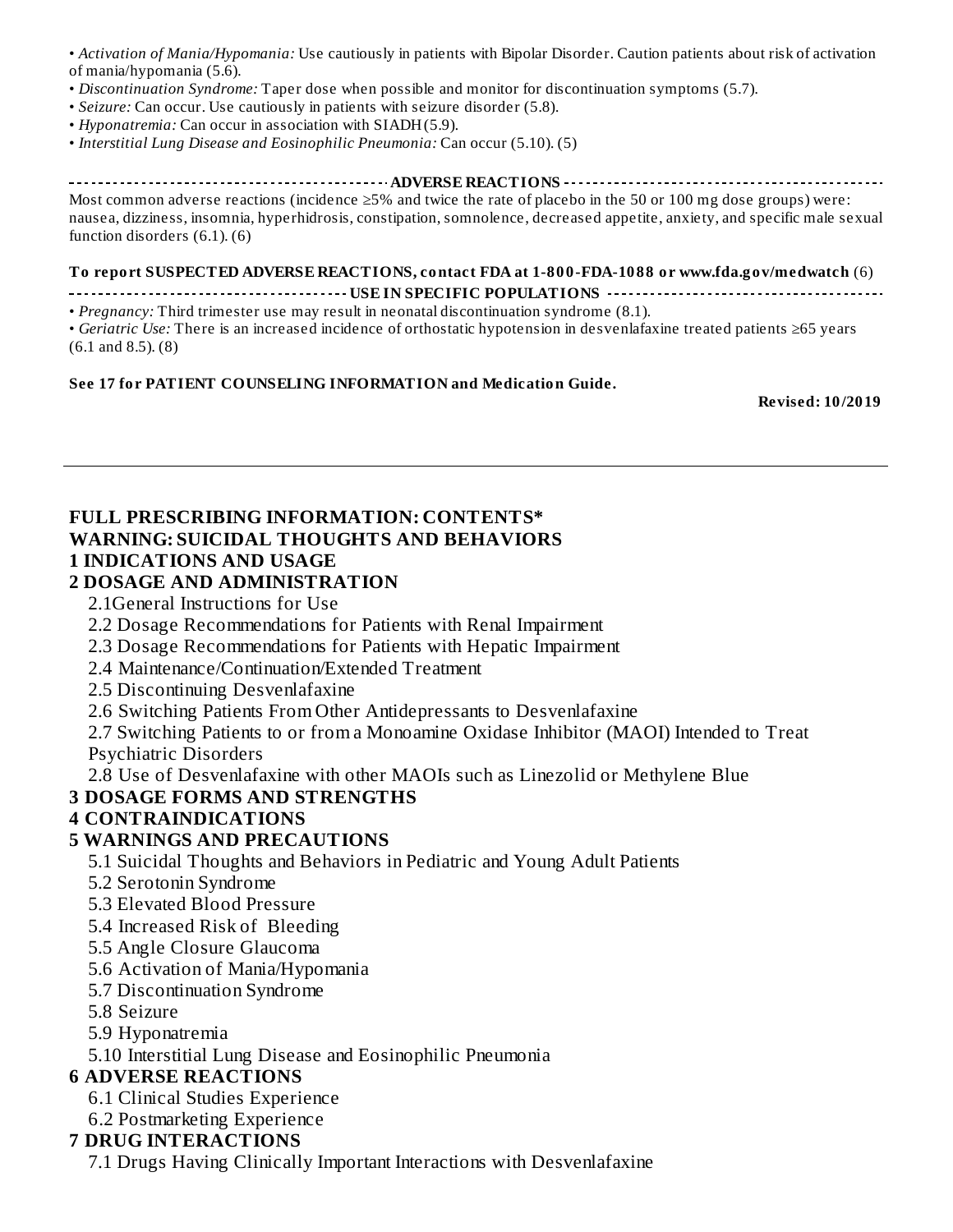7.2 Drugs Having No Clinically Important Interactions with Desvenlafaxine

7.3 Alcohol

7.4 Drug-Laboratory Test Interactions

## **8 USE IN SPECIFIC POPULATIONS**

- 8.1 Pregnancy
- 8.2 Lactation
- 8.4 Pediatric Use
- 8.5 Geriatric Use
- 8.6 Renal Impairment
- 8.7 Hepatic Impairment

## **9 DRUG ABUSE AND DEPENDENCE**

9.1 Controlled Substance

# **10 OVERDOSAGE**

- 10.1 Human Experience with Overdosage
- 10.2 Management of Overdosage

# **11 DESCRIPTION**

# **12 CLINICAL PHARMACOLOGY**

- 12.1 Mechanism of Action
- 12.2 Pharmacodynamics
- 12.3 Pharmacokinetics

# **13 NONCLINICAL TOXICOLOGY**

13.1 Carcinogenesis, Mutagenesis, Impairment of Fertility

## **14 CLINICAL STUDIES**

# **16 HOW SUPPLIED/STORAGE AND HANDLING**

## **17 PATIENT COUNSELING INFORMATION**

\* Sections or subsections omitted from the full prescribing information are not listed.

# **FULL PRESCRIBING INFORMATION**

# **WARNING: SUICIDAL THOUGHTS AND BEHAVIORS**

**Antidepressants increas ed the risk of suicidal thoughts and behavior in children, adoles cents, and young adults in short-term studies. Thes e studies did not show an increas e in the risk of suicidal thoughts and behavior with antidepressant us e in patients over age 24; there was a reduction in risk with antidepressant us e in patients aged 65 and older** *[see Warnings and Precautions (5.1)].*

**In patients of all ages who are started on antidepressant therapy, monitor clos ely for wors ening, and for emergence of suicidal thoughts and behaviors. Advis e families and caregivers of the need for clos e obs ervation and communication with the pres criber** *[see Warnings and Precautions (5.1)].*

**Desvenlafaxine is not approved for us e in pediatric patients** *[see Use in Specific Populations (8.4)].*

# **1 INDICATIONS AND USAGE**

Desvenlafaxine is indicated for the treatment of adults with major depressive disorder (MDD) *[see*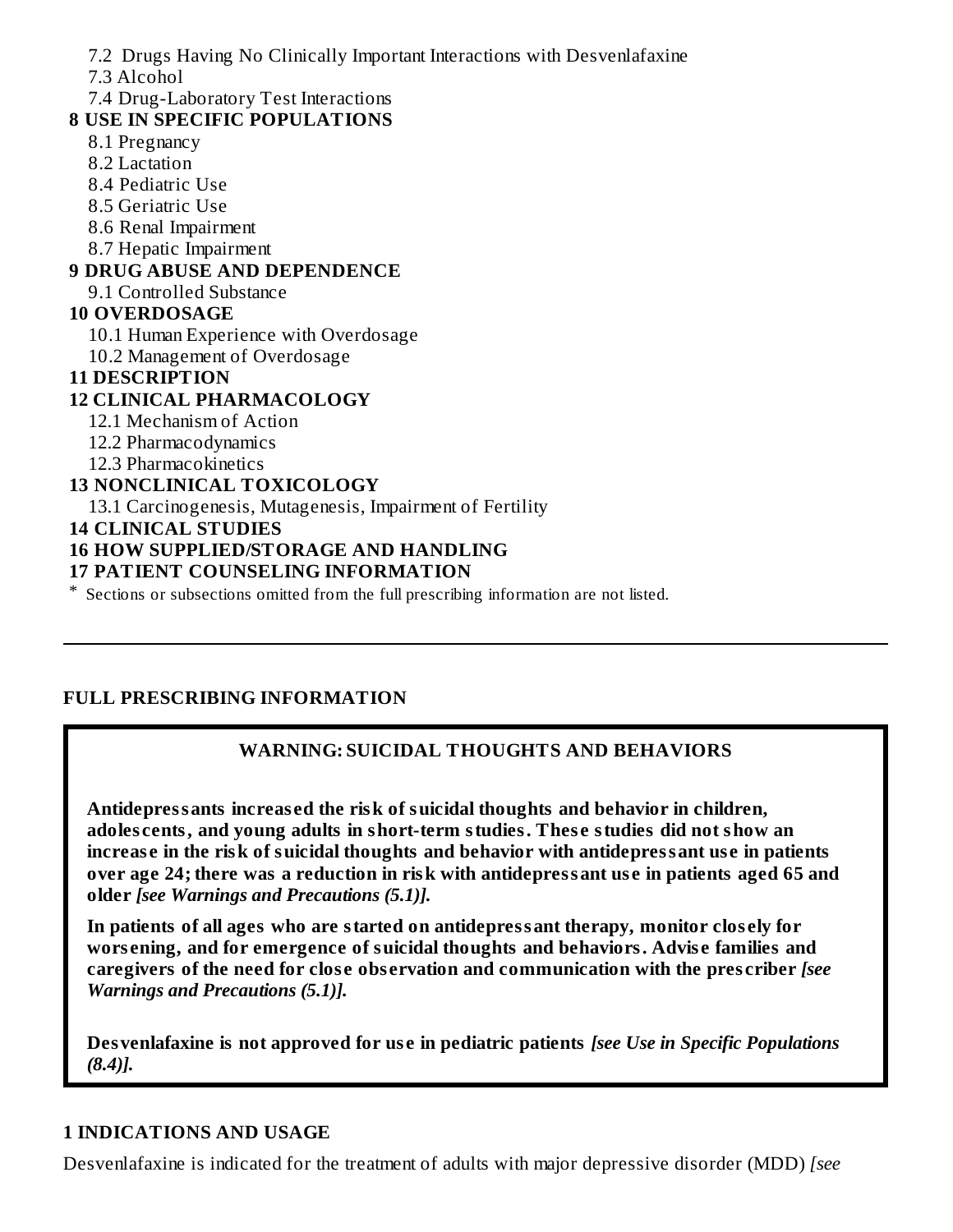# **2 DOSAGE AND ADMINISTRATION**

# **2.1General Instructions for Us e**

The recommended dose for desvenlafaxine is 50 mg once daily, with or without food. The 50 mg dose is both a starting dose and the therapeutic dose. Desvenlafaxine should be taken at approximately the same time each day. Tablets must be swallowed whole with fluid and not divided, crushed, chewed, or dissolved.

In clinical studies, doses of 10 mg to 400 mg per day were studied. In clinical studies, doses of 50 mg to 400 mg per day were shown to be effective, although no additional benefit was demonstrated at doses greater than 50 mg per day and adverse reactions and discontinuations were more frequent at higher doses.

The 25 mg per day dose is intended for a gradual reduction in dose when discontinuing treatment. When discontinuing therapy, gradual dose reduction is recommended whenever possible to minimize discontinuation symptoms *[see Dosage and Administration (2.5) and Warnings and Precautions (5.7)]*.

# **2.2 Dosage Recommendations for Patients with Renal Impairment**

The maximum recommended dose in patients with moderate renal impairment (24-hr creatinine clearance  $[CL<sub>Cr</sub>] = 30$  to 50 mL/min, Cockcroft-Gault [C-G]) is 50 mg per day. The maximum recommended dose in patients with severe renal impairment  ${\rm (CL_{Cr}15}$  to 29 mL/min, C-G) or end-stage renal disease (ESRD,  $\mathsf{CL}_{\mathsf{Cr}}$  < 15 mL/min, C-G) is 25 mg every day or 50 mg every other day. Supplemental doses should not be given to patients after dialysis *[see Use in Specific Populations (8.6) and Clinical Pharmacology (12.3)].*

# **2.3 Dosage Recommendations for Patients with Hepatic Impairment**

The recommended dose in patients with moderate to severe hepatic impairment (Child-Pugh score 7 to 15) is 50 mg per day. Dose escalation above 100 mg per day is not recommended *[see Use in Specific Populations (8.7) and Clinical Pharmacology (12.3)].*

# **2.4 Maintenance/Continuation/Extended Treatment**

It is generally agreed that acute episodes of major depressive disorder require several months or longer of sustained pharmacologic therapy. Longer-term efficacy of desvenlafaxine (50 to 400 mg) was established in two maintenance trials *[see Clinical Studies (14)]*. Patients should be periodically reassessed to determine the need for continued treatment.

# **2.5 Dis continuing Desvenlafaxine**

Adverse reactions may occur upon discontinuation of desvenlafaxine *[see Warnings and Precautions (5.7)].* Gradually reduce the dosage rather than stopping desvenlafaxine abruptly whenever possible.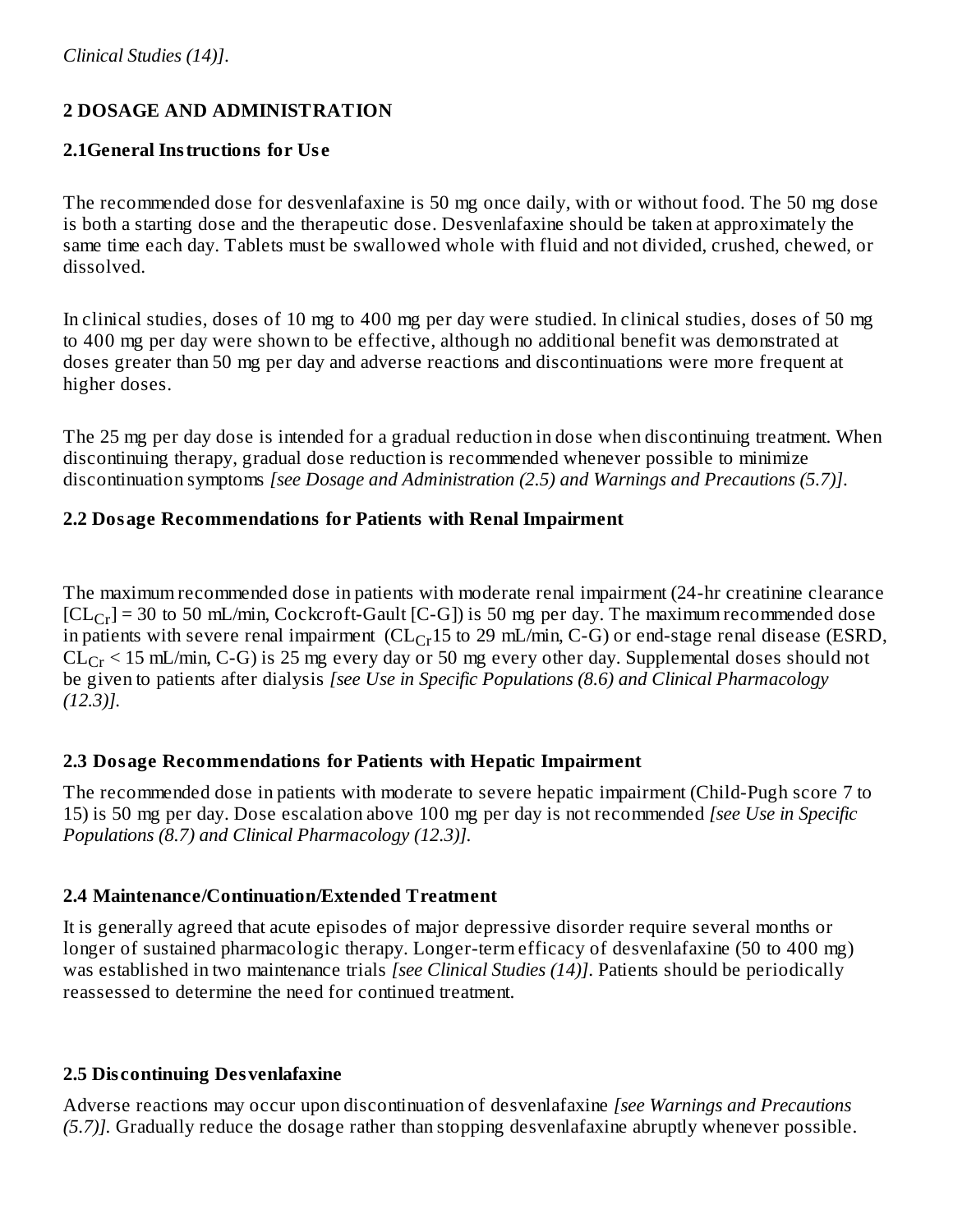## **2.6 Switching Patients From Other Antidepressants to Desvenlafaxine**

Discontinuation symptoms have been reported when switching patients from other antidepressants, including venlafaxine, to desvenlafaxine. Tapering of the initial antidepressant may be necessary to minimize discontinuation symptoms.

## **2.7 Switching Patients to or from a Monoamine Oxidas e Inhibitor (MAOI) Intended to Treat Psychiatric Disorders**

At least 14 days should elapse between discontinuation of an MAOI intended to treat psychiatric disorders and initiation of therapy with desvenlafaxine. Conversely, at least 7 days should be allowed after stopping desvenlafaxine before starting an MAOI intended to treat psychiatric disorders *[see Contraindications (4)]*.

## **2.8 Us e of Desvenlafaxine with other MAOIs such as Linezolid or Methylene Blue**

Do not start desvenlafaxine in a patient who is being treated with linezolid or intravenous methylene blue because there is increased risk of serotonin syndrome. In a patient who requires more urgent treatment of a psychiatric condition, other interventions, including hospitalization, should be considered *[see Contraindications (4)]*.

In some cases, a patient already receiving desvenlafaxine therapy may require urgent treatment with linezolid or intravenous methylene blue. If acceptable alternatives to linezolid or intravenous methylene blue treatment are not available and the potential benefits of linezolid or intravenous methylene blue treatment are judged to outweigh the risks of serotonin syndrome in a particular patient, desvenlafaxine should be stopped promptly, and linezolid or intravenous methylene blue can be administered. The patient should be monitored for symptoms of serotonin syndrome for 7 days or until 24 hours after the last dose of linezolid or intravenous methylene blue, whichever comes first. Therapy with desvenlafaxine may be resumed 24 hours after the last dose of linezolid or intravenous methylene blue *[see Warnings and Precautions (5.2)]*.

The risk of administering methylene blue by non-intravenous routes (such as oral tablets or by local injection) or in intravenous doses much lower than 1 mg/kg with desvenlafaxine is unclear. The clinician should, nevertheless, be aware of the possibility of emergent symptoms of serotonin syndrome with such use *[see Warnings and Precautions (5.2)]*.

# **3 DOSAGE FORMS AND STRENGTHS**

Desvenlafaxine extended-release tablets are available as 25 mg, 50 mg and 100 mg tablets. 25 mg, tan colored, round, biconvex tablets, debossed with 'L634' on one side and plain on other side. 50 mg, light pink colored, round, biconvex tablets, debossed with 'L349' on one side and plain on other side.

100 mg, dark brown to red colored, round, biconvex tablets, debossed with 'L350' on one side and plain on other side.

# **4 CONTRAINDICATIONS**

Hypersensitivity to desvenlafaxine succinate, venlafaxine hydrochloride or to any excipients in the desvenlafaxine formulation. Angioedema has been reported in patients treated with desvenlafaxine*[see Adverse Reactions (6.1)]*.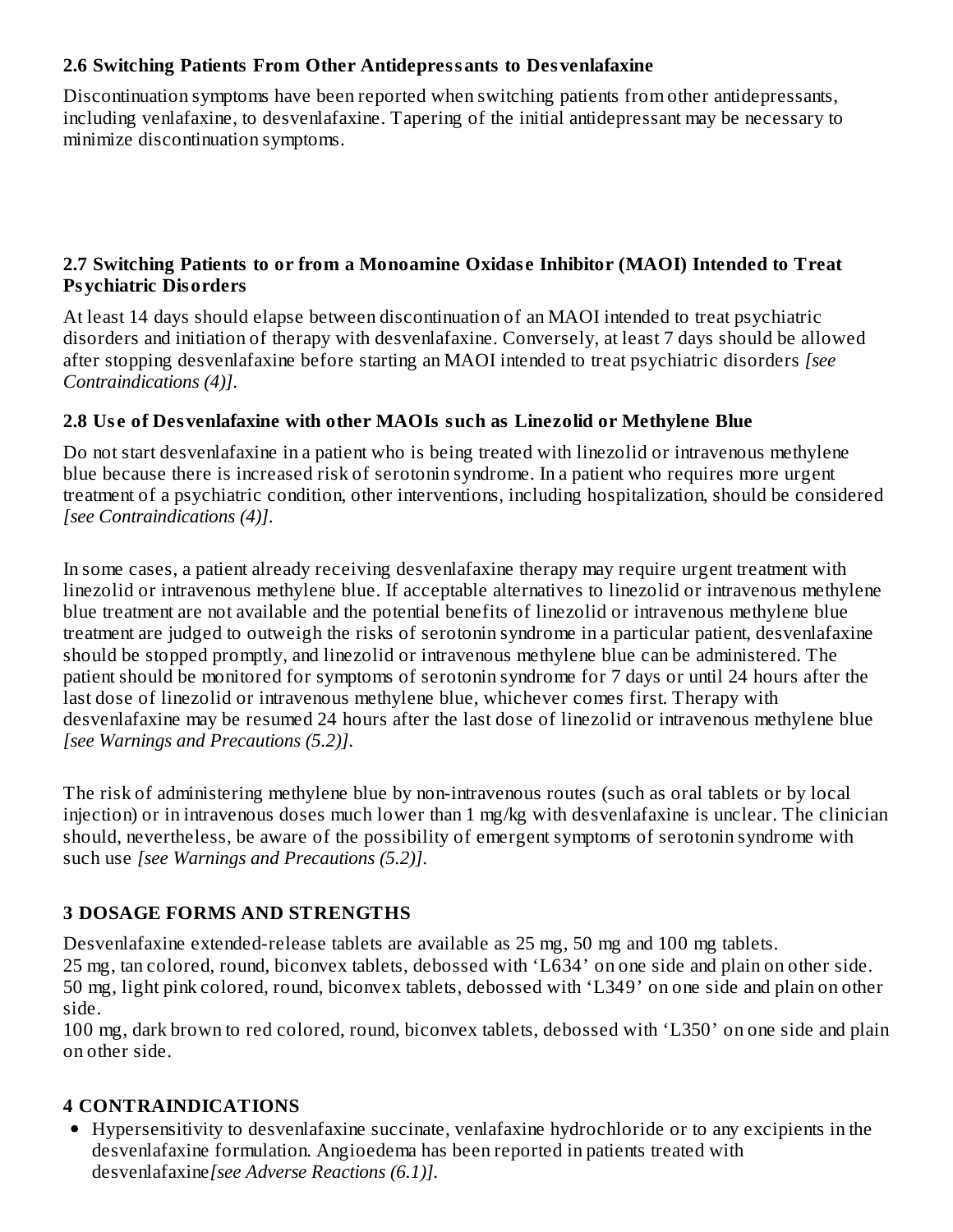- The use of MAOIs intended to treat psychiatric disorders with desvenlafaxine or within 7 days of  $\bullet$ stopping treatment with desvenlafaxine is contraindicated because of an increased risk of serotonin syndrome. The use of desvenlafaxine within 14 days of stopping an MAOI intended to treat psychiatric disorders is also contraindicated *[see Dosage and Administration (2.7)* and *Warnings and Precautions (5.2)].*
- Starting desvenlafaxine in a patient who is being treated with MAOIs such as linezolid or intravenous methylene blue is also contraindicated because of an increased risk of serotonin syndrome *[see Dosage and Administration (2.8) and Warnings and Precautions (5.2)].*

# **5 WARNINGS AND PRECAUTIONS**

## **5.1 Suicidal Thoughts and Behaviors in Pediatric and Young Adult Patients**

Patients with MDD, both adult and pediatric, may experience worsening of their depression and/or the emergence of suicidal ideation and behavior (suicidality) or unusual changes in behavior, whether or not they are taking antidepressant medications, and this risk may persist until significant remission occurs. Suicide is a known risk of depression and certain other psychiatric disorders, and these disorders themselves are the strongest predictors of suicide. There has been a long-standing concern, however, that antidepressants may have a role in inducing worsening of depression and the emergence of suicidality in certain patients during the early phases of treatment. Pooled analyses of short-term placebo-controlled studies of antidepressant drugs (SSRIs and others) showed that these drugs increase the risk of suicidal thinking and behavior (suicidality) in children, adolescents, and young adults (ages 18 to 24) with major depressive disorder (MDD) and other psychiatric disorders. Short-term studies did not show an increase in the risk of suicidality with antidepressants compared to placebo in adults beyond age 24; there was a reduction with antidepressants compared to placebo in adults aged 65 and older.

The pooled analyses of placebo-controlled studies in children and adolescents with MDD, obsessive compulsive disorder (OCD), or other psychiatric disorders included a total of 24 short-term studies of 9 antidepressant drugs in over 4,400 patients. The pooled analyses of placebo-controlled studies in adults with MDD or other psychiatric disorders included a total of 295 short-term studies (median duration of 2 months) of 11 antidepressant drugs in over 77,000 patients. There was considerable variation in risk of suicidality among drugs, but a tendency toward an increase in the younger patients for almost all drugs studied. There were differences in absolute risk of suicidality across the different indications, with the highest incidence in MDD. The risk differences (drug vs. placebo), however, were relatively stable within age strata and across indications. These risk differences (drug-placebo difference in the number of cases of suicidality per 1,000 patients treated) are provided in Table 1.

#### **Table 1**

| Age       | Drug-Placebo Difference in Number of Cases of Suicidality per 1,000 Patients |
|-----------|------------------------------------------------------------------------------|
| Range     | <b>Treated</b>                                                               |
|           | Increases Compared to Placebo                                                |
| < 18      | 14 additional cases                                                          |
| 18 to 24  | 5 additional cases                                                           |
|           | Decreases Compared to Placebo                                                |
| 25 to 64  | 1 fewer case                                                                 |
| $\geq 65$ | 6 fewer cases                                                                |

No suicides occurred in any of the pediatric studies. There were suicides in the adult studies, but the number was not sufficient to reach any conclusion about drug effect on suicide.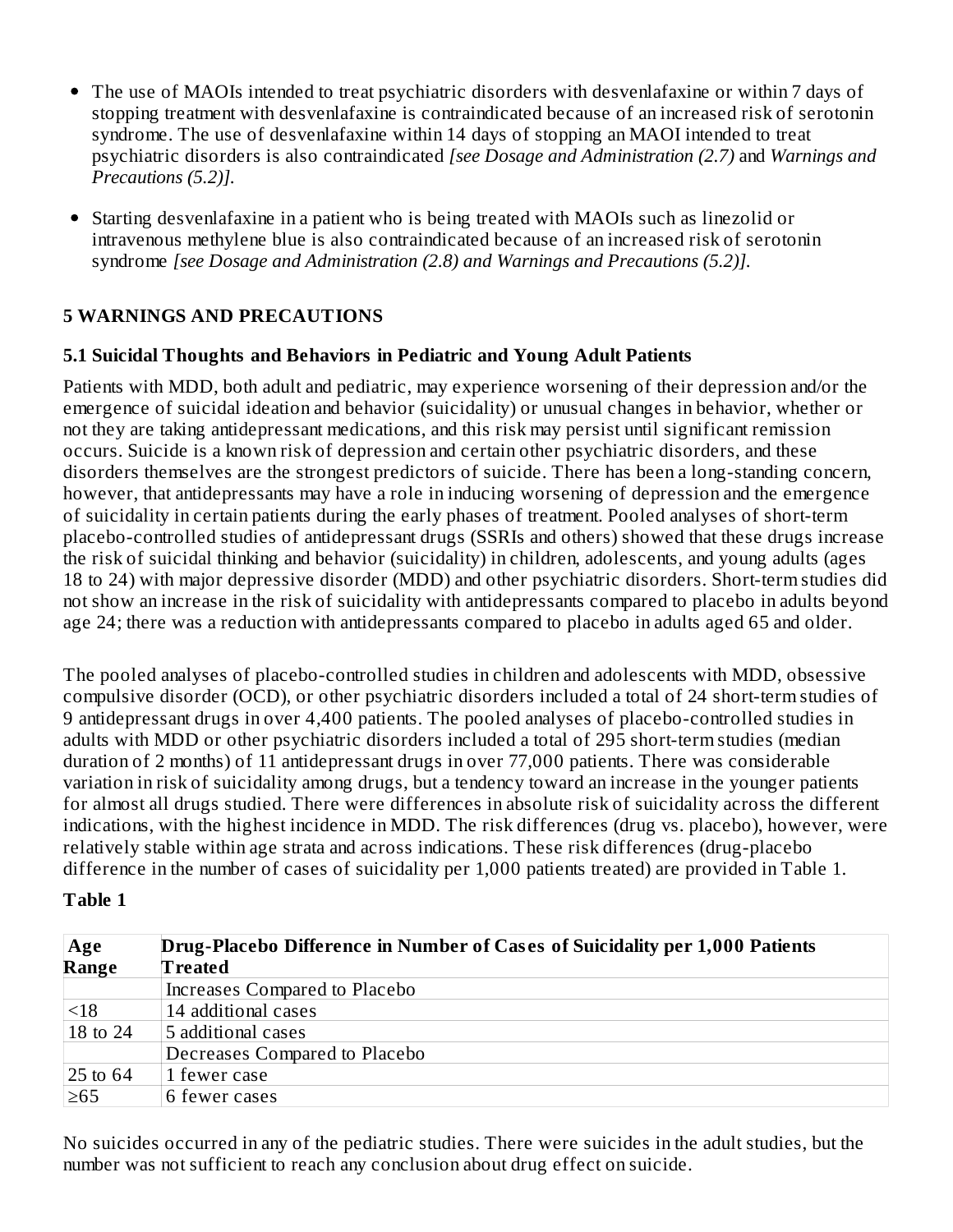It is unknown whether the suicidality risk extends to longer-term use, i.e., beyond several months. However, there is substantial evidence from placebo-controlled maintenance studies in adults with depression that the use of antidepressants can delay the recurrence of depression.

All patients being treated with antidepressants for any indication should be monitored appropriately and observed closely for clinical worsening, suicidality, and unusual changes in behavior, especially during the initial few months of a course of drug therapy, or at times of dose changes, either increases or decreases.

The following symptoms, anxiety, agitation, panic attacks, insomnia, irritability, hostility, aggressiveness, impulsivity, akathisia (psychomotor restlessness), hypomania, and mania, have been reported in adult and pediatric patients being treated with antidepressants for major depressive disorder as well as for other indications, both psychiatric and nonpsychiatric. Although a causal link between the emergence of such symptoms and either the worsening of depression and/or the emergence of suicidal impulses has not been established, there is concern that such symptoms may represent precursors to emerging suicidality.

Consideration should be given to changing the therapeutic regimen, including possibly discontinuing the medication, in patients whose depression is persistently worse, or who are experiencing emergent suicidality or symptoms that might be precursors to worsening depression or suicidality, especially if these symptoms are severe, abrupt in onset, or were not part of the patient's presenting symptoms.

If the decision has been made to discontinue treatment, medication should be tapered, as rapidly as is feasible, but with recognition that abrupt discontinuation can be associated with certain symptoms *[see Dosage and Administration (2.4), Warnings and Precautions (5.7) ]*.

Families and caregivers of patients being treated with antidepressants for major depressive disorder or other indications, both psychiatric and nonpsychiatric, should be alerted about the need to monitor patients for the emergence of agitation, irritability, unusual changes in behavior, and the other symptoms described above, as well as the emergence of suicidality, and to report such symptoms immediately to healthcare providers. Such monitoring should include daily observation by families and caregivers.

Prescriptions for desvenlafaxine should be written for the smallest quantity of tablets consistent with good patient management, in order to reduce the risk of overdose.

## Screening patients for bipolar disorder

A major depressive episode may be the initial presentation of bipolar disorder. It is generally believed (though not established in controlled studies) that treating such an episode with an antidepressant alone may increase the likelihood of precipitation of a mixed/manic episode in patients at risk for bipolar disorder. Whether any of the symptoms described above represent such a conversion is unknown. However, prior to initiating treatment with an antidepressant, patients with depressive symptoms should be adequately screened to determine if they are at risk for bipolar disorder; such screening should include a detailed psychiatric history, including a family history of suicide, bipolar disorder, and depression. It should be noted that desvenlafaxine is not approved for use in treating bipolar depression.

# **5.2 Serotonin Syndrome**

Serotonin-norepinephrine reuptake inhibitors (SNRIs) and selective-serotonin reuptake inhibitors (SSRIs), including desvenlafaxine, can precipitate serotonin syndrome, a potentially life-threatening condition. The risk is increased with concomitant use of other serotonergic drugs (including triptans, tricyclic antidepressants, fentanyl, lithium, tramadol, tryptophan, buspirone, amphetamines, and St. John's Wort) and with drugs that impair metabolism of serotonin, i.e., MAOIs *[see Contraindications (4), Drug Interactions (7.1)].* Serotonin syndrome can also occur when these drugs are used alone.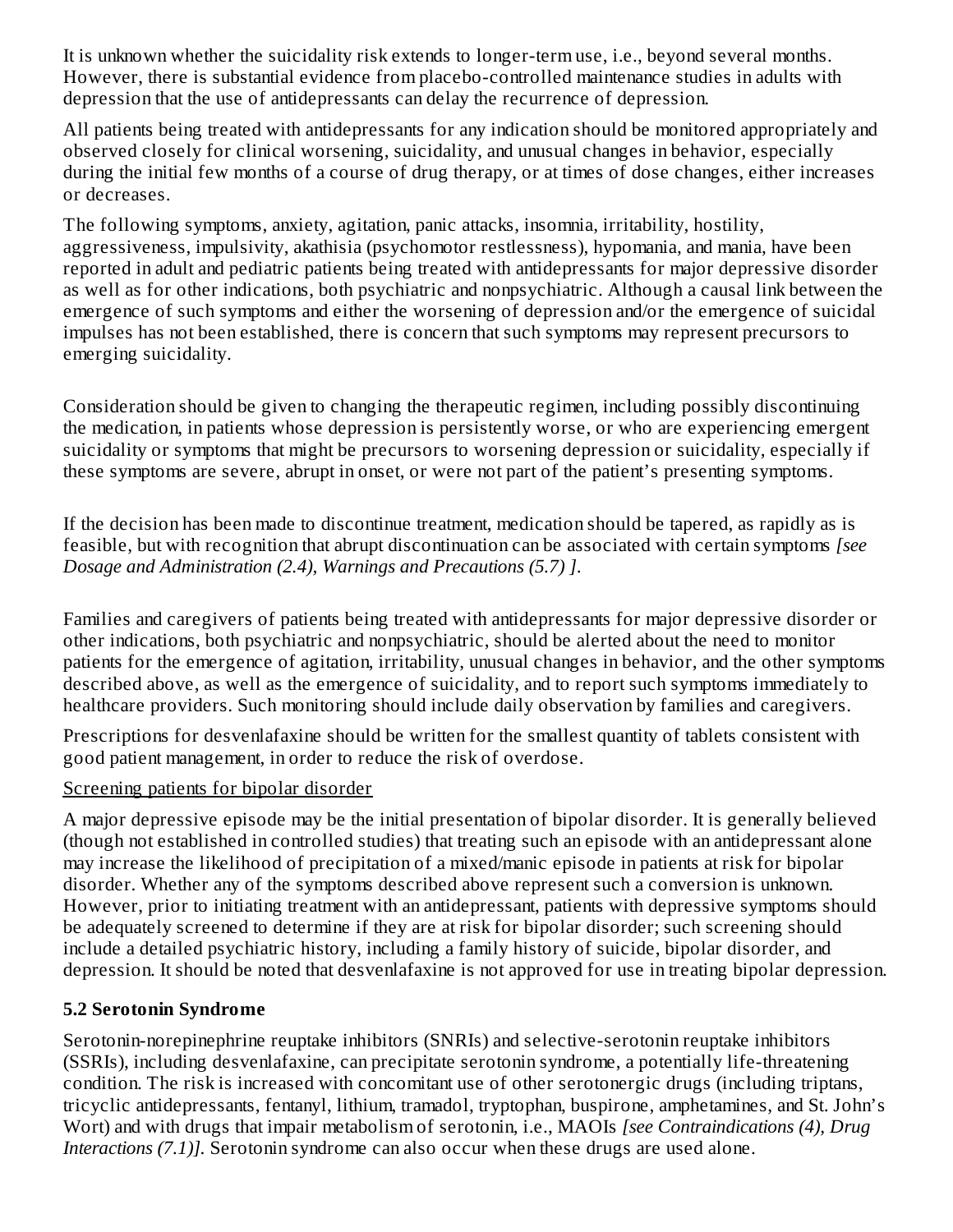Serotonin syndrome signs and symptoms may include mental status changes (e.g., agitation, hallucinations, delirium, and coma), autonomic instability (e.g., tachycardia, labile blood pressure, dizziness, diaphoresis, flushing, hyperthermia), neuromuscular symptoms (e.g., tremor, rigidity, myoclonus, hyperreflexia, incoordination), seizures, and gastrointestinal symptoms (e.g., nausea, vomiting, diarrhea).

The concomitant use of desvenlafaxine with MAOIs is contraindicated. In addition, do not initiate desvenlafaxine in a patient being treated with MAOIs such as linezolid or intravenous methylene blue. No reports involved the administration of methylene blue by other routes (such as oral tablets or local tissue injection). If it is necessary to initiate treatment with an MAOI such as linezolid or intravenous methylene blue in a patient taking desvenlafaxine, discontinue desvenlafaxine before initiating treatment with the MAOI *[see Contraindications (4), Drug Interactions (7.1)].*

Monitor all patients taking desvenlafaxine for the emergence of serotonin syndrome. Discontinue treatment with desvenlafaxine and any concomitant serotonergic agents immediately if the above symptoms occur, and initiate supportive symptomatic treatment. If concomitant use of desvenlafaxine with other serotonergic drugs is clinically warranted, inform patients of the increased risk for serotonin syndrome and monitor for symptoms.

## **5.3 Elevated Blood Pressure**

Patients receiving desvenlafaxine should have regular monitoring of blood pressure since increases in blood pressure were observed in clinical studies *[see Adverse Reactions (6.1)]*. Pre-existing hypertension should be controlled before initiating treatment with desvenlafaxine. Caution should be exercised in treating patients with pre-existing hypertension, cardiovascular, or cerebrovascular conditions that might be compromised by increases in blood pressure. Cases of elevated blood pressure requiring immediate treatment have been reported with desvenlafaxine.

Sustained blood pressure increases could have adverse consequences. For patients who experience a sustained increase in blood pressure while receiving desvenlafaxine, either dose reduction or discontinuation should be considered *[see Adverse Reactions (6.1)]*.

## **5.4 Increas ed Risk of Bleeding**

Drugs that interfere with serotonin reuptake inhibition, including desvenlafaxine, may increase the risk of bleeding events. Concomitant use of aspirin, nonsteroidal anti-inflammatory drugs, warfarin, and other anticoagulants may add to this risk. Case reports and epidemiological studies (case-control and cohort design) have demonstrated an association between use of drugs that interfere with serotonin reuptake and the occurrence of gastrointestinal bleeding. Bleeding events related to SSRIs and SNRIs have ranged from ecchymosis, hematoma, epistaxis, and petechiae to life-threatening hemorrhages. Inform patients about the risk of bleeding associated with the concomitant use of desvenlafaxine and antiplatelet agents or anticoagulants. For patients taking warfarin, carefully monitor coagulation indices when initiating, titrating, or discontinuing desvenlafaxine.

# **5.5 Angle Closure Glaucoma**

The pupillary dilation that occurs following use of many antidepressant drugs including desvenlafaxine may trigger an angle closure attack in a patient with anatomically narrow angles who does not have a patent iridectomy. Avoid use of antidepressants, including desvenlafaxine, in patients with untreated anatomically narrow angles.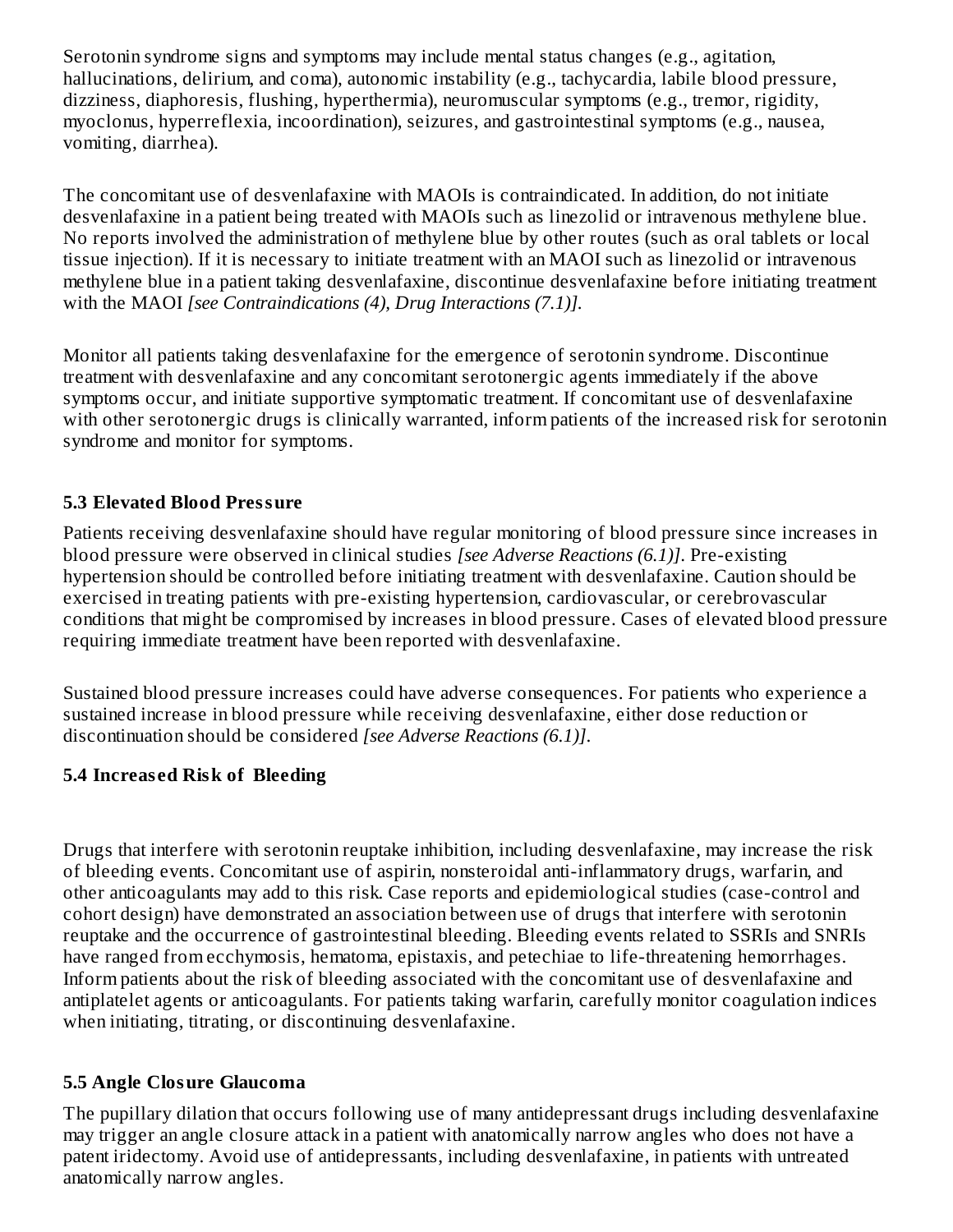## **5.6 Activation of Mania/Hypomania**

During all MDD phase 2 and phase 3 studies, mania was reported for approximately 0.02% of patients treated with desvenlafaxine. Activation of mania/hypomania has also been reported in a small proportion of patients with major affective disorder who were treated with other marketed antidepressants. As with all antidepressants, desvenlafaxine should be used cautiously in patients with a history or family history of mania or hypomania.

## **5.7 Dis continuation Syndrome**

Adverse reactions after discontinuation of serotonergic antidepressants, particularly after abrupt discontinuation, include: nausea, sweating, dysphoric mood, irritability, agitation, dizziness, sensory disturbances (e.g., paresthesia, such as electric shock sensations), tremor, anxiety, confusion, headache, lethargy, emotional lability, insomnia, hypomania, tinnitus, and seizures. A gradual reduction in dosage rather than abrupt cessation is recommended whenever possible *[see Dosage and Administration (2.5), Adverse Reaction (6.1)].*

## **5.8 Seizure**

Cases of seizure have been reported in pre-marketing clinical studies with desvenlafaxine. Desvenlafaxine has not been systematically evaluated in patients with a seizure disorder. Patients with a history of seizures were excluded from pre-marketing clinical studies. Desvenlafaxine should be prescribed with caution in patients with a seizure disorder.

## **5.9 Hyponatremia**

Hyponatremia may occur as a result of treatment with SSRIs and SNRIs, including desvenlafaxine. In many cases, this hyponatremia appears to be the result of the syndrome of inappropriate antidiuretic hormone secretion (SIADH). Cases with serum sodium lower than 110 mmol/L have been reported. Elderly patients may be at greater risk of developing hyponatremia with SSRIs and SNRIs. Also, patients taking diuretics or who are otherwise volume depleted can be at greater risk *[see Use in Specific Populations (8.5) and Clinical Pharmacology (12.3)]*.

Discontinuation of desvenlafaxine should be considered in patients with symptomatic hyponatremia and appropriate medical intervention should be instituted.

Signs and symptoms of hyponatremia include headache, difficulty concentrating, memory impairment, confusion, weakness, and unsteadiness, which can lead to falls. Signs and symptoms associated with more severe and/or acute cases have included hallucination, syncope, seizure, coma, respiratory arrest, and death.

# **5.10 Interstitial Lung Dis eas e and Eosinophilic Pneumonia**

Interstitial lung disease and eosinophilic pneumonia associated with venlafaxine (the parent drug of desvenlafaxine) therapy have been rarely reported. The possibility of these adverse events should be considered in patients treated with desvenlafaxine who present with progressive dyspnea, cough, or chest discomfort. Such patients should undergo a prompt medical evaluation, and discontinuation of desvenlafaxine should be considered.

## **6 ADVERSE REACTIONS**

The following adverse reactions are discussed in greater detail in other sections of the label.

Hypersensitivity *[see Contraindications (4)]*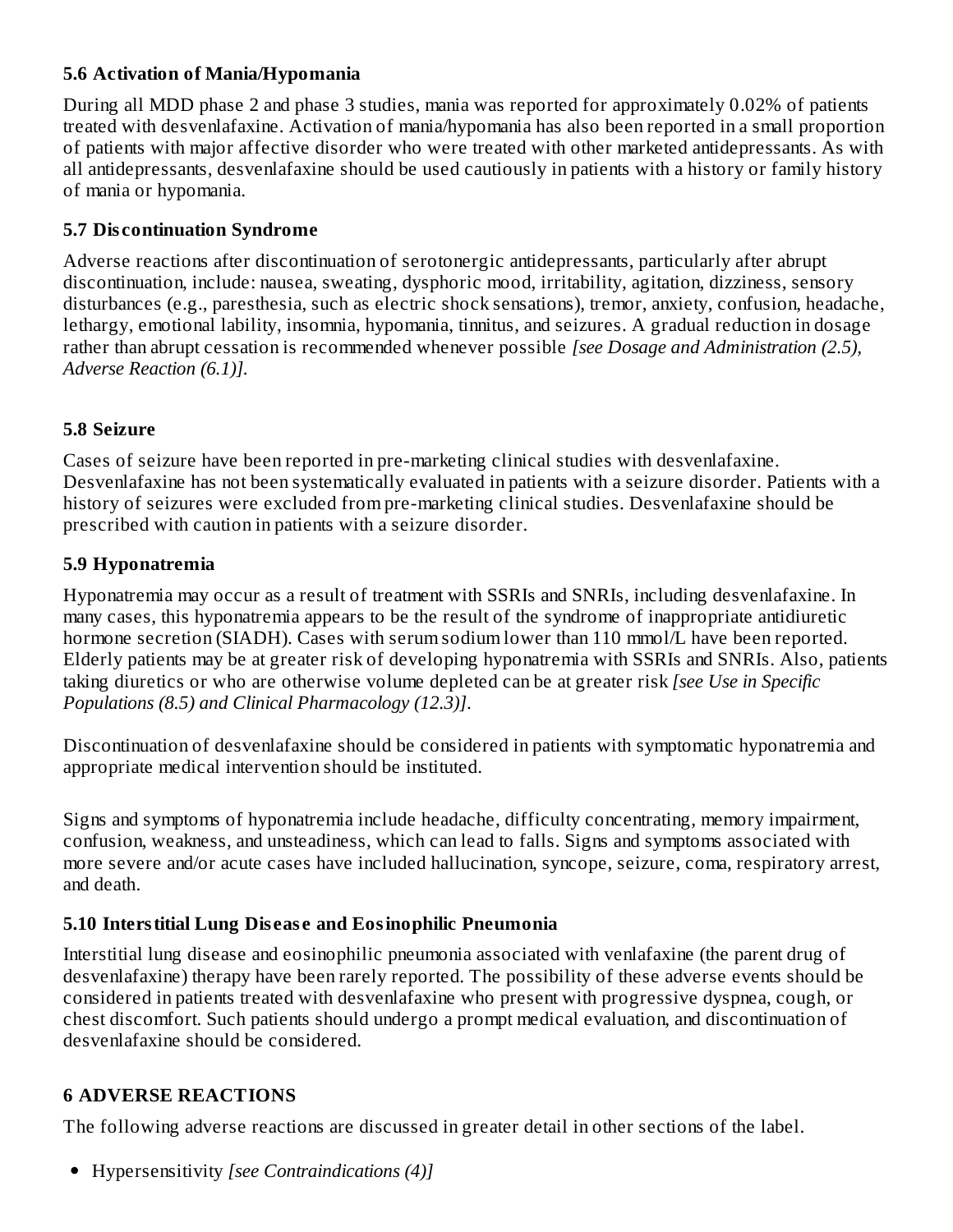- Suicidal Thoughts and Behaviors in Pediatric and Young Adult Patients *[see Warnings and Precautions (5.1)]*
- Serotonin Syndrome *[see Warnings and Precautions (5.2)]*
- Elevated Blood Pressure *[see Warnings and Precautions (5.3)]*
- Increased Risk of Bleeding *[see Warnings and Precautions (5.4)]*
- Angle Closure Glaucoma *[see Warnings and Precautions (5.5)]*
- Activation of Mania/Hypomania *[see Warnings and Precautions (5.6)]*
- Discontinuation Syndrome *[see Warnings and Precautions (5.7)]*
- Seizure *[see Warnings and Precautions (5.8)]*
- Hyponatremia *[see Warnings and Precautions (5.9)]*
- Interstitial Lung Disease and Eosinophilic Pneumonia *[see Warnings and Precautions (5.10)]*

# **6.1 Clinical Studies Experience**

Because clinical trials are conducted under widely varying conditions, adverse reaction rates observed in the clinical trials of a drug cannot be directly compared to rates in the clinical studies of another drug and may not reflect the rates observed in clinical practice.

# Patient exposure

Desvenlafaxine was evaluated for safety in 8,394 patients diagnosed with major depressive disorder who participated in multiple-dose pre-marketing studies, representing 2,784 patient-years of exposure. Of the total 8,394 patients exposed to at least one dose of desvenlafaxine; 2,116 were exposed to desvenlafaxine for 6 months, representing 1,658 patient-years of exposure, and 421 were exposed for one year, representing 416 patient-years of exposure.

Adverse reactions reported as reasons for discontinuation of treatment

In the pre-marketing pooled 8-week placebo-controlled studies in patients with MDD, 1,834 patients were exposed to desvenlafaxine (50 to 400 mg). Of the 1,834 patients, 12% discontinued treatment due to an adverse reaction, compared with 3% of the 1,116 placebo-treated patients. At the recommended dose of 50 mg, the discontinuation rate due to an adverse reaction for desvenlafaxine (4.1%) was similar to the rate for placebo (3.8%). For the 100 mg dose of desvenlafaxine the discontinuation rate due to an adverse reaction was 8.7%.

The most common adverse reactions leading to discontinuation in at least 2% and at a rate greater than placebo of the desvenlafaxine treated patients in the short-term studies, up to 8 weeks, were: nausea (4%); dizziness, headache and vomiting (2% each). In a longer-term study, up to 9 months, the most common was vomiting (2%).

# Common adverse reactions in placebo-controlled MDD studies

The most commonly observed adverse reactions in desvenlafaxine treated MDD patients in premarketing pooled 8-week, placebo-controlled, fixed-dose studies (incidence  $\geq$  5% and at least twice the rate of placebo in the 50 or 100 mg dose groups) were: nausea, dizziness, insomnia, hyperhidrosis, constipation, somnolence, decreased appetite, anxiety, and specific male sexual function disorders.

Table 2 shows the incidence of common adverse reactions that occurred in  $\geq$ % of desvenlafaxine treated MDD patients and twice the rate of placebo at any dose in the pre-marketing pooled 8-week, placebo-controlled, fixed dose clinical studies.

# **Table 2: Common Advers e Reactions (≥ 2% in any Fixed-Dos e Group and Twice the Rate of Placebo) in Pre-marketing Pooled MDD 8-Week Placebo-Controlled Studies**

**Percentage of Patients Reporting Reaction**

**Desvenlafaxine**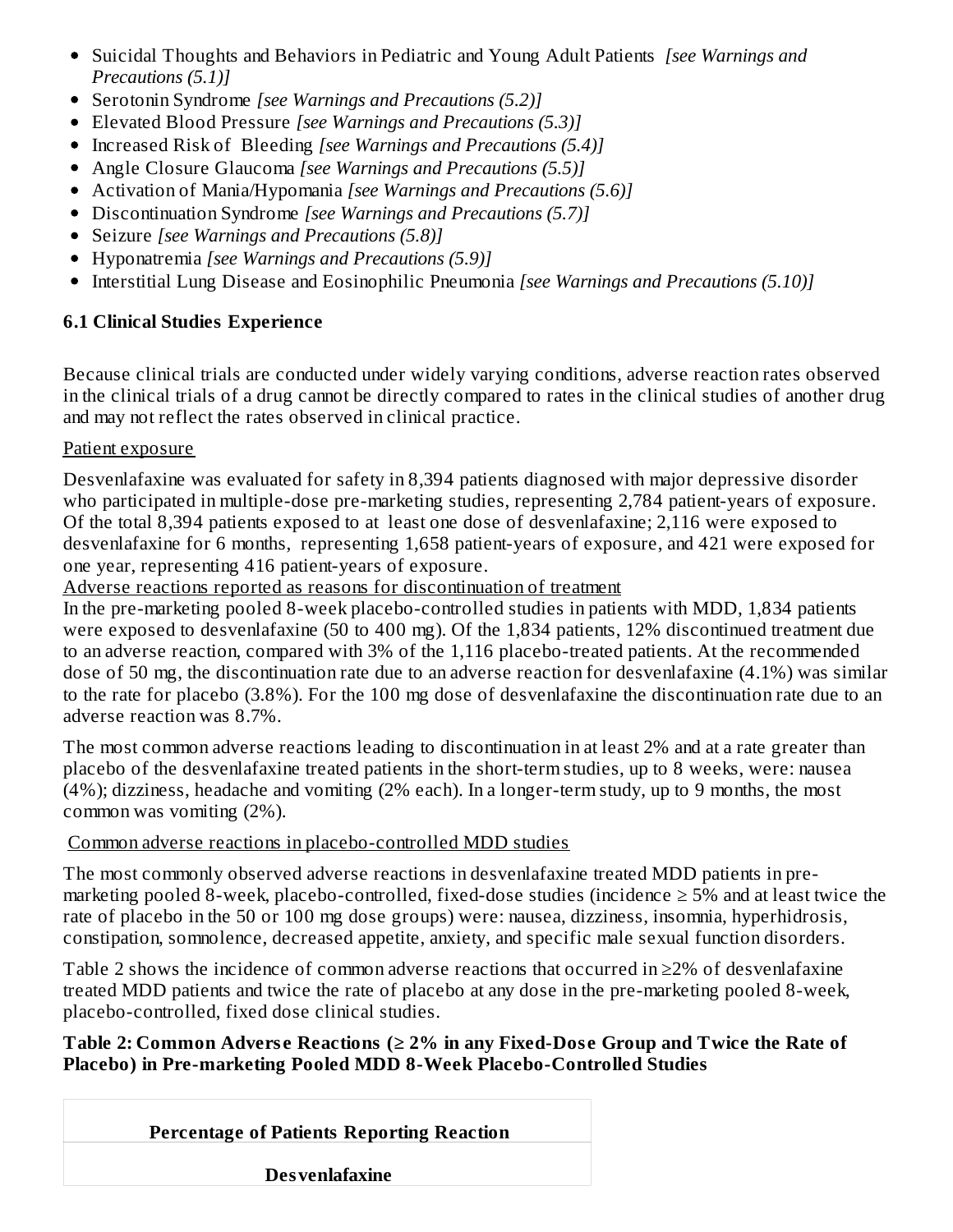| <b>System Organ Class</b><br>Preferred Term<br><b>Cardiac disorders</b> | Placebo 50 mg 100 mg 200 mg<br>(n=636)(n=317)(n=424) |                |                | $(n=307)$      | 400 mg<br>$(n=317)$ |  |
|-------------------------------------------------------------------------|------------------------------------------------------|----------------|----------------|----------------|---------------------|--|
| Blood pressure increased                                                | 1                                                    | $\mathbf{1}$   | $\mathbf{1}$   | $\overline{2}$ | 2                   |  |
| <b>Gas trointes tinal dis orders</b>                                    |                                                      |                |                |                |                     |  |
| Nausea                                                                  | 10                                                   | 22             | 26             | 36             | 41                  |  |
| Dry mouth                                                               | 9                                                    | 11             | 17             | 21             | 25                  |  |
| Constipation                                                            | 4                                                    | 9              | 9              | 10             | 14                  |  |
| Vomiting                                                                | 3                                                    | 3              | 4              | 6              | 9                   |  |
| <b>General disorders and administration site conditions</b>             |                                                      |                |                |                |                     |  |
| Fatigue                                                                 | 4                                                    | 7              | 7              | 10             | 11                  |  |
| Chills                                                                  | 1                                                    | 1              | $<$ 1          | 3              | 4                   |  |
| Feeling jittery                                                         |                                                      | 1              | $\overline{2}$ | 3              | 3                   |  |
| <b>Metabolism and nutrition disorders</b>                               |                                                      |                |                |                |                     |  |
| Decreased appetite                                                      | $\overline{2}$                                       | 5              | 8              | 10             | 10                  |  |
| Nervous system disorders                                                |                                                      |                |                |                |                     |  |
| <b>Dizziness</b>                                                        | 5                                                    | 13             | 10             | 15             | 16                  |  |
| Somnolence                                                              | 4                                                    | $\overline{4}$ | 9              | 12             | 12                  |  |
| Tremor                                                                  | 2                                                    | 2              | 3              | 9              | 9                   |  |
| Disturbance in attention                                                | $<$ 1                                                | $\leq$ 1       | $\mathbf{1}$   | $\overline{2}$ | $\mathbf{1}$        |  |
| Psychiatric disorders                                                   |                                                      |                |                |                |                     |  |
| Insomnia                                                                | 6                                                    | 9              | 12             | 14             | 15                  |  |
| Anxiety                                                                 | 2                                                    | 3              | 5              | 4              | 4                   |  |
| <b>Nervousness</b>                                                      | $\mathbf{1}$                                         | $\leq$ 1       | 1              | $\overline{2}$ | 2                   |  |
| Abnormal dreams                                                         | 1                                                    | 2              | 3              | 2              | 4                   |  |
| <b>Renal and urinary disorders</b>                                      |                                                      |                |                |                |                     |  |
| Urinary hesitation                                                      | $\theta$                                             | <1             | 1              | 2              | 2                   |  |
| Respiratory, thoracic and mediastinal disorders                         |                                                      |                |                |                |                     |  |
| Yawning<br>Skin and subcutaneous tissue disorders                       | $<$ 1                                                | 1              | $\mathbf{1}$   | $\overline{4}$ | 3                   |  |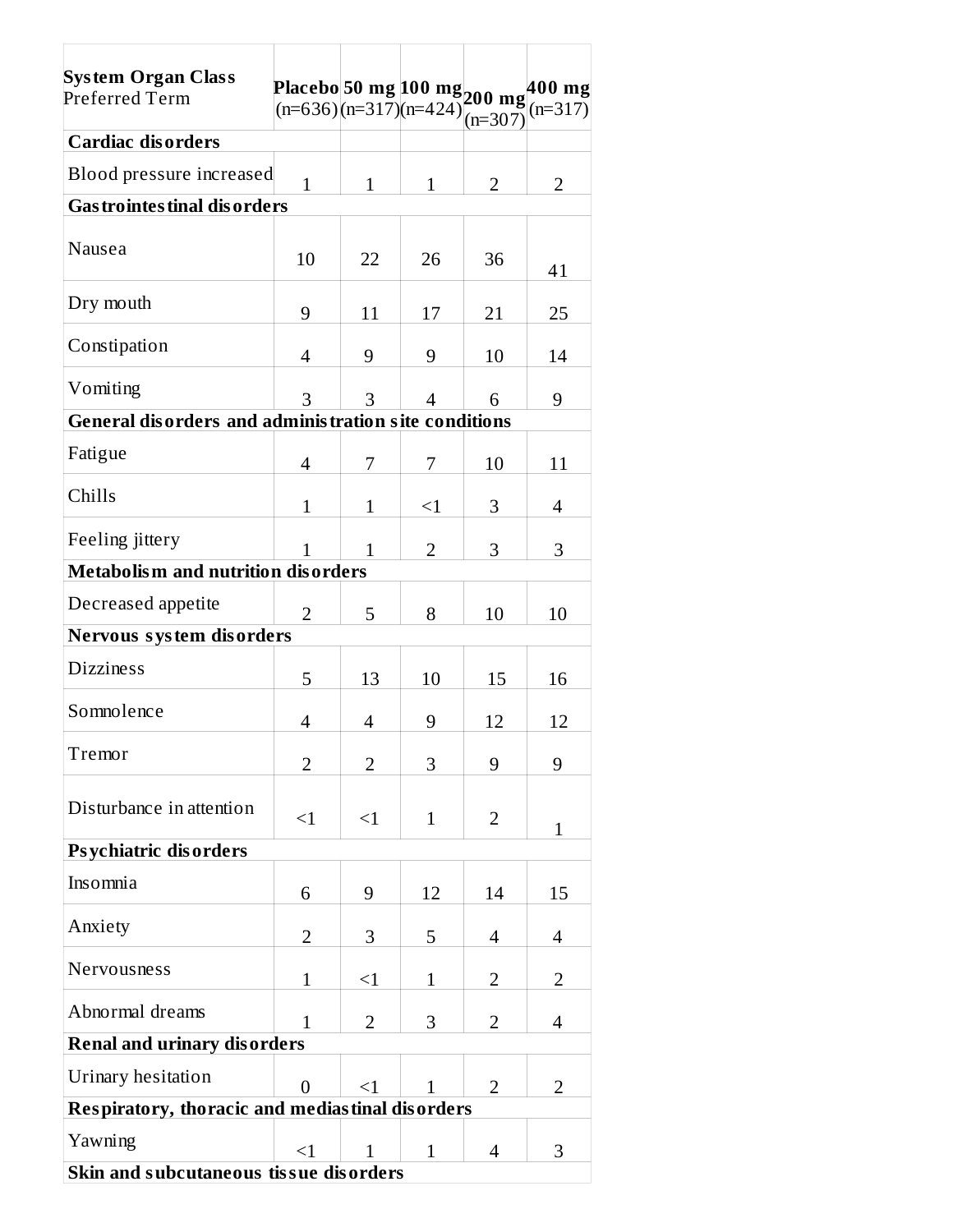| Hyperhidrosis         | 4     | 10             | 11             | 18            | 21             |
|-----------------------|-------|----------------|----------------|---------------|----------------|
| <b>Special Senses</b> |       |                |                |               |                |
| Vision blurred        | 1     | 3              | 4              | 4             | 4              |
| Mydriasis             | <1    | $\overline{2}$ | $\overline{2}$ | 6             | 6              |
| Vertigo               | 1     | $\overline{2}$ | 1              | 5             | 3              |
| Tinnitus              | 1     | $\overline{2}$ | 1              | 1             | 2              |
| Dysgeusia             | 1     | 1              | 1              | 1             | $\overline{2}$ |
| Vascular disorders    |       |                |                |               |                |
| Hot flush             | $<$ 1 |                |                | $\mathcal{D}$ | 2              |

#### Sexual function adverse reactions

Table 3 shows the incidence of sexual function adverse reactions that occurred in  $\geq 2\%$  of desvenlafaxine treated MDD patients in any fixed-dose group (pre-marketing pooled 8-week, placebocontrolled, fixed -dose, clinical studies).

## **Table 3: Sexual Function Advers e Reactions (≥ 2% in Men or Women in any desvenlafaxine Group) During the On-Therapy Period**

|                      |                                      | <b>Desvenlafaxine</b> |           |                                        |                     |  |
|----------------------|--------------------------------------|-----------------------|-----------|----------------------------------------|---------------------|--|
|                      | Placebo 50 mg<br>$(n=239)$ $(n=108)$ |                       | $(n=157)$ | $100 \text{ mg}$ 200 mg<br>$(n=131)$   | 400 mg<br>$(n=154)$ |  |
| <b>Men only</b>      |                                      |                       |           |                                        |                     |  |
| Anorgasmia           | 0                                    | 0                     | 3         | 5                                      | 8                   |  |
| Libido decreased     | 1                                    | 4                     | 5         | 6                                      | 3                   |  |
| Orgasm abnormal      | 0                                    | $\theta$              | 1         | $\overline{2}$                         | 3                   |  |
| Ejaculation delayed  | $\leq 1$                             | $\mathbf{1}$          | 5         | 7                                      | 6                   |  |
| Erectile dysfunction | $\mathbf{1}$                         | 3                     | 6         | 8                                      | 11                  |  |
| Ejaculation disorder | 0                                    | $\overline{0}$        | 1         | $\overline{2}$                         | 5                   |  |
| Ejaculation failure  | 0                                    | 1                     | 0         | $\overline{2}$                         | $\overline{2}$      |  |
| Sexual dysfunction   | 0                                    | 1                     | 0         | 0                                      | $\overline{2}$      |  |
|                      |                                      | <b>Desvenlafaxine</b> |           |                                        |                     |  |
|                      |                                      |                       |           | Placebo 50 mg  100 mg   200 mg  400 mg |                     |  |
|                      | $(n=397)$ $(n=209)(n=267)$           |                       |           | $(n=176)$ $(n=163)$                    |                     |  |
| Women only           |                                      |                       |           |                                        |                     |  |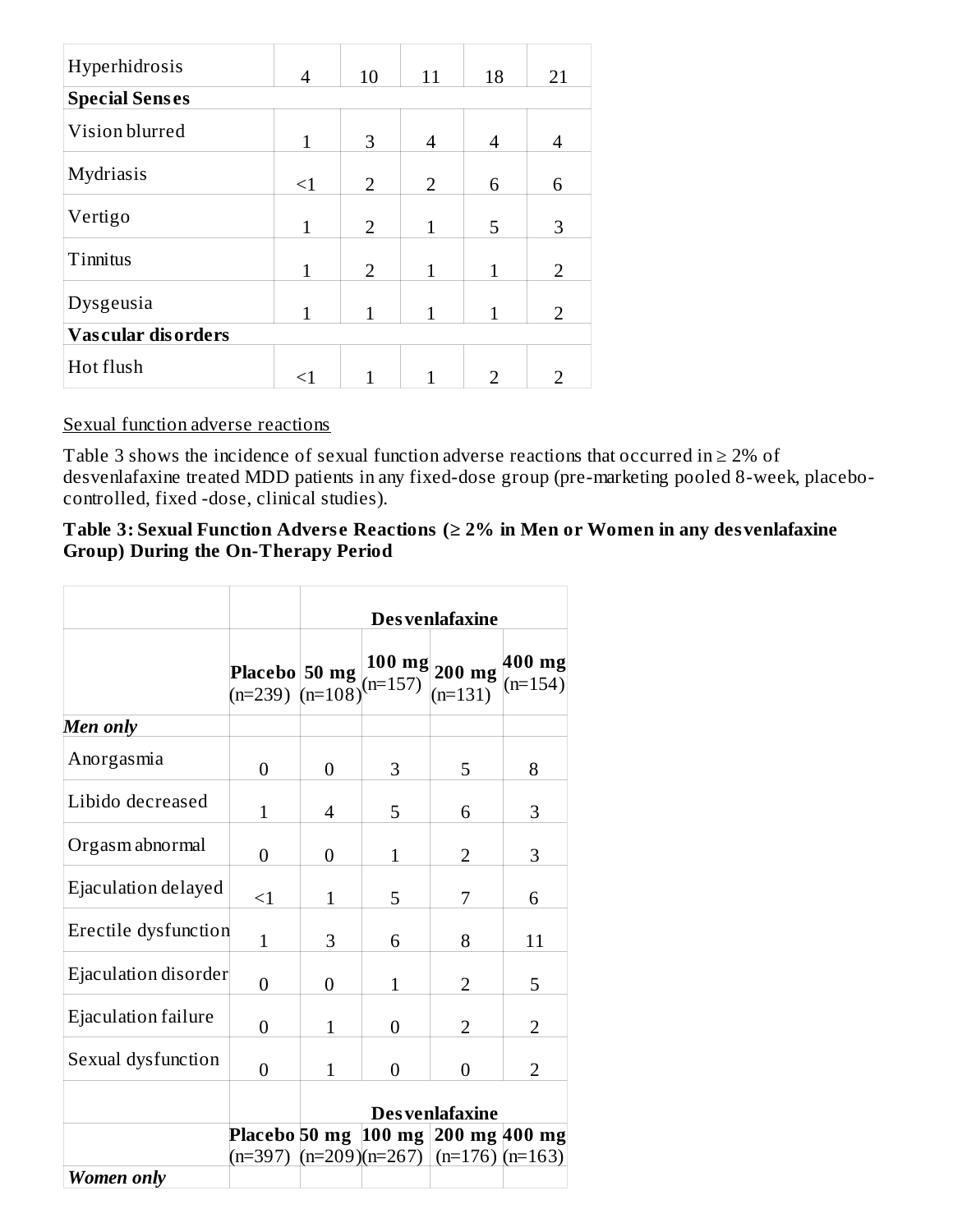| Anorgasmia |  |  |  |  |
|------------|--|--|--|--|
|------------|--|--|--|--|

Other adverse reactions observed in premarketing and postmarketing clinical studies

Other infrequent adverse reactions, not described elsewhere in the label, occurring at an incidence of < 2% in MDD patients treated with desvenlafaxine were:

## *Cardiac disorders* **–** Tachycardia.

*General disorders and administration site conditions* **–** Asthenia.

*Investigations –*Weight increased, liver function test abnormal, blood prolactin increased.

*Musculoskeletal and connective tissue disorders –*Musculoskeletal stiffness.

*Nervous system disorders –*Syncope, convulsion, dystonia.

*Psychiatric disorders –*Depersonalization, bruxism.

*Renal and urinary disorders* **–** Urinary retention.

*Skin and subcutaneous tissue disorders* **–** Rash, alopecia, photosensitivity reaction, angioedema.

In clinical studies, there were uncommon reports of ischemic cardiac adverse reactions, including myocardial ischemia, myocardial infarction, and coronary occlusion requiring revascularization; these patients had multiple underlying cardiac risk factors. More patients experienced these events during desvenlafaxine treatment as compared to placebo.

# **Laboratory, ECG and vital sign changes obs erved in MDD clinical studies**

The following changes were observed in pre-marketing placebo-controlled, short-term MDD studies with desvenlafaxine.

# *Lipids*

Elevations in fasting serum total cholesterol, LDL (low density lipoproteins) cholesterol, and triglycerides occurred in the controlled studies. Some of these abnormalities were considered potentially clinically significant.

The percentage of patients who exceeded a predetermined threshold value is shown in Table 4.

| Table 4: Incidence (%) of Patients With Lipid Abnormalities of Potential Clinical Significance* |                                    |               |                        |                |    |
|-------------------------------------------------------------------------------------------------|------------------------------------|---------------|------------------------|----------------|----|
|                                                                                                 |                                    |               | <b>Des venlafaxine</b> |                |    |
|                                                                                                 | Placebo 50 mg 100 mg 200 mg 400 mg |               |                        |                |    |
| <b>Total Cholesterol</b>                                                                        | $\mathcal{D}$                      | 3             | $\overline{4}$         | $\overline{4}$ | 10 |
| *(Increase of $\geq$ 50 mg/dl and an absolute value of $\geq$ 261 mg/dl)                        |                                    |               |                        |                |    |
| LDL Cholesterol                                                                                 | $\Omega$                           |               |                        |                |    |
| *(Increase $\geq$ 50 mg/dl and an absolute value of $\geq$ 190 mg/dl)                           |                                    |               |                        |                |    |
| Triglycerides, fasting                                                                          | 3                                  | $\mathcal{D}$ |                        | 4              | 6  |
| *(Fasting: $\geq$ 327 mg/dl)                                                                    |                                    |               |                        |                |    |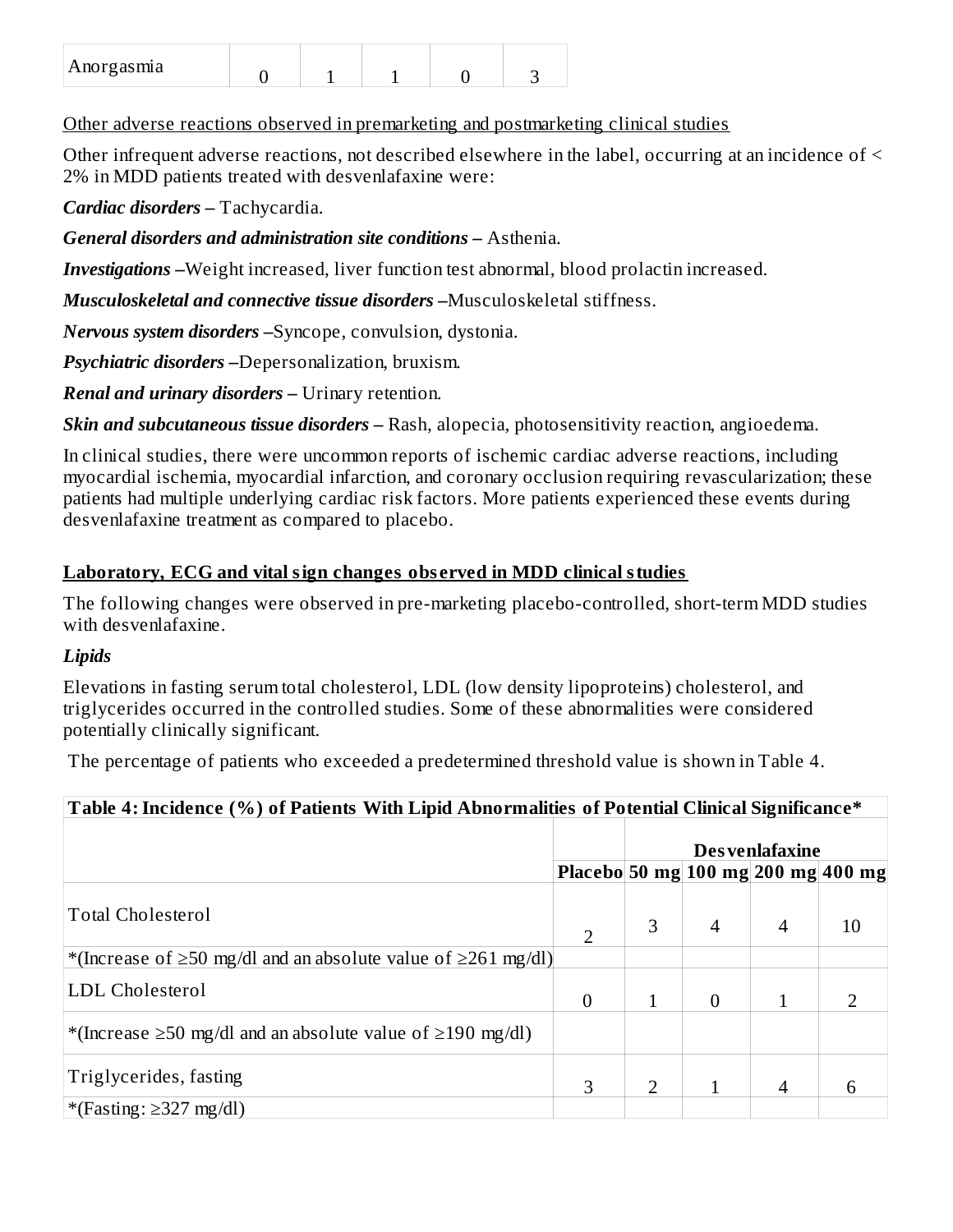## *Proteinuria*

Proteinuria, greater than or equal to trace, was observed in the pre-marketing fixed-dose controlled studies (see Table 5). This proteinuria was not associated with increases in BUN or creatinine and was generally transient.

#### **Table 5:Incidence (%) of Patients with Proteinuria in the Fixed-dos e Clinical Studies**

|              |                                    | ' Des venlafaxine |  |  |  |  |  |
|--------------|------------------------------------|-------------------|--|--|--|--|--|
|              | Placebo 50 mg 100 mg 200 mg 400 mg |                   |  |  |  |  |  |
| Proteinurial |                                    |                   |  |  |  |  |  |

#### *Vital sign changes*

Table 6 summarizes the changes that were observed in placebo-controlled, short-term, pre-marketing studies with desvenlafaxine in patients with MDD (doses 50 to 400 mg).

#### **Table 6: Mean Changes in Vital Signs at Final on Therapy for All Short-term, Fixed-dos e Controlled Studies**

|                       |        | Des venlafaxine |               |        |                                    |  |  |
|-----------------------|--------|-----------------|---------------|--------|------------------------------------|--|--|
|                       |        |                 |               |        | Placebo 50 mg 100 mg 200 mg 400 mg |  |  |
| <b>Blood pressure</b> |        |                 |               |        |                                    |  |  |
| Supine systolic       |        |                 |               |        |                                    |  |  |
| $bp \, (mm Hg)$       | $-1.4$ | 1.2             | $\mathcal{D}$ | 2.5    | 2.1                                |  |  |
| Supine diastolic      |        |                 |               |        |                                    |  |  |
| bp $(mm Hg)$          | $-0.6$ | 0.7             | 0.8           | 1.8    | 2.3                                |  |  |
| Pulse rate            |        |                 |               |        |                                    |  |  |
| Supine pulse          |        |                 |               |        |                                    |  |  |
| (bpm)                 | $-0.3$ | 1.3             | 1.3           | 0.9    | 4.1                                |  |  |
| Weight (kg)           |        | $-0.4$          | -0.6          | $-0.9$ | $-1.1$                             |  |  |

Treatment with desvenlafaxine at all doses from 50 mg per day to 400 mg per day in controlled studies was associated with sustained hypertension, defined as treatment-emergent supine diastolic blood pressure (SDBP) ≥90 mm Hg and ≥10 mm Hg above baseline for 3 consecutive on-therapy visits (see Table 7). Analyses of patients in desvenlafaxine pre-marketing short-term controlled studies who met criteria for sustained hypertension revealed a consistent increase in the proportion of patients who developed sustained hypertension. This was seen at all doses with a suggestion of a higher rate at 400 mg per day.

## **Table 7: Proportion of Patients with Sustained Elevation of Supine Diastolic Blood Pressure**

| <b>Treatment Group</b>        | <b>Proportion of Patients with Sustained Hypertension</b> |
|-------------------------------|-----------------------------------------------------------|
| Placebo                       | $0.5\%$                                                   |
| Desvenlafaxine 50 mg per day  | 1.3%                                                      |
| Desvenlafaxine 100 mg per day | $0.7\%$                                                   |
| $n_{\text{normal}}$           |                                                           |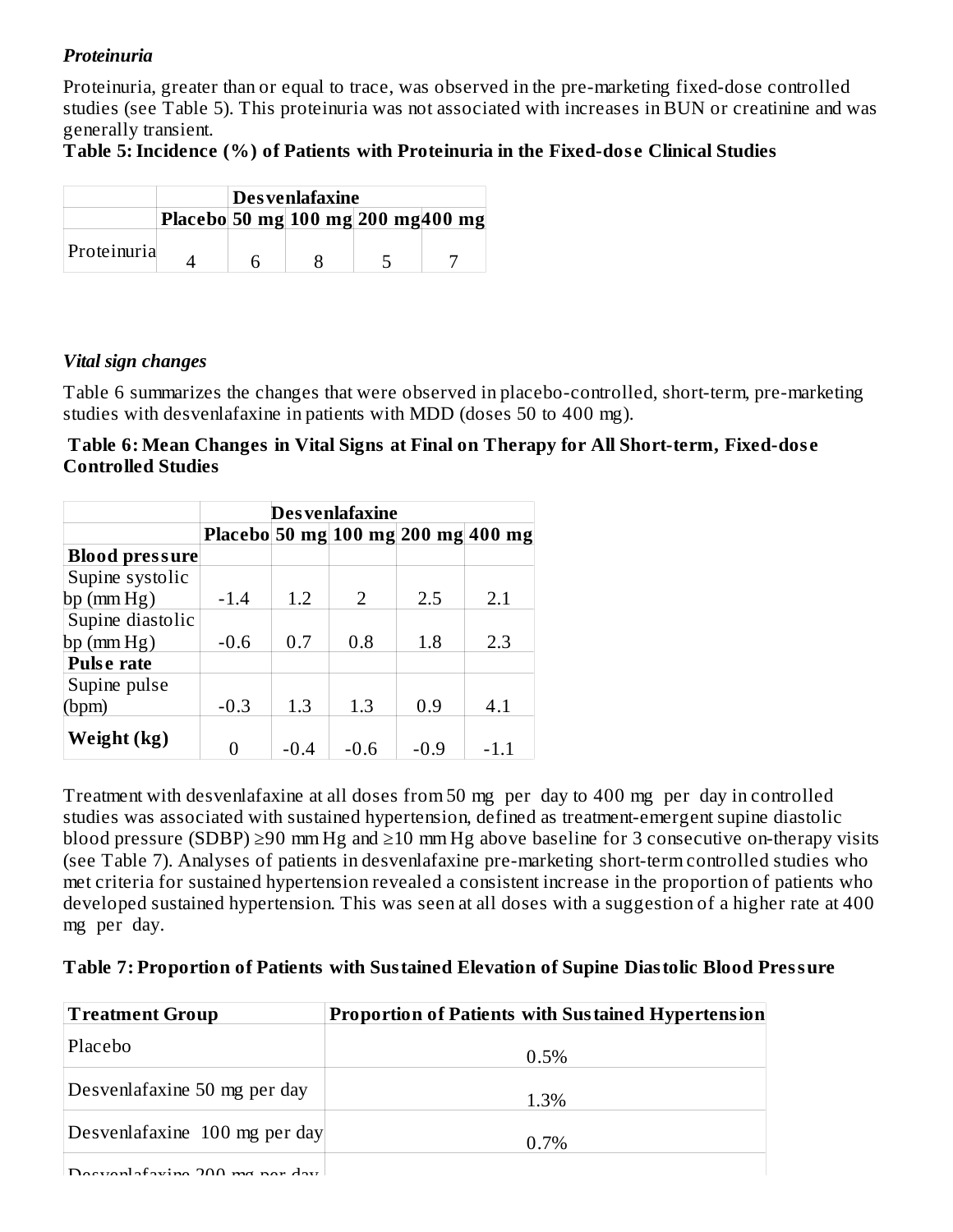| <i>Desvelhalaxine zoo mig per day</i> | 1.1% |
|---------------------------------------|------|
| Desvenlafaxine 400 mg per day         | 2.3% |

#### *Orthostatic hypotension*

In the pre-marketing short-term, placebo-controlled clinical studies with doses of 50 to 400 mg, systolic orthostatic hypotension (decrease ≥30 mm Hg from supine to standing position) occurred more frequently in patients ≥65 years of age receiving desvenlafaxine (8%, 7/87) versus placebo (2.5%, 1/40), compared to patients <65 years of age receiving desvenlafaxine (0.9%, 18/1,937) versus placebo (0.7%, 8/1,218).

## **6.2 Postmarketing Experience**

The following adverse reaction has been identified during post-approval use of desvenlafaxine. Because these reactions are reported voluntarily from a population of uncertain size, it is not always possible to reliably estimate their frequency or establish a causal relationship to drug exposure:

#### *Skin and subcutaneous tissue disorders* – Stevens-Johnson syndrome *Gastrointestinal disorders –* Pancreatitis acute *Cardiovascular system –* Takotsubo cardiomyopathy

# **7 DRUG INTERACTIONS**

## **7.1 Drugs Having Clinically Important Interactions with Desvenlafaxine**

#### **Table 8: Clinically Important Drug Interactions with Desvenlafaxine**

| Monoamine Oxidase Inhibitors (MAOI) |                                                                                                                                                                                                                                                                                                                                                            |
|-------------------------------------|------------------------------------------------------------------------------------------------------------------------------------------------------------------------------------------------------------------------------------------------------------------------------------------------------------------------------------------------------------|
| Clinical Impact                     | The<br>of SSRIs<br><b>SNRIS</b><br>concomitant use<br>including<br>and                                                                                                                                                                                                                                                                                     |
|                                     | desvenlafaxine with MAOIs increases the risk of serotonin                                                                                                                                                                                                                                                                                                  |
|                                     | syndrome.                                                                                                                                                                                                                                                                                                                                                  |
| <i>Intervention</i>                 | Concomitant use of desvenlafaxine is contraindicated:<br>• With an MAOI intended to treat psychiatric disorders or within<br>7 days of stopping treatment with desvenlafaxine.<br>• Within 14 days of stopping an MAOI intended to treat<br>psychiatric disorders.<br>• In a patient who is being treated with linezolid or intravenous<br>methylene blue. |
| Examples                            | [see Dosage and Administration (2.7), Contraindications (4) and<br>Warnings and Precautions (5.2)].<br>selegiline, tranylcypromine, isocarboxazid, phenelzine, linezolid,                                                                                                                                                                                  |
|                                     | methylene blue                                                                                                                                                                                                                                                                                                                                             |
| Other Serotonergic Drugs            |                                                                                                                                                                                                                                                                                                                                                            |
| Clinical Impact                     | Concomitant use of desvenlafaxine with other serotonergic drugs<br>increases the risk of serotonin syndrome.                                                                                                                                                                                                                                               |
| Intervention                        | Monitor for symptoms of serotonin syndrome when desvenlafaxine<br>is used concomitantly with other drugs that may affect the<br>serotonergic neurotransmitter systems. If serotonin syndrome<br>occurs, consider discontinuation of desvenlafaxine and/or<br>concomitant serotonergic drugs [see Warnings and Precautions<br>$(5.2)$ ].                    |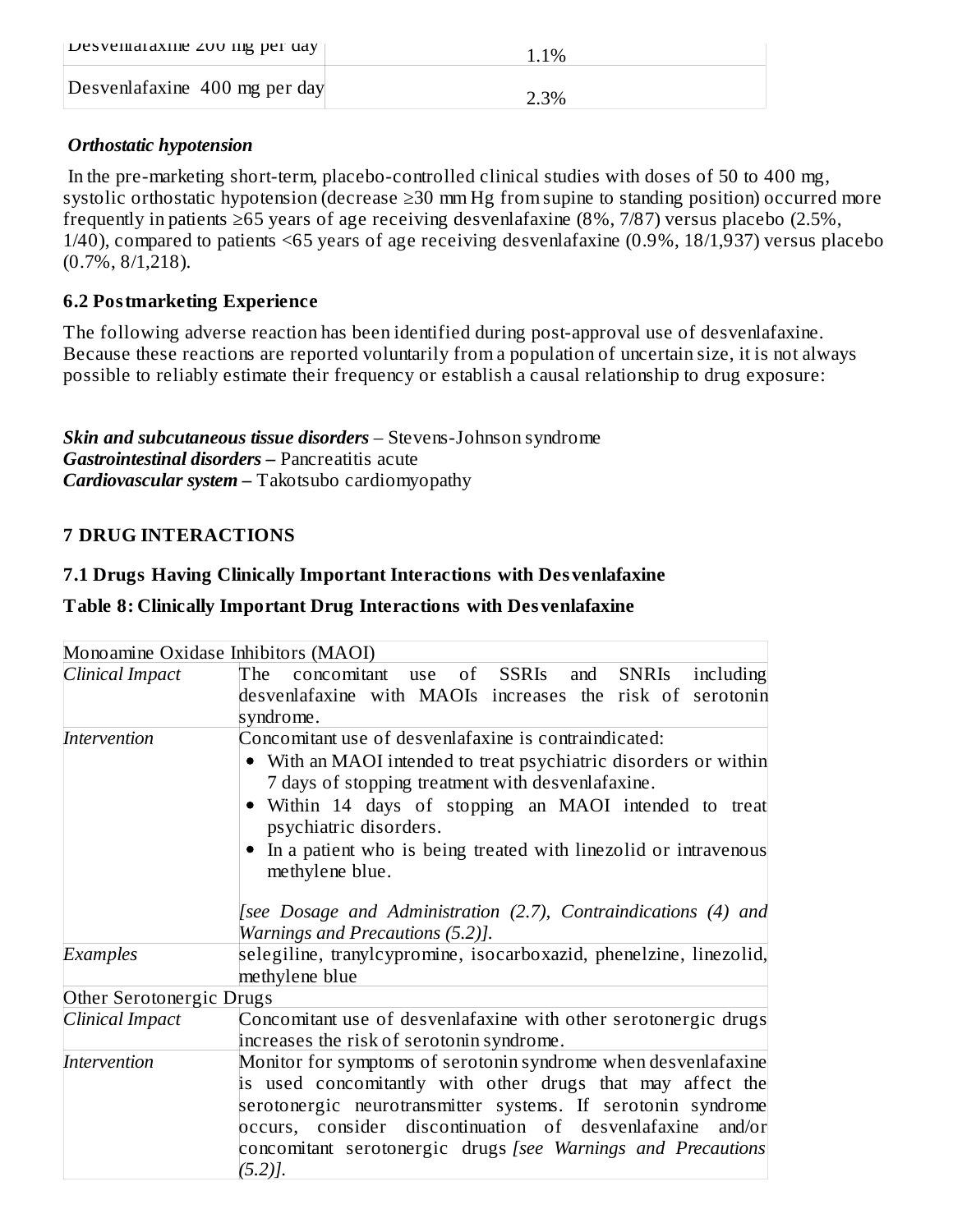| Examples                             | other SNRIs, SSRIs, triptans, tricyclic antidepressants, fentanyl,        |
|--------------------------------------|---------------------------------------------------------------------------|
|                                      | lithium, tramadol, buspirone, amphetamines, tryptophan, and St.           |
|                                      | John's Wort                                                               |
| Drugs that Interfere with Hemostasis |                                                                           |
| Clinical Impact                      | Concomitant use of desvenlafaxine with an antiplatelet or                 |
|                                      | anticoagulant drug may potentiate the risk of bleeding. This may be       |
|                                      | due to the effect of desvenlafaxine on the release of serotonin by        |
|                                      | platelets.                                                                |
| <b>Intervention</b>                  | Closely monitor for bleeding for patients receiving an antiplatelet       |
|                                      | or anticoagulant drug when desvenlafaxine is initiated or                 |
|                                      | discontinued [see Warnings and Precautions (5.4)].                        |
| Examples                             | NSAIDs, aspirin, and warfarin                                             |
|                                      | Drugs that are Primarily Metabolized by CYP2D6                            |
| Clinical Impact                      | Concomitant use of desvenlafaxine increases $C_{\text{max}}$ and AUC of a |
|                                      | drug primarily metabolized by CYP2D6 which may increase the               |
|                                      | risk of toxicity of the CYP2D6 substrate drug [see Clinical               |
|                                      | Pharmacology (12.3)].                                                     |
| <b>Intervention</b>                  | Original dose should be taken when co-administered with                   |
|                                      | desvenlafaxine 100 mg or lower. Reduce the dose of these drugs            |
|                                      | by up to one-half if co-administered with 400 mg<br>- of                  |
|                                      | desvenlafaxine.                                                           |
| Examples                             | desipramine, atomoxetine, dextromethorphan,<br>metoprolol,                |
|                                      | nebivolol, perphenazine, tolterodine                                      |

#### **7.2 Drugs Having No Clinically Important Interactions with Desvenlafaxine**

Based on pharmacokinetic studies, no dosage adjustment is required for drugs that are mainly metabolized by CYP3A4 (e.g., midazolam), or for drugs that are metabolized by both CYP2D6 and CYP3A4 (e.g., tamoxifen, aripiprazole), when administered concomitantly with desvenlafaxine *[see Clinical Pharmacology (12.3)].*

## **7.3 Alcohol**

A clinical study has shown that desvenlafaxine does not increase the impairment of mental and motor skills caused by ethanol. However, as with all CNS-active drugs, patients should be advised to avoid alcohol consumption while taking desvenlafaxine.

## **7.4 Drug-Laboratory Test Interactions**

False-positive urine immunoassay screening tests for phencyclidine (PCP) and amphetamine have been reported in patients taking desvenlafaxine. This is due to lack of specificity of the screening tests. False positive test results may be expected for several days following discontinuation of desvenlafaxine therapy. Confirmatory tests, such as gas chromatography/mass spectrometry, will distinguish desvenlafaxine from PCP and amphetamine.

## **8 USE IN SPECIFIC POPULATIONS**

#### **8.1 Pregnancy**

#### Pregnancy Exposure Registry

There is a pregnancy exposure registry that monitors pregnancy outcomes in women exposed to antidepressants during pregnancy. Healthcare providers are encouraged to register patients by calling the National Pregnancy Registry for Antidepressants at 1-844-405-6185.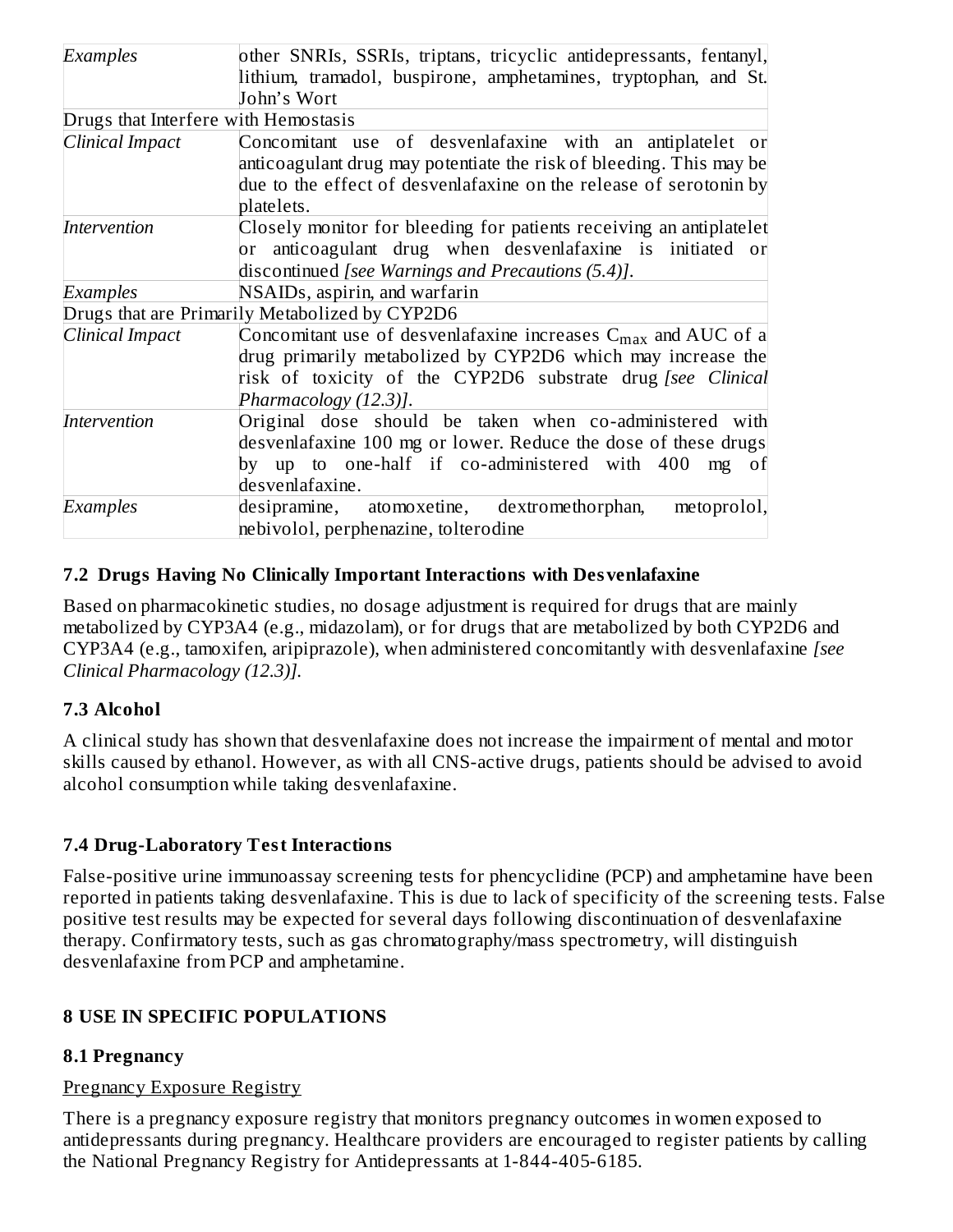## Risk summary

There are no published studies on desvenlafaxine in pregnant women; however published epidemiologic studies of pregnant women exposed to venlafaxine, the parent compound, have not reported a clear association with adverse developmental outcomes *(see Data)*. There are risks associated with untreated depression in pregnancy and with exposure to SNRIs and SSRIs, including desvenlafaxine, during pregnancy (*see Clinical Considerations).*

In reproductive developmental studies in rats and rabbits treated with desvenlafaxine succinate, there was no evidence of teratogenicity at a plasma exposure (AUC) that is up to 19-times (rats) and 0.5-times (rabbits) the exposure at an adult human dose of 100 mg per day. However, fetotoxicity and pup deaths were observed in rats at 4.5-times the AUC exposure observed with an adult human dose of 100 mg per day.

The estimated background risk of major birth defects and miscarriage for the indicated population is unknown. All pregnancies have a background risk of birth defect, loss, or other adverse outcomes. In the U.S. general population, the estimated background risk of major birth defects and miscarriage in clinically recognized pregnancies is 2 to 4% and 15 to 20%, respectively.

#### Clinical Considerations

#### *Disease-associated maternal and/or embryo/fetal risk*

A prospective longitudinal study of 201 women with a history of major depression who were euthymic at the beginning of pregnancy, showed that women who discontinued antidepressant medication during pregnancy were more likely to experience a relapse of major depression than women who continued antidepressant medication.

#### *Maternal adverse reactions*

Exposure to SNRIs in mid to late pregnancy may increase the risk for preeclampsia, and exposure to SNRIs near delivery may increase the risk for postpartum hemorrhage.

## *Fetal/Neonatal adverse reactions*

Exposure to SNRIs or SSRIs in late pregnancy may lead to an increased risk for neonatal complications requiring prolonged hospitalization, respiratory support, and tube feeding. Monitor neonates who were exposed to desvenlafaxine in the third trimester of pregnancy for drug discontinuation syndrome *(see Data).*

## Data

## *Human Data*

Published epidemiological studies of pregnant women exposed to the parent compound venlafaxine have not reported a clear association with major birth defects or miscarriage. Methodological limitations of these observational studies include possible exposure and outcome misclassification, lack of adequate controls, adjustment for confounders, and confirmatory studies; therefore, these studies cannot establish or exclude any drug-associated risk during pregnancy.

Retrospective cohort studies based on claims data have shown an association between venlafaxine use and preeclampsia, compared to depressed women who did not take an antidepressant during pregnancy. One study that assessed venlafaxine exposure in the second trimester or first half of the third trimester and preeclampsia showed an increased risk compared to unexposed depressed women (adjusted (adj) RR 1.57, 95% CI 1.29 to 1.91). Preeclampsia was observed at venlafaxine doses equal to or greater than 75 mg/day and a duration of treatment >30 days. Another study that assessed venlafaxine exposure in gestational weeks 10 to 20 and preeclampsia showed an increased risk at doses equal to or greater than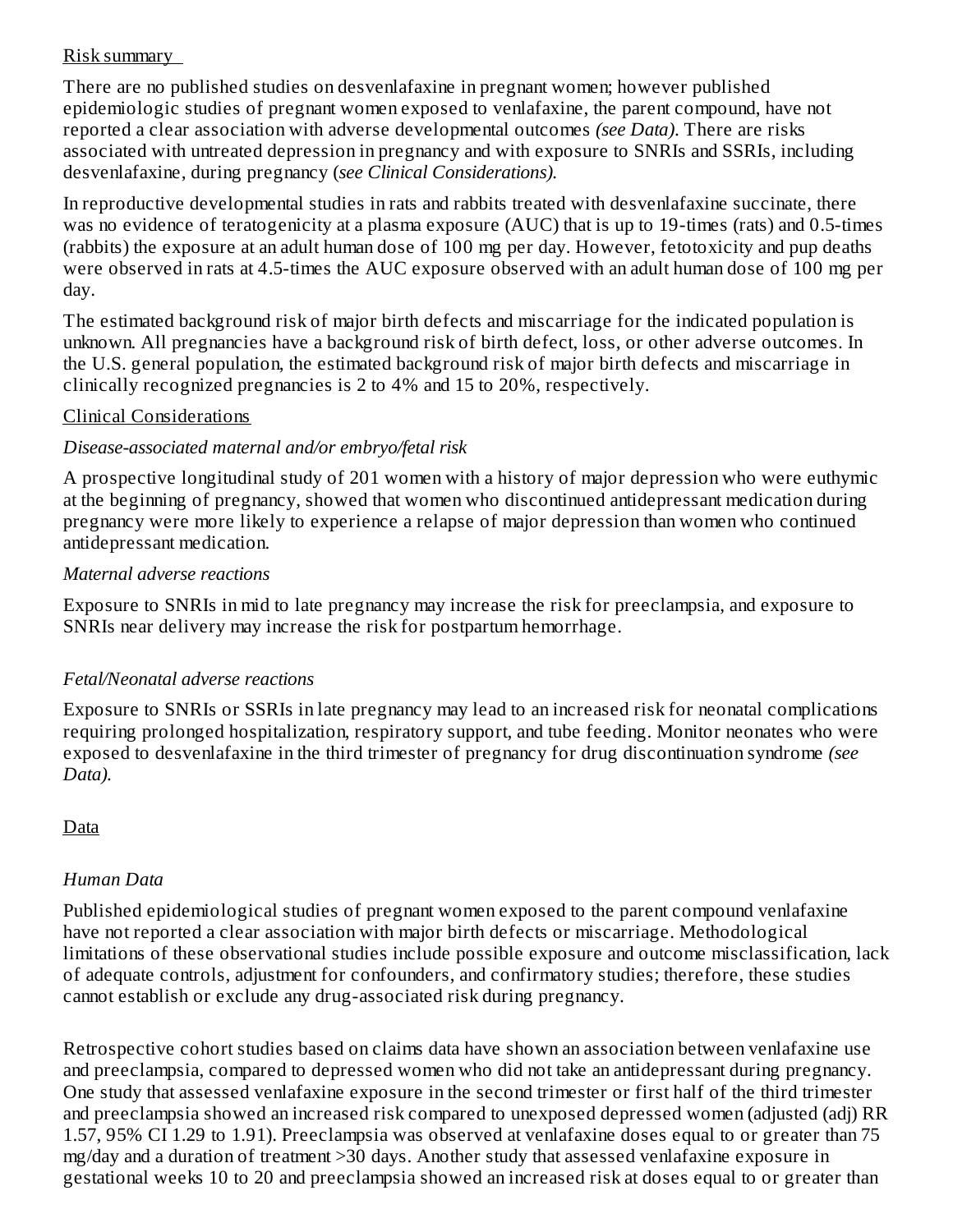150 mg/day. Available data are limited by possible outcome misclassification and possible confounding due to depression severity and other confounders.

Retrospective cohort studies based on claims data have suggested an association between venlafaxine use near the time of delivery or through delivery and postpartum hemorrhage. One study showed an increased risk for postpartum hemorrhage when venlafaxine exposure occurred through delivery, compared to unexposed depressed women (adj RR 2.24, 95% CI 1.69 to 2.97). There was no increased risk in women who were exposed to venlafaxine earlier in pregnancy. Limitations of this study include possible confounding due to depression severity and other confounders. Another study showed an increased risk for postpartum hemorrhage when SNRI exposure occurred for at least 15 days in the last month of pregnancy or through delivery, compared to unexposed women (adj RR 1.64 to 1.76). The results of this study may be confounded by the effects of depression.

Neonates exposed to SNRIs or SSRIs, late in the third trimester have developed complications requiring prolonged hospitalization, respiratory support, and tube feeding. Such complications can arise immediately upon delivery. Reported clinical findings have included respiratory distress, cyanosis, apnea, seizures, temperature instability, feeding difficulty, vomiting, hypoglycemia, hypotonia, hypertonia, hyperreflexia, tremor, jitteriness, irritability, and constant crying. These features are consistent with either a direct toxic effect of SSRIs and SNRIs or, possibly, a drug discontinuation syndrome. It should be noted that, in some cases, the clinical picture is consistent with serotonin syndrome *[see Warnings and Precautions (5.2)]*.

#### *Animal Data*

When desvenlafaxine succinate was administered orally to pregnant rats and rabbits during the period of organogenesis at doses up to 300 mg/kg/day and 75 mg/kg/day, respectively, no teratogenic effects were observed. These doses were associated with a plasma exposure (AUC) 19 times (rats) and 0.5 times (rabbits) the AUC exposure at an adult human dose of 100 mg per day. However, fetal weights were decreased and skeletal ossification was delayed in rats in association with maternal toxicity at the highest dose, with an AUC exposure at the no-effect dose that is 4.5-times the AUC exposure at an adult human dose of 100 mg per day.

When desvenlafaxine succinate was administered orally to pregnant rats throughout gestation and lactation, there was a decrease in pup weights and an increase in pup deaths during the first four days of lactation at the highest dose of 300 mg/kg/day. The cause of these deaths is not known. The AUC exposure at the no-effect dose for rat pup mortality was 4.5-times the AUC exposure at an adult human dose of 100 mg per day. Post-weaning growth and reproductive performance of the progeny were not affected by maternal treatment with desvenlafaxine succinate at exposures 19 times the AUC exposure at an adult human dose of 100 mg per day.

#### **8.2 Lactation**

#### Risk Summary

Available limited data from published literature show low levels of desvenlafaxine in human milk, and have not shown adverse reactions in breastfed infants (*see Data)*. There are no data on the effects of desvenlafaxine on milk production.

The developmental and health benefits of breastfeeding should be considered along with the mother's clinical need for desvenlafaxine and any potential adverse effects on the breastfed child from desvenlafaxine or from the underlying maternal condition.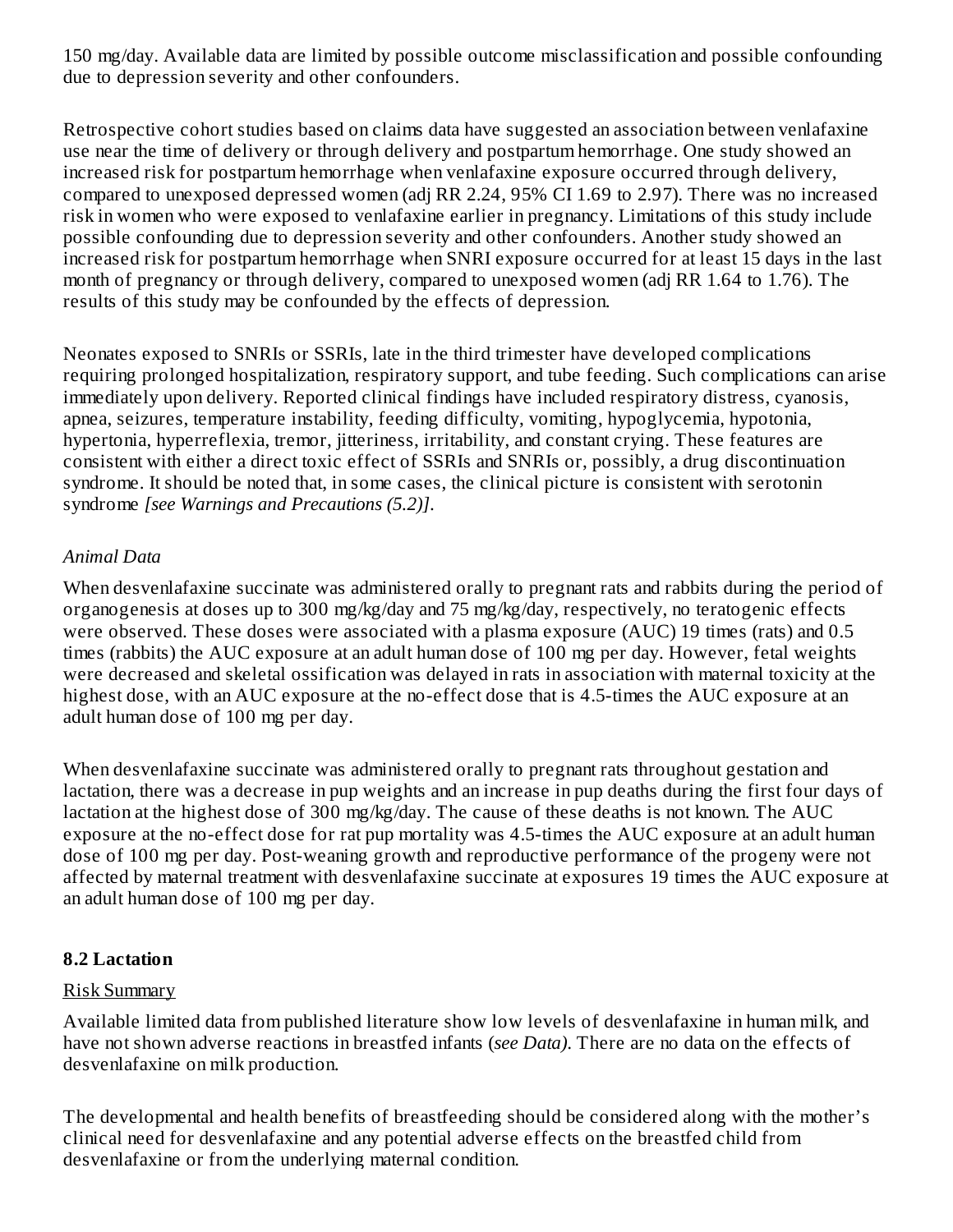## Data

A lactation study was conducted in 10 breastfeeding women (at a mean of 4.3 months postpartum) who were being treated with a 50 to 150 mg daily dose of desvenlafaxine for postpartum depression. Sampling was performed at steady state (up to 8 samples) over a 24 hour dosing period, and included foremilk and hindmilk. The mean relative infant dose was calculated to be 6.8% (range of 5.5 to 8.1%). No adverse reactions were seen in the infants.

## **8.4 Pediatric Us e**

The safety and effectiveness of desvenlafaxine have not been established in pediatric patients for the treatment of MDD.

Antidepressants, such as desvenlafaxine, increase the risk of suicidal thoughts and behaviors in pediatric patients *[see the Boxed Warning and Warnings and Precautions (5.1)]*.

*Additional information describing clinical studies in which efficacy was not demonstrated in pediatric patients is approved for Wyeth Pharmaceuticals Inc. a subsidiary of Pfizer Inc.'s PRISTIQ® (desvenlafaxine) Extended-Release Tablets. However, due to Wyeth Pharmaceuticals Inc., a subsidiary of Pfizer Inc.'s marketing exclusivity rights, this product is not labeled with that pediatric information.*

## *Juvenile Animal Studies*

In a juvenile animal study, male and female rats were treated with desvenlafaxine (75, 225 and 675 mg/kg/day) starting on postnatal day (PND) 22 through 112. Behavioral deficits (longer time immobile in a motor activity test, longer time swimming in a straight channel test, and lack of habituation in an acoustic startle test) were observed in males and females but were reversed after a recovery period. A No Adverse Effect Level (NOAEL) was not identified for these deficits. The Low Adverse Effect Level (LOAEL) was 75 mg/kg/day which was associated with plasma exposure (AUC) twice the levels measured with a pediatric dose of 100 mg/day.

In a second juvenile animal study, male and female rats were administered desvenlafaxine (75, 225 or 675 mg/kg/day) for 8 to 9 weeks starting on PND 22 and were mated with naïve counterparts. Delays in sexual maturation and decreased fertility, number of implantation sites and total live embryos were observed in treated females at all doses. The LOAEL for these findings is 75 mg/kg/day which was associated with an AUC twice the levels measured with a pediatric dose of 100 mg/day. These findings were reversed at the end of a 4-week recovery period. The relevance of these findings to humans is not known.

# **8.5 Geriatric Us e**

Of the 4,158 patients in pre-marketing clinical studies with desvenlafaxine, 6% were 65 years of age or older. No overall differences in safety or efficacy were observed between these patients and younger patients; however, in the short-term placebo-controlled studies, there was a higher incidence of systolic orthostatic hypotension in patients ≥65 years of age compared to patients <65 years of age treated with desvenlafaxine *[see Adverse Reactions (6.1)]*. For elderly patients, possible reduced renal clearance of desvenlafaxine should be considered when determining dose *[see Dosage and Administration (2.2) and Clinical Pharmacology (12.3)]*.

SSRIs and SNRIs, including desvenlafaxine, have been associated with cases of clinically significant hyponatremia in elderly patients, who may be at greater risk for this adverse event *[see Warnings and*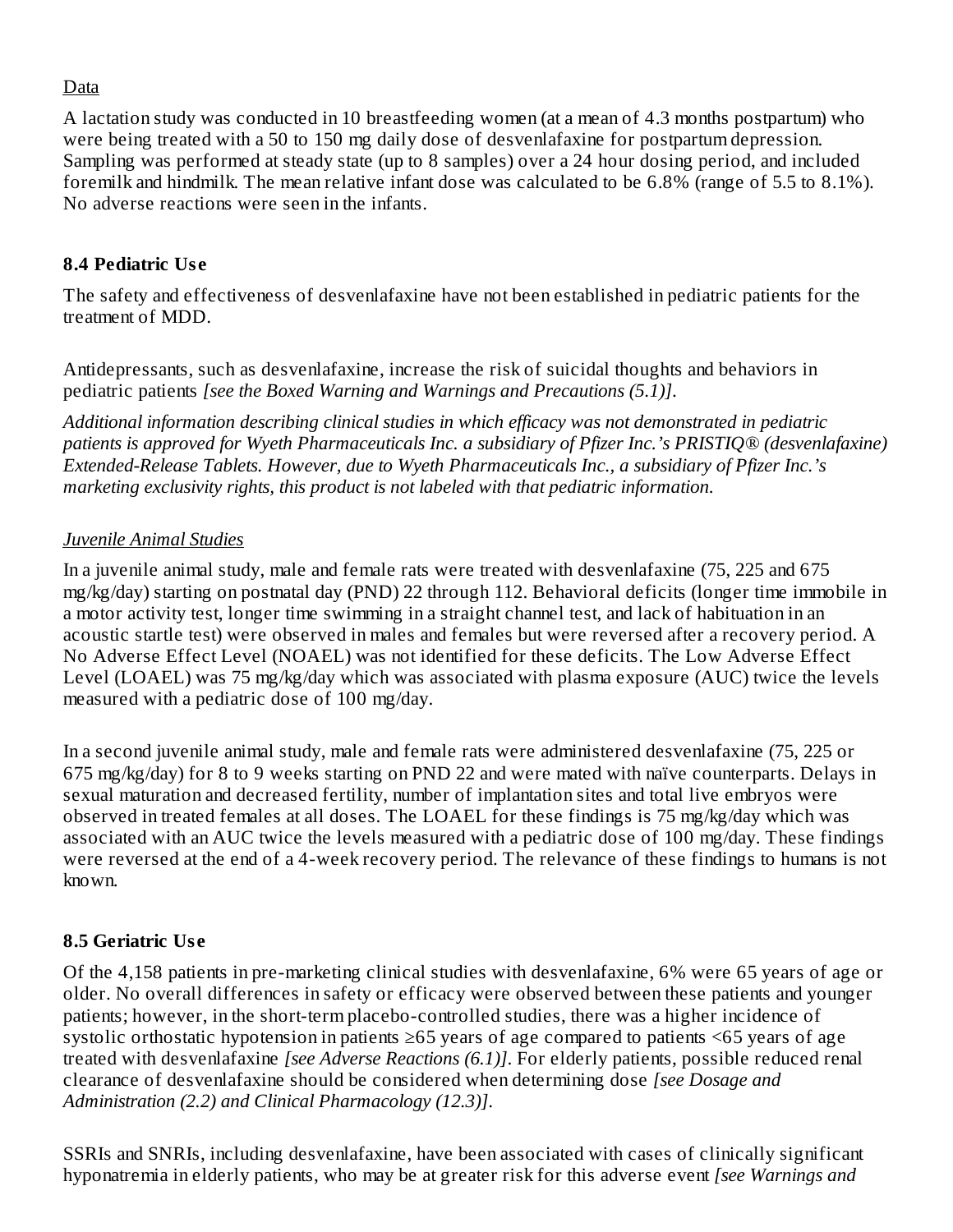## **8.6 Renal Impairment**

Adjust the maximum recommended dosage in patients with moderate or severe renal impairment ( $\rm CL_{Cr}$ 15 to 50 mL/min, C-G), or end-stage renal disease (CL < 15 mL/min, C-G) *[see Dosage and* Cr*Administration (2.2) and Clinical Pharmacology (12.3)]*.

#### **8.7 Hepatic Impairment**

Adjust the maximum recommended dosage in patients with moderate to severe hepatic impairment (Child-Pugh score 7 to 15) *[see Dosage and Administration (2.3) and Clinical Pharmacology (12.3)]*.

## **9 DRUG ABUSE AND DEPENDENCE**

#### **9.1 Controlled Substance**

Desvenlafaxine is not a controlled substance.

## **10 OVERDOSAGE**

#### **10.1 Human Experience with Overdosage**

There is limited clinical trial experience with desvenlafaxine succinate overdosage in humans. However, desvenlafaxine is the major active metabolite of venlafaxine. Overdose experience reported with venlafaxine (the parent drug of desvenlafaxine) is presented below; the identical information can be found in the Overdosage section of the venlafaxine package insert.

In postmarketing experience, overdose with venlafaxine (the parent drug of desvenlafaxine) has occurred predominantly in combination with alcohol and/or other drugs. The most commonly reported events in overdosage include tachycardia, changes in level of consciousness (ranging from somnolence to coma), mydriasis, seizures, and vomiting. Electrocardiogram changes (e.g., prolongation of QT interval, bundle branch block, QRS prolongation), sinus and ventricular tachycardia, bradycardia, hypotension, rhabdomyolysis, vertigo, liver necrosis, serotonin syndrome, and death have been reported.

Published retrospective studies report that venlafaxine overdosage may be associated with an increased risk of fatal outcomes compared to that observed with SSRI antidepressant products, but lower than that for tricyclic antidepressants. Epidemiological studies have shown that venlafaxine-treated patients have a higher pre-existing burden of suicide risk factors than SSRI-treated patients. The extent to which the finding of an increased risk of fatal outcomes can be attributed to the toxicity of venlafaxine in overdosage, as opposed to some characteristic(s) of venlafaxine-treated patients, is not clear.

## **10.2 Management of Overdosage**

No specific antidotes for desvenlafaxine are known. In managing over dosage, consider the possibility of multiple drug involvement. In case of overdose, call Poison Control Center at 1-800-222-1222 for latest recommendations.

## **11 DESCRIPTION**

Desvenlafaxine is an extended-release tablet for oral administration that contains desvenlafaxine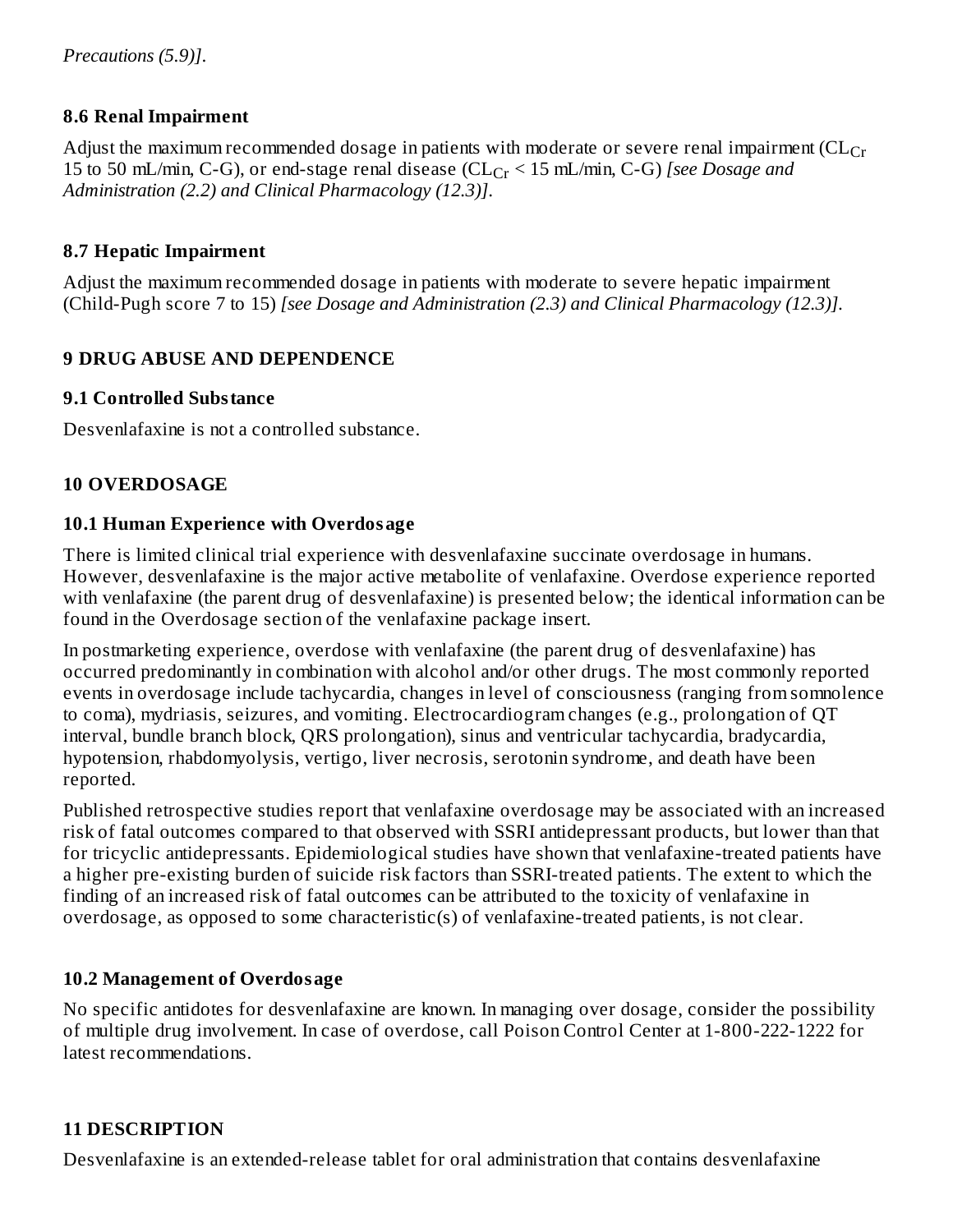succinate, a structurally novel SNRI for the treatment of MDD. Desvenlafaxine (Odesmethylvenlafaxine) is the major active metabolite of the antidepressant venlafaxine, a medication used to treat major depressive disorder.

Desvenlafaxine is designated *RS*-4-[2-dimethylamino-1-(1-hydroxycyclohexyl)ethyl]phenol and has the empirical formula of  $C_{16}H_{25}NO_2$  (free base) and  $C_{16}H_{25}NO_2 \cdot C_4H_6O_4 \cdot H_2O$  (succinate monohydrate). Desvenlafaxine succinate monohydrate has a molecular weight of 399.48. The structural formula is shown below.



Desvenlafaxine succinate is a white to off-white powder that is soluble in water. The solubility of desvenlafaxine succinate is pH dependent. Its octanol:aqueous system (at pH 7) partition coefficient is 0.21.

Desvenlafaxine is formulated as an extended-release tablet for once-a-day oral administration.

Each tablet contains 38 mg, 76 mg or 152 mg of desvenlafaxine succinate equivalent to 25 mg, 50 mg or 100 mg of desvenlafaxine, respectively.

Inactive ingredients for the 25 mg tablet consist of hypromellose, magnesium stearate, microcrystalline cellulose, povidone, talc and film coating, which consists of hypromellose, iron oxide yellow, iron oxide red, iron oxide black, polyethylene glycol, talc, and titanium dioxide.

Inactive ingredients for the 50 mg tablet consist of hypromellose, magnesium stearate, microcrystalline cellulose, povidone, talc and film coating, which consists of hypromellose, iron oxide red, polyethylene glycol, talc, and titanium dioxide.

Inactive ingredients for the 100 mg tablet consist of hypromellose, magnesium stearate, microcrystalline cellulose, povidone, talc and film coating, which consists of hypromellose, iron oxide black, iron oxide red, polyethylene glycol, talc, and titanium dioxide.

# **12 CLINICAL PHARMACOLOGY**

## **12.1 Mechanism of Action**

The exact mechanism of the antidepressant action of desvenlafaxine is unknown, but is thought to be related to the potentiation of serotonin and norepinephrine in the central nervous system, through inhibition of their reuptake. Non-clinical studies have shown that desvenlafaxine is a potent and selective serotonin and norepinephrine reuptake inhibitor (SNRI).

#### **12.2 Pharmacodynamics**

Desvenlafaxine lacked significant affinity for numerous receptors, including muscarinic-cholinergic, H<sub>1</sub>-histaminergic, or α<sub>1</sub>-adrenergic receptors *in vitro*. Desvenlafaxine also lacked monoamine oxidase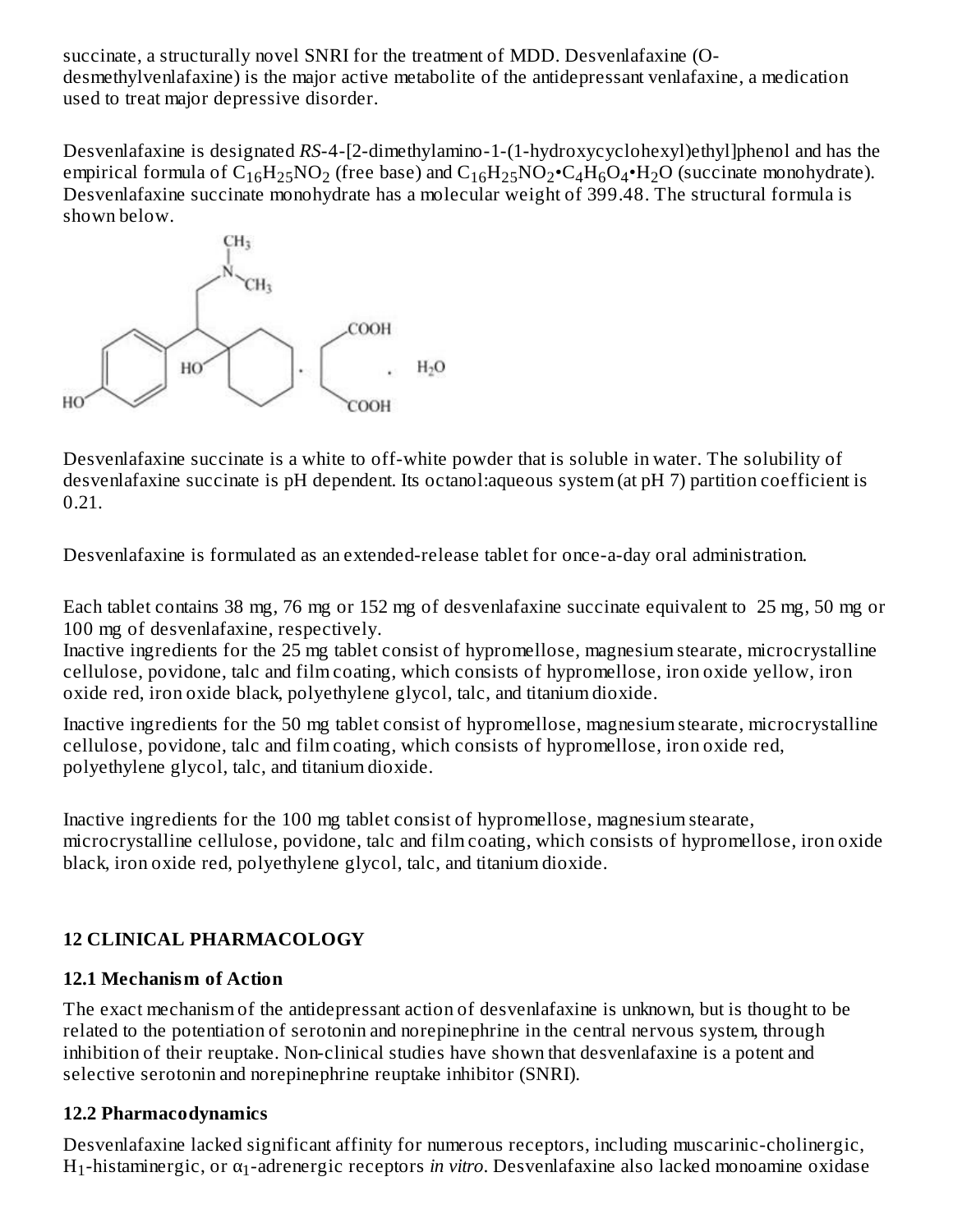#### (MAO) inhibitory activity. 1 1

## ECG changes

Electrocardiograms were obtained from 1,492 desvenlafaxine treated patients with major depressive disorder and 984 placebo-treated patients in clinical studies lasting up to 8 weeks. No clinically relevant differences were observed between desvenlafaxine treated and placebo-treated patients for QT, QTc, PR, and QRS intervals. In a thorough QTc study with prospectively determined criteria, desvenlafaxine did not cause QT prolongation. No difference was observed between placebo and desvenlafaxine treatments for the QRS interval.

## **12.3 Pharmacokinetics**

The single-dose pharmacokinetics of desvenlafaxine are linear and dose-proportional in a dose range of 50 to 600 mg (1 to 12 times the recommended approved dosage) per day. With once-daily dosing, steady-state plasma concentrations are achieved within approximately 4 to 5 days. At steady-state, multiple-dose accumulation of desvenlafaxine is linear and predictable from the single-dose pharmacokinetic profile.

## Absorption

The absolute oral bioavailability of desvenlafaxine after oral administration is about 80%.

# *Effect of Food*

Ingestion of a high-fat meal (800 to 1000 calories) increased desvenlafaxine  $\mathsf{C_{max}}$  about 16% and had no effect on AUC.

## Distribution

Steady-state volume of distribution of desvenlafaxine is 3.4 L/kg. Plasma protein binding of desvenlafaxine is 30% and is independent of drug concentration.

## **Elimination**

## *Metabolism*

Desvenlafaxine is primarily metabolized by conjugation (mediated by UGT isoforms) and, to a minor extent, through oxidative metabolism. CYP3A4 mediates the oxidative metabolism (N-demethylation) of desvenlafaxine. The CYP2D6 metabolic pathway is not involved. The pharmacokinetics of desvenlafaxine was similar in subjects with CYP2D6 poor and extensive metabolizer phenotype.

## *Excretion*

Approximately 45% of desvenlafaxine is excreted unchanged in urine at 72 hours after oral administration. Approximately 19% of the administered dose is excreted as the glucuronide metabolite and <5% as the oxidative metabolite (N,O-didesmethylvenlafaxine) in urine.

# Specific Populations

No clinically significant differences in the exposures of desvenlafaxine were observed based on ethnicity (White, Black, Hispanic).

The effect of intrinsic patient factors on the pharmacokinetics of desvenlafaxine is presented in Figure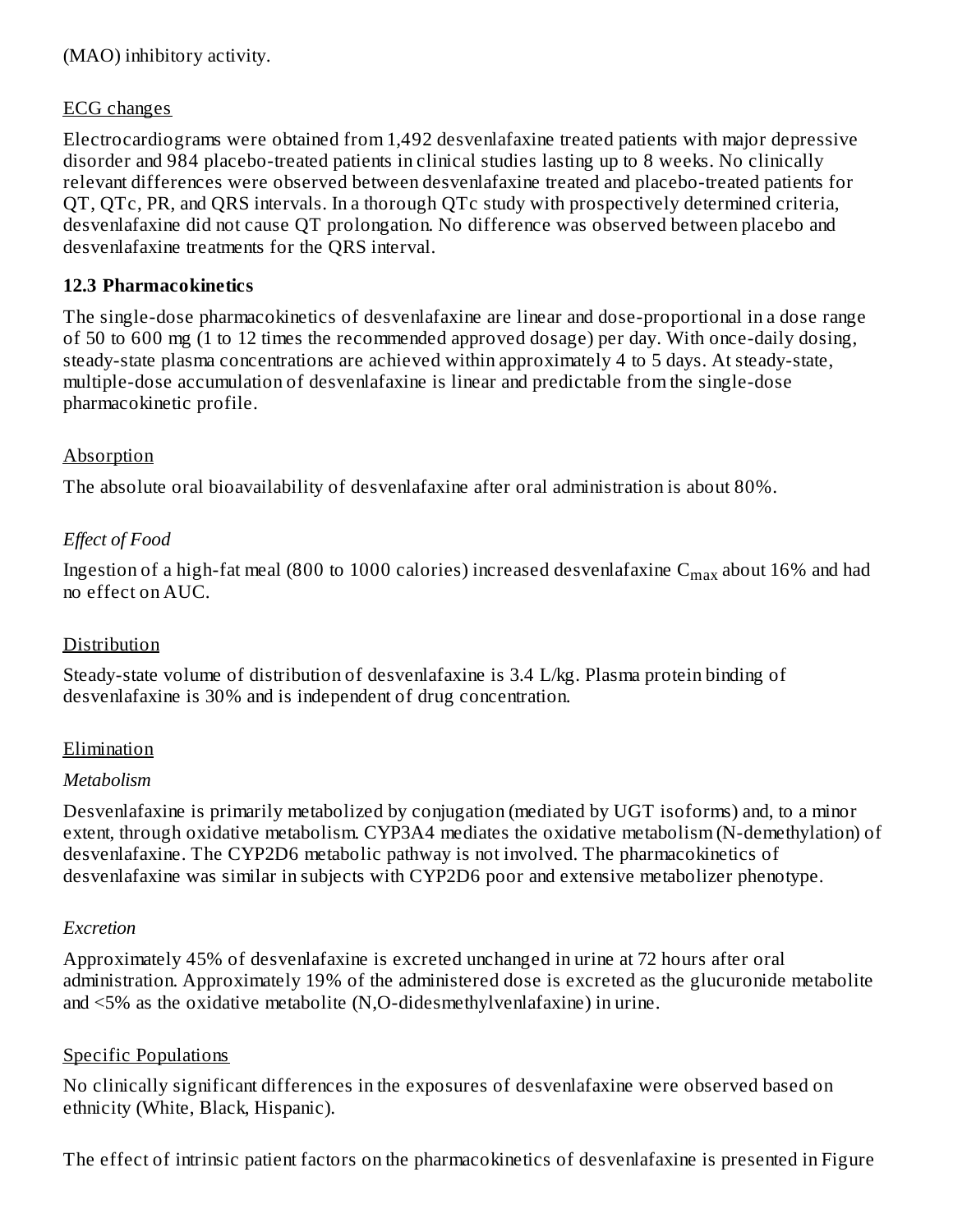

## **Figure 1. Impact of Intrinsic Factors (Renal, Hepatic Impairment and Population Des cription) on Desvenlafaxine Pharmacokinetics**

*Clinical Studies*

*Other Drugs on Desvenlafaxine*

The effect of ketoconazole on the exposures of desvenlafaxine is summarized in Figure 2.

#### **Figure 2. Effect of Other Drugs on Desvenlafaxine Pharmacokinetics**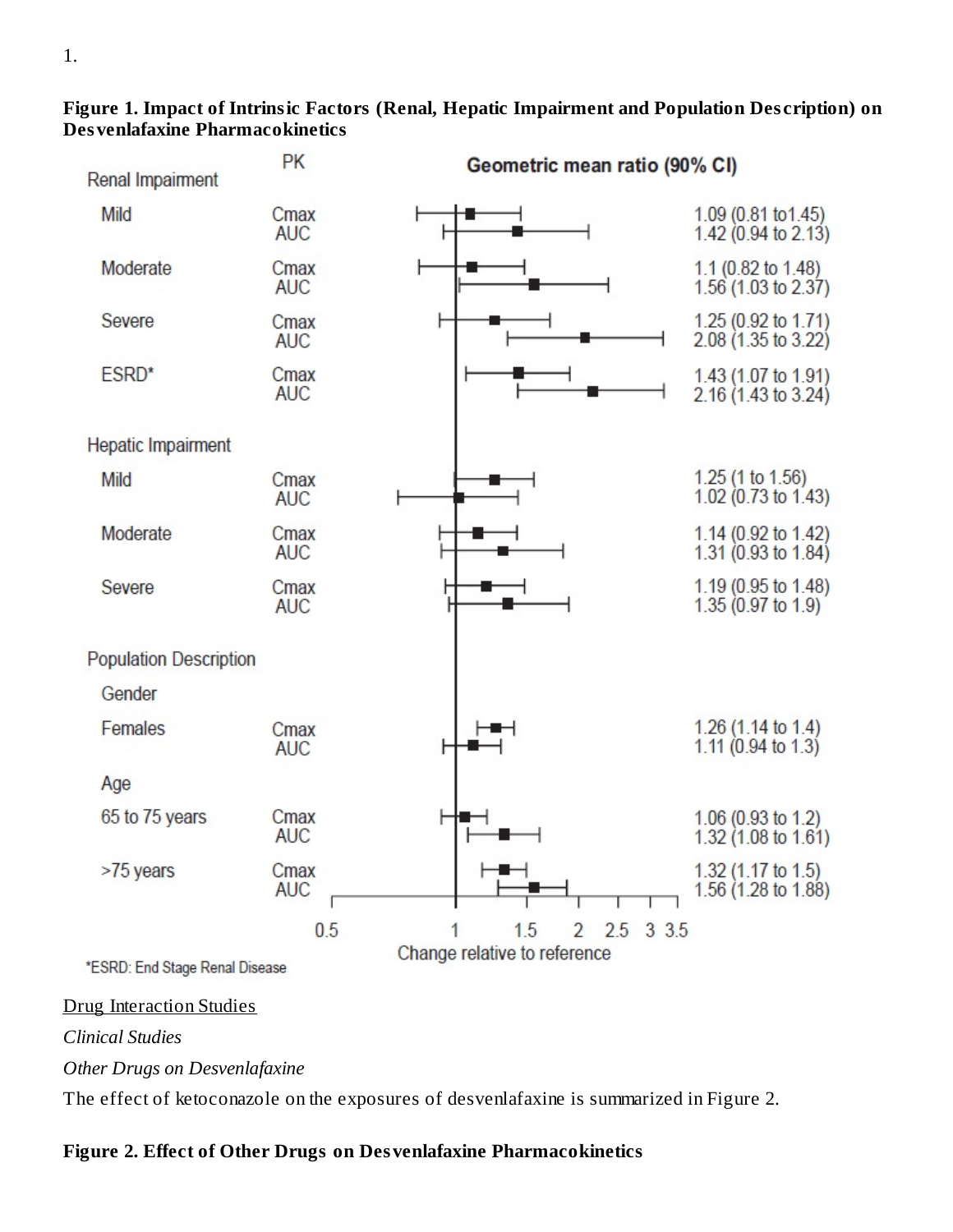

#### *Desvenlafaxineon Other Drugs*

The effects of desvenlafaxine on the exposures of other drugs are summarized in Figure 3.

#### **Figure 3. Effects of Desvenlafaxineon Pharmacokinetics of Other Drugs**



#### *In Vitro Studies*

Based on *in vitro* data, drugs that inhibit CYP isozymes 1A1, 1A2, 2A6, 2D6, 2C8, 2C9, 2C19, and 2E1 are not expected to have significant impact on the pharmacokinetic profile of desvenlafaxine.

Desvenlafaxine does not inhibit CYP1A2, 2A6, 2C8, 2C9, 2C19, CYP2D6, or CYP3A4 isozymes. Desvenlafaxine does not induce CYP3A4 either.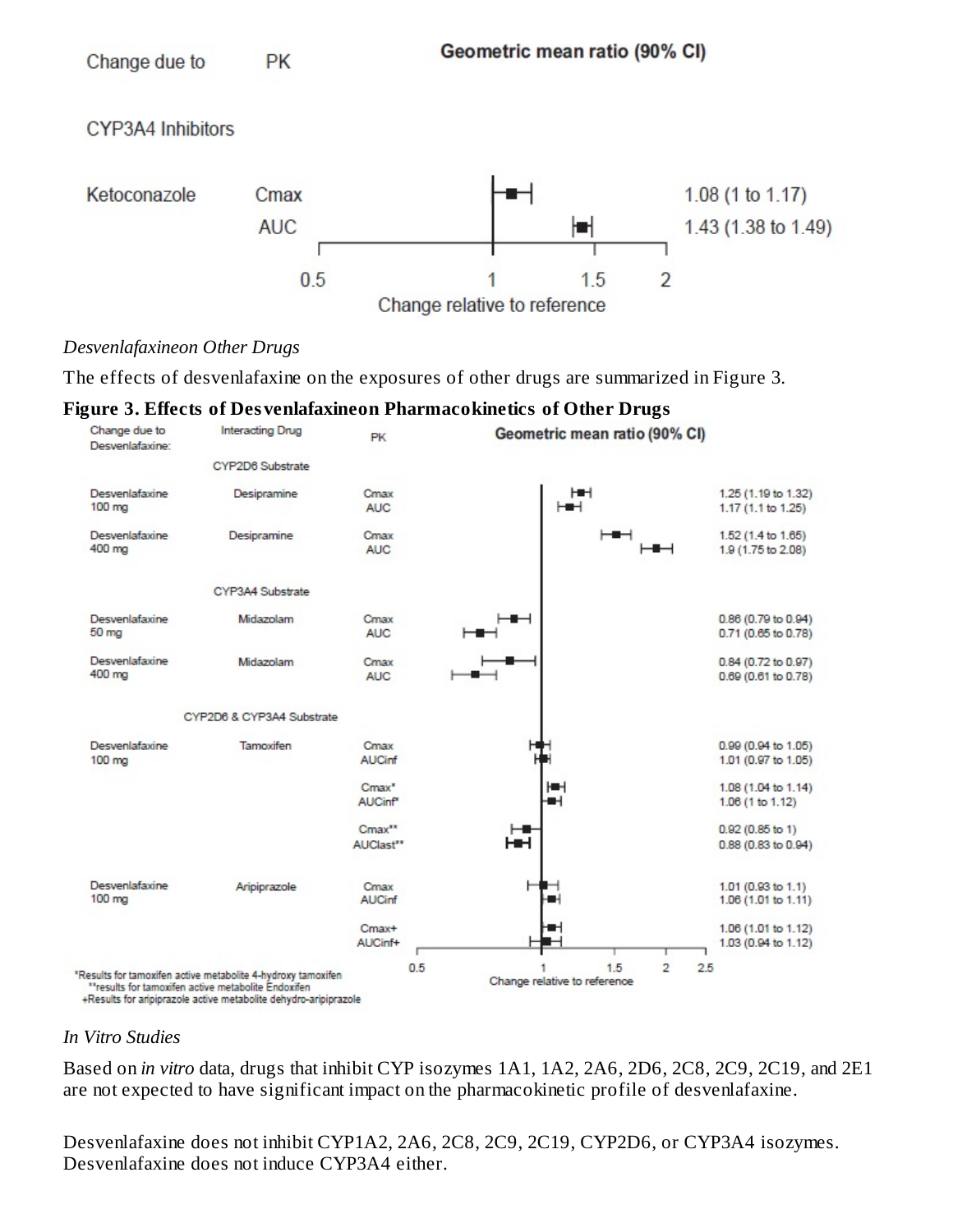Desvenlafaxine is not a substrate or an inhibitor for the P-glycoprotein (P-gp) transporter.

## **13 NONCLINICAL TOXICOLOGY**

#### **13.1 Carcinogenesis, Mutagenesis, Impairment of Fertility**

#### **Carcinogenesis**

Desvenlafaxine succinate administered by oral gavage to mice and rats for 2 years did not increase the incidence of tumors in either study.

Mice received desvenlafaxine succinate at dosages up to 500/300 mg/kg/day (dosage lowered after 45 weeks of dosing). The AUC exposure at 300 mg/kg/day dose is estimated at 10 times the AUC exposure at an adult human dose of 100 mg per day.

Rats received desvenlafaxine succinate at dosages up to 300 mg/kg/day (males) or 500 mg/kg/day (females). The AUC exposure at the highest dose is estimated at 11 (males) or 26 (females) times the AUC exposure at an adult human dose of 100 mg per day.

#### Mutagenesis

Desvenlafaxine was not mutagenic in the *in vitro* bacterial mutation assay (Ames test) and was not clastogenic in an *in vitro* chromosome aberration assay in cultured CHO cells, an *in vivo* mouse micronucleus assay, or an *in vivo* chromosome aberration assay in rats. Additionally, desvenlafaxine was not genotoxic in the *in vitro* CHO mammalian cell forward mutation assay and was negative in the *in vitro* BALB/c-3T3 mouse embryo cell transformation assay.

#### Impairment of fertility

When desvenlafaxine succinate was administered orally to male and female rats, fertility was reduced at the high dose of 300 mg/kg/day, which is 10 (males) and 19 (females) times the AUC exposure at an adult human dose of 100 mg per day. There was no effect on fertility at 100 mg/kg/day, which is 3 (males) or 5 (females) times the AUC exposure at an adult human dose of 100 mg per day. These studies did not address reversibility of the effect on fertility. The relevance of these findings to humans is not known.

#### **14 CLINICAL STUDIES**

#### **Major Depressive Disorder**

The efficacy of desvenlafaxine as a treatment for depression was established in four 8-week, randomized, double-blind, placebo-controlled, fixed-dose studies (at doses of 50 mg per day to 400 mg per day) in adult outpatients who met the Diagnostic and Statistical Manual of Mental Disorders (DSM-IV) criteria for major depressive disorder. In the first study, patients received 100 mg ( $n = 114$ ), 200 mg (n = 116), or 400 mg (n = 113) of desvenlafaxine once daily, or placebo (n = 118). In a second study, patients received either 200 mg ( $n = 121$ ) or 400 mg ( $n = 124$ ) of desvenlafaxine once daily, or placebo (n = 124). In two additional studies, patients received 50 mg (n = 150 and n = 164) or 100 mg (n  $= 147$  and  $n = 158$ ) of desvenlafaxine once daily, or placebo ( $n = 150$  and  $n = 161$ ).

Desvenlafaxine showed superiority over placebo as measured by improvement in the 17-item Hamilton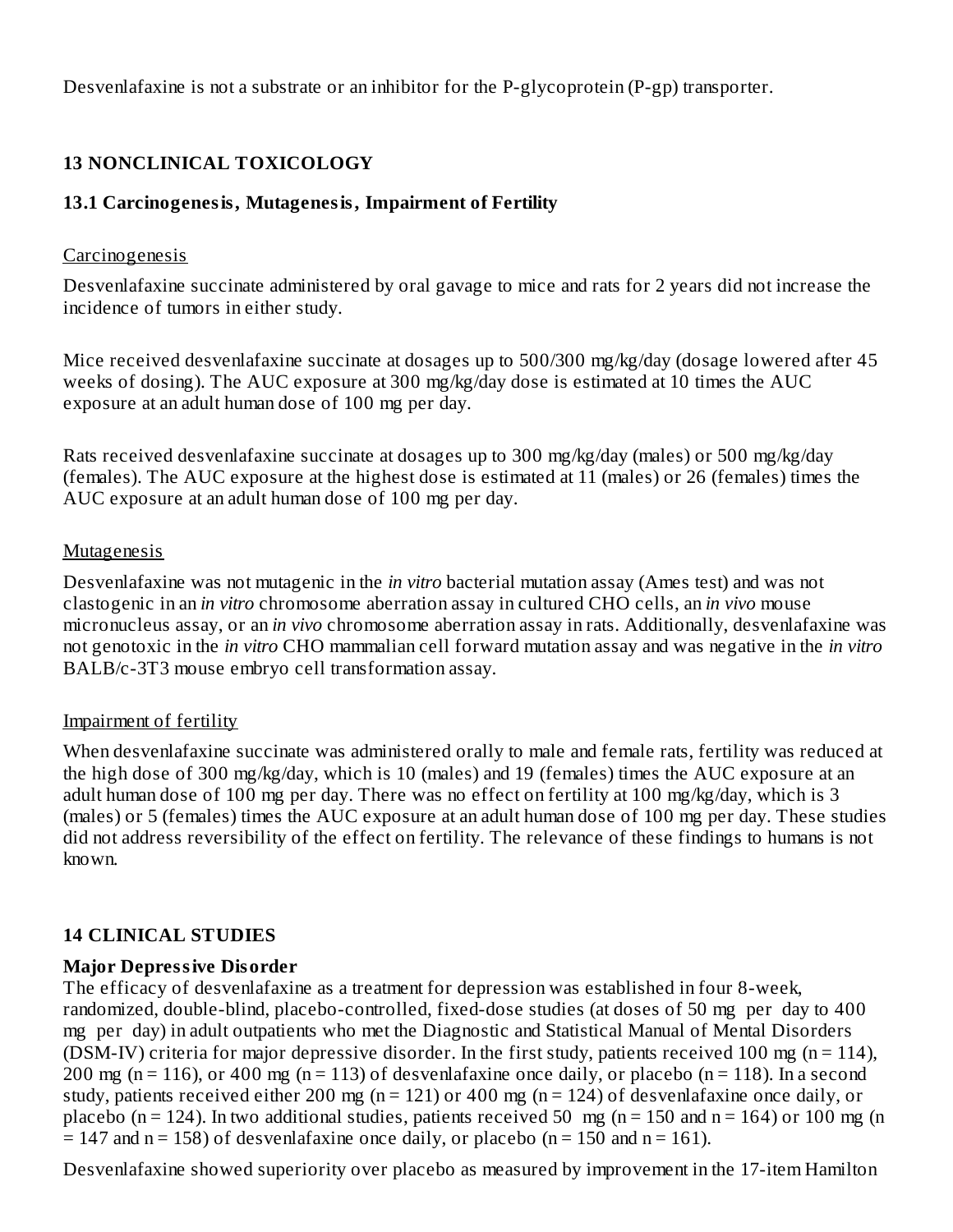Rating Scale for Depression (HAM-D $_{17}$ ) total score in four studies and overall improvement, as measured by the Clinical Global Impressions Scale - Improvement (CGI-I), in three of the four studies. In studies directly comparing 50 mg per day and 100 mg per day there was no suggestion of a greater effect with the higher dose and adverse reactions and discontinuations were more frequent at higher doses *[see Dosage and Administration (2.1)].*

|                |                                   |       | <b>DESVENLAFAXINE</b> |            |            |                |
|----------------|-----------------------------------|-------|-----------------------|------------|------------|----------------|
| <b>Study</b>   | <b>Primary Endpoint: HAM-</b>     |       |                       | 100        | 200        | 400            |
| No.            | $\mathbf{D_{17}}$                 |       | Placebo 50 mg/day     | mg/day     | mg/day     | mg/day         |
| $\mathbf 1$    | Baseline Score (SD <sup>a</sup> ) | 23.1  |                       | 23.2(2.5)  | 22.9       | 23(2.2)        |
|                |                                   | (2.5) |                       |            | (2.4)      |                |
|                | Difference from Placebo (95%)     |       |                       | $-2.9b$    | $-2$       | $-3.1^{\rm b}$ |
|                | CI <sup>c</sup>                   |       |                       | $(-5.1, -$ |            | $(-5.2, -$     |
|                |                                   |       |                       | (0.8)      |            | (0.9)          |
| $\overline{2}$ | Baseline Score (SD <sup>a</sup> ) | 25.3  |                       |            | 24.8       | 25.2(3.2)      |
|                |                                   | (3.3) |                       |            | (2.9)      |                |
|                | Difference from Placebo (95%      |       |                       |            | $-3.3b$    | $-2.8b$        |
|                | CI <sup>c</sup>                   |       |                       |            | $(-5.3, -$ | $(-4.8, -$     |
|                |                                   |       |                       |            | 1.2)       | 0.7)           |
| 3              | Baseline Score (SD <sup>a</sup> ) |       | $23(2.6)$ 23.4 (2.6)  | 23.4       |            |                |
|                |                                   |       |                       | (2.6)      |            |                |
|                | Difference from Placebo (95%      |       | $-1.9b$               | $-1.5$     |            |                |
|                | CI <sup>c</sup>                   |       | $(-3.5, -0.3)$        |            |            |                |
| $\overline{4}$ | Baseline Score (SD <sup>a</sup> ) | 24.3  | 24.3(2.4)             | 24.4       |            |                |
|                |                                   | (2.6) |                       | (2.7)      |            |                |
|                | Difference from Placebo (95%      |       | $-2.5^{b}$            | $-3b$      |            |                |
|                | CI <sup>c</sup>                   |       | $(-4.1, -0.9)$        | $(-4.7, -$ |            |                |
|                |                                   |       |                       | 1.4)       |            |                |

# **Table 9: Primary Efficacy (HAM-D ) Results for Short-term Studies 17**

<sup>a</sup> Standard deviation;

<sup>b</sup> Adjusted p-value  $\leq 0.05$ ;

 $\text{c}$  Difference between least squares means at final evaluation, calculated as drug response minus placebo response; unadjusted 95% confidence intervals

Analyses of the relationships between treatment outcome and age and treatment outcome and gender did not suggest any differential responsiveness on the basis of these patient characteristics. There was insufficient information to determine the effect of race on outcome in these studies.

In a longer-term trial (Study 5), adult outpatients meeting DSM-IV criteria for major depressive disorder, who responded to 8 weeks of open-label acute treatment with 50 mg per day desvenlafaxine and subsequently remained stable for 12 weeks on desvenlafaxine, were assigned randomly in a doubleblind manner to remain on active treatment or switch to placebo for up to 26 weeks of observation for relapse. Response during the open-label phase was defined as a  ${\rm HAM\text{-}D_{17}}$  total score of  $\leq 11$  and CGI-I  $\leq$  2 at the day 56 evaluation; stability was defined as  ${\rm HAM\text{-}D_{17}}$  total score of  $\leq$  11 and CGI-I  $\leq$  2 at week 20 and not having a HAM-D<sub>17</sub> total score of  $\geq 16$  or a CGI-I score  $\geq 4$  at any office visit. Relapse during the double-blind phase was defined as follows: (1) a  ${\rm HAM}\text{-}{\rm D}_{17}$  total score of  $\geq 16$  at any office visit, (2) discontinuation for unsatisfactory efficacy response, (3) hospitalized for depression, (4) suicide attempt, or (5) suicide. Patients receiving continued desvenlafaxine treatment experienced statistically significantly longer time to relapse compared with placebo. At 26 weeks, the Kaplan-Meier estimated proportion of relapse was 14% with desvenlafaxine treatment versus 30% with placebo. **Figure 4. Estimated Proportion of Relaps es vs. Number of Days since Randomization (Study 5)**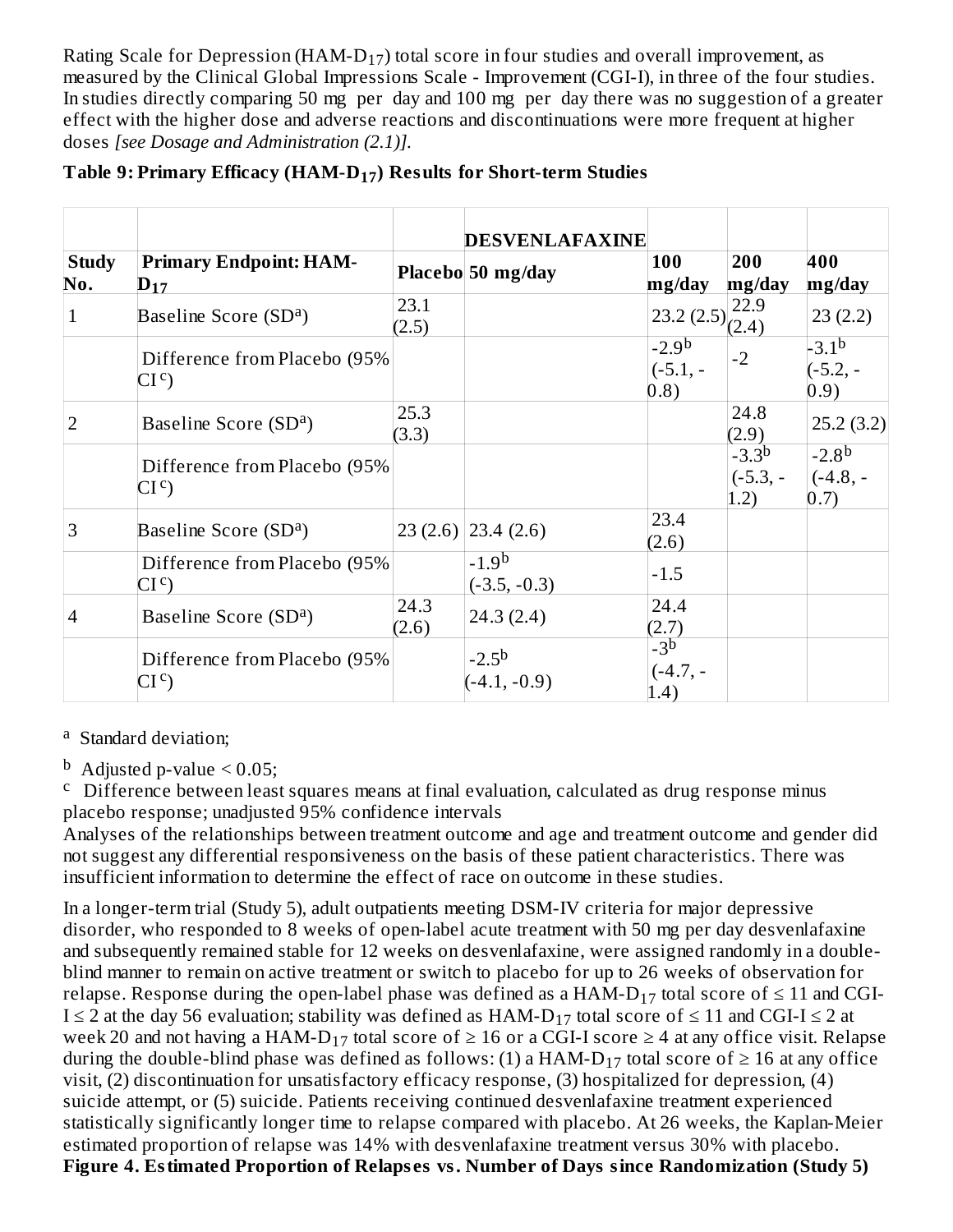

In another longer-term trial (Study 6), adult outpatients meeting DSM-IV criteria for major depressive disorder and who responded to 12 weeks of acute treatment with desvenlafaxine were assigned randomly to the same dose (200 or 400 mg per day) they had received during acute treatment or to placebo for up to 26 weeks of observation for relapse. Response during the open-label phase was defined as a HAM-D<sub>17</sub> total score of  $\leq 11$  at the day 84 evaluation. Relapse during the double-blind phase was defined as follows: (1) a HAM-D $_{17}$  total score of  $\geq 16$  at any office visit, (2) a CGI-I score of  $\geq$  6 (versus day 84) at any office visit, or (3) discontinuation from the trial due to unsatisfactory response. Patients receiving continued desvenlafaxine treatment experienced statistically significantly longer time to relapse over the subsequent 26 weeks compared with those receiving placebo. At 26 weeks, the Kaplan-Meier estimated proportion of relapse was 29% with desvenlafaxine treatment versus 49% with placebo.



**Figure 5. Estimated Proportion of Relaps es vs. Number of Days since Randomization (Study 6)**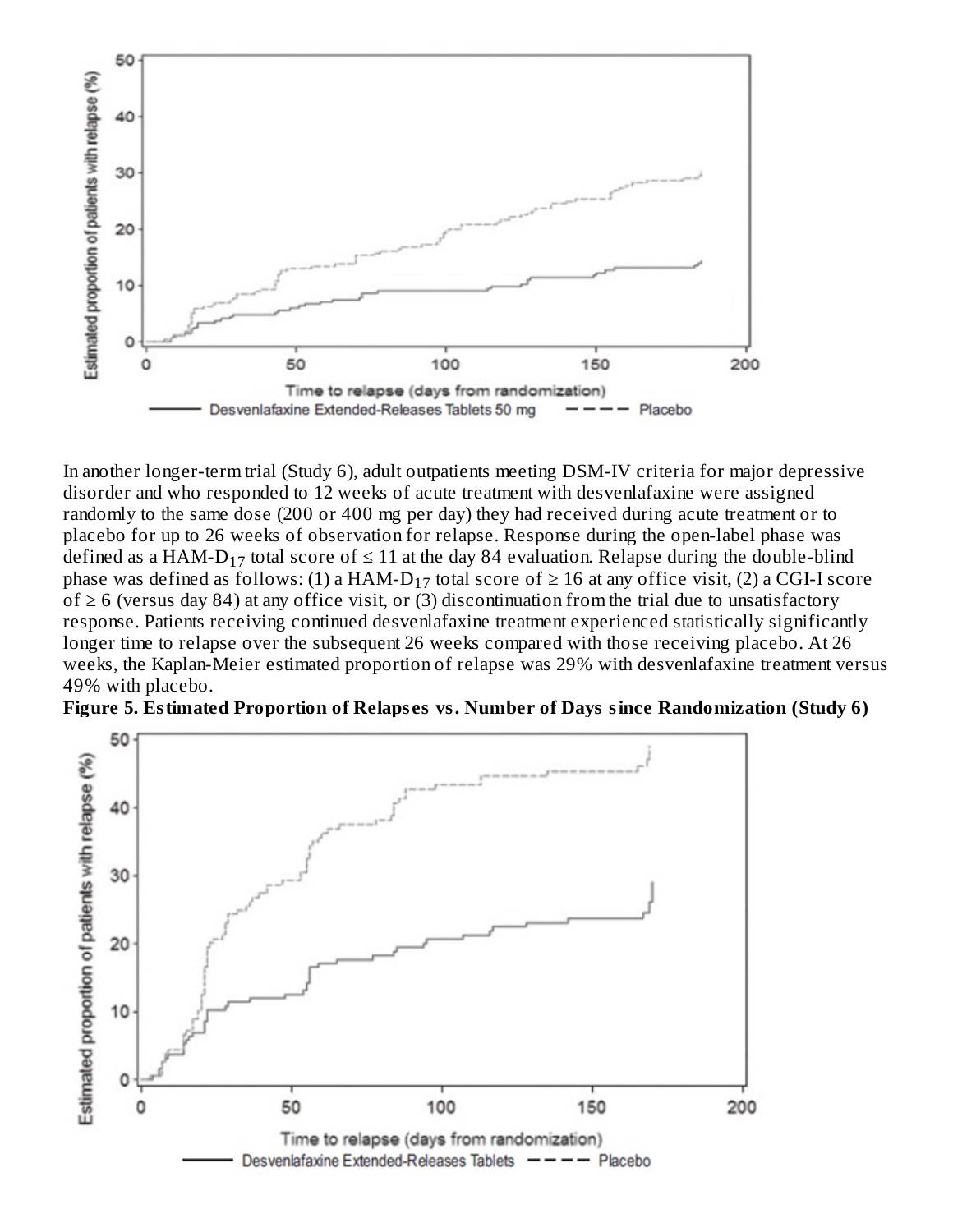In a postmarketing study, the efficacy of desvenlafaxine at a dose lower than 50 mg per day was evaluated in an 8-week, multicenter, randomized, double-blind, placebo-controlled, fixed-dose study in adult outpatients with Major Depressive Disorder. The treatment arms were 25 mg (n=232), 50 mg (n=236), and placebo (n=231). The 50 mg dose was superior to placebo, as measured by the mean change from baseline on the  $HAM-D_{17}$ . The 25 mg dose was not superior to placebo.

## **16 HOW SUPPLIED/STORAGE AND HANDLING**

Desvenlafaxine Extended-Release Tablets are available as follows:

**25 mg, tan colored, round, biconvex tablets, deboss ed with 'L634' on one side and plain on other side.**

NDC 46708-542-30, bottle of 30 tablets in unit-of-use package

NDC 46708-542-90, bottle of 90 tablets in unit-of-use package

NDC 46708-542-31, bottle of 100 tablets

NDC 46708-542-91, bottle of 1,000 tablets

NDC 46708-542-10, carton of 100 (10 x 10) unit-dose tablets

NDC 46708-542-80, carton of 80 (10 x 8) unit-dose tablets

#### **50 mg, light pink colored, round, biconvex tablets, deboss ed with 'L349' on one side and plain on other side.**

NDC 46708-540-17, bottle of 14 tablets in unit-of-use package

NDC 46708-540-30, bottle of 30 tablets in unit-of-use package

NDC 46708-540-90, bottle of 90 tablets in unit-of-use package

NDC 46708-540-31, bottle of 100 tablets NDC 46708-540-91, bottle of 1,000 tablets NDC 46708-540-10, carton of 100 (10 x 10)unit-dose tablets

NDC 46708-540-80, carton of 80 (10 x 8)unit-dose tablets

#### **100 mg, dark brown to red colored, round, biconvex tablets, deboss ed with 'L350' on one side and plain on other side.**

NDC 46708-541-17, bottle of 14 tablets in unit-of-use package

NDC 46708-541-30, bottle of 30 tablets in unit-of-use package

NDC 46708-541-90, bottle of 90 tablets in unit-of-use package

NDC 46708-541-31, bottle of 100 tablets

NDC 46708-541-91, bottle of 1,000 tablets

NDC 46708-541-10,carton of 100 (10 x 10)unit-dose tablets

NDC 46708-541-80, carton of 80 (10 x 8)unit-dose tablets

## Store at 20 $^{\circ}$  to 25 $^{\circ}$ C (68 $^{\circ}$  to 77 $^{\circ}$ F); excursions permitted to 15 $^{\circ}$  to 30 $^{\circ}$ C (59 $^{\circ}$  to 86 $^{\circ}$ F) [see USP **Controlled Room Temperature].**

Each tablet contains 38 mg, 76 mg or 152 mg of desvenlafaxine succinate equivalent to 25 mg, 50 mg or 100 mg of desvenlafaxine, respectively.

# **17 PATIENT COUNSELING INFORMATION**

Advise the patient to read the FDA-approved patient labeling (Medication Guide).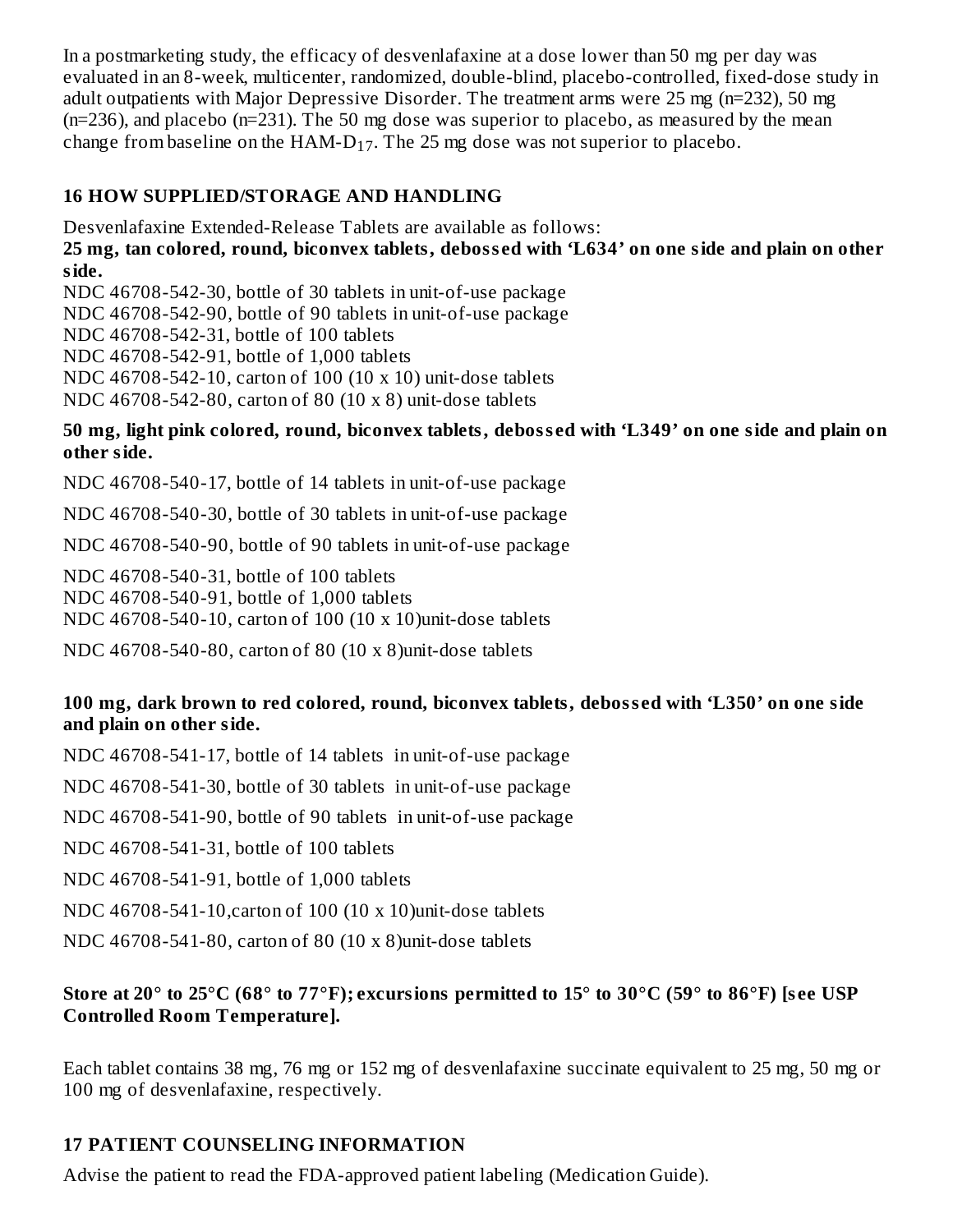#### Suicidal Thoughts and Behaviors

Advise patients and caregivers to look for the emergence of suicidality, especially early during treatment and when the dose is adjusted up or down, and instruct them to report such symptoms to the healthcare provider *[see Boxed Warning and Warnings and Precautions (5.1)].*

#### Concomitant Medication

Advise patients taking desvenlafaxine not to use concomitantly other products containing desvenlafaxine or venlafaxine. Healthcare professionals should instruct patients not to take desvenlafaxine with an MAOI or within 14 days of stopping an MAOI and to allow 7 days after stopping desvenlafaxine before starting an MAOI *[see Contraindications (4)]*.

#### Serotonin Syndrome

Caution patients about the risk of serotonin syndrome, particularly with the concomitant use of desvenlafaxine with other serotonergic agents (including triptans, tricyclic antidepressants, fentanyl, lithium, tramadol, tryptophan, buspirone, amphetamines, and St. John's Wort supplements) *[see Warnings and Precautions (5.2)]*.

#### Elevated Blood Pressure

Advise patients that they should have regular monitoring of blood pressure when taking desvenlafaxine *[see Warnings and Precautions (5.3)]*.

## Increased Risk of Bleeding

Inform patients about the concomitant use of desvenlafaxine with NSAIDs, aspirin, other antiplatelet drugs, warfarin, or other coagulants because the combined use of has been associated with an increased risk of bleeding. Advise patients to inform their health care providers if they are taking or planning to take any prescription or over-the-counter medications that increase the risk of bleeding *[see Warnings and Precautions (5.4)].*

## Activation of Mania/Hypomania

Advise patients, their families, and caregivers to observe for signs of activation of mania/hypomania *[see Warnings and Precautions (5.6)]*.

## **Discontinuation**

Advise patients not to abruptly stop taking desvenlafaxine without talking first with their healthcare professional. Patients should be aware that discontinuation effects may occur when stopping desvenlafaxine, and a dose of 25 mg per day is available for discontinuing therapy *[see Warnings and Precautions (5.7) and Adverse Reactions (6.1)]*.

## Switching Patients From Other Antidepressants to Desvenlafaxine

Discontinuation symptoms have been reported when switching patients from other antidepressants, including venlafaxine, to desvenlafaxine. Tapering of the initial antidepressant may be necessary to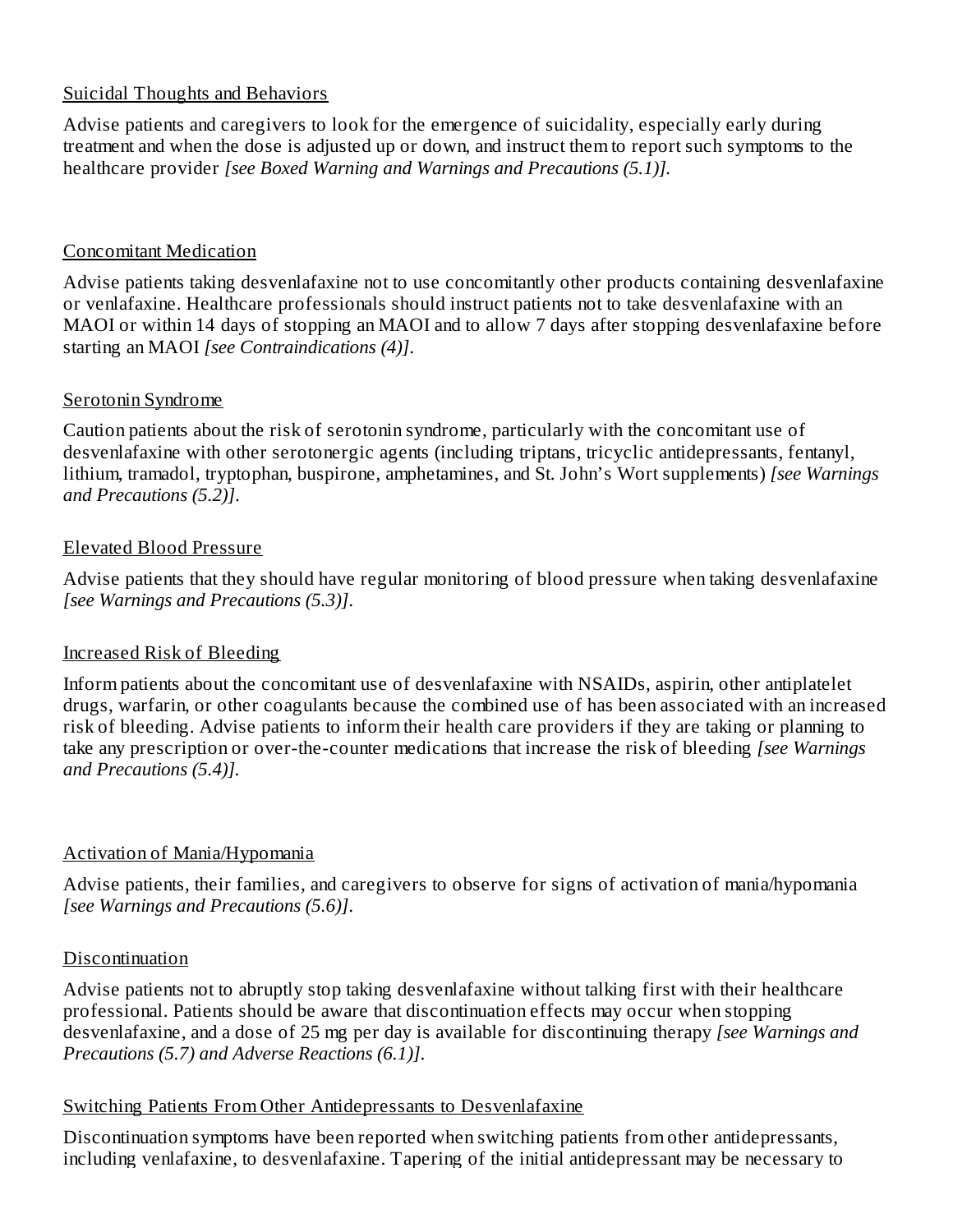minimize discontinuation symptoms.

## Interference with Cognitive and Motor Performance

Caution patients about operating hazardous machinery, including automobiles, until they are reasonably certain that desvenlafaxine therapy does not adversely affect their ability to engage in such activities.

## Alcohol

Advise patients to avoid alcohol while taking desvenlafaxine *[see Drug Interactions (7.3)]*.

## Allergic Reactions

Advise patients to notify their physician if they develop allergic phenomena such as rash, hives, swelling, or difficulty breathing.

## Pregnancy

Advise patients to notify their physician if they become pregnant or intend to become pregnant during therapy. Advise patients that there is a pregnancy exposure registry that monitors pregnancy outcomes in women exposed to desvenlafaxine during pregnancy *[see Use in Specific Populations (8.1)].*

## Residual Inert Matrix Tablet

Patients receiving desvenlafaxine may notice an inert matrix tablet passing in the stool or via colostomy. Patients should be informed that the active medication has already been absorbed by the time the patient sees the inert matrix tablet.

Trademarks are the property of their respective owners.

# **MEDICATION GUIDE**

#### **Desvenlafaxine Extended-Releas e Tablets (des VEN la FAX een)**

# **What is the most important information I should know about desvenlafaxine?**

**Desvenlafaxine can caus e s erious side effects, including:**

- **Increas ed risk of suicidal thoughts or actions in some children and young adults within the first few months of treatment. Desvenlafaxine is not for us e in children.**
- Depression or other serious mental illnesses are the most important causes of suicidal thoughts or actions.

# **How can I watch for and try to prevent suicidal thoughts and actions?**

o Pay close attention to any changes, especially sudden changes, in mood, behaviors, thoughts, or feelings. This is very important when an antidepressant medicine is started or when the dose is changed.

o Call the healthcare provider right away to report new or sudden changes in mood, behavior, thoughts, or feelings.

o Keep all follow-up visits with the healthcare provider as scheduled. Call the healthcare provider between visits as needed, especially if you have concerns about symptoms.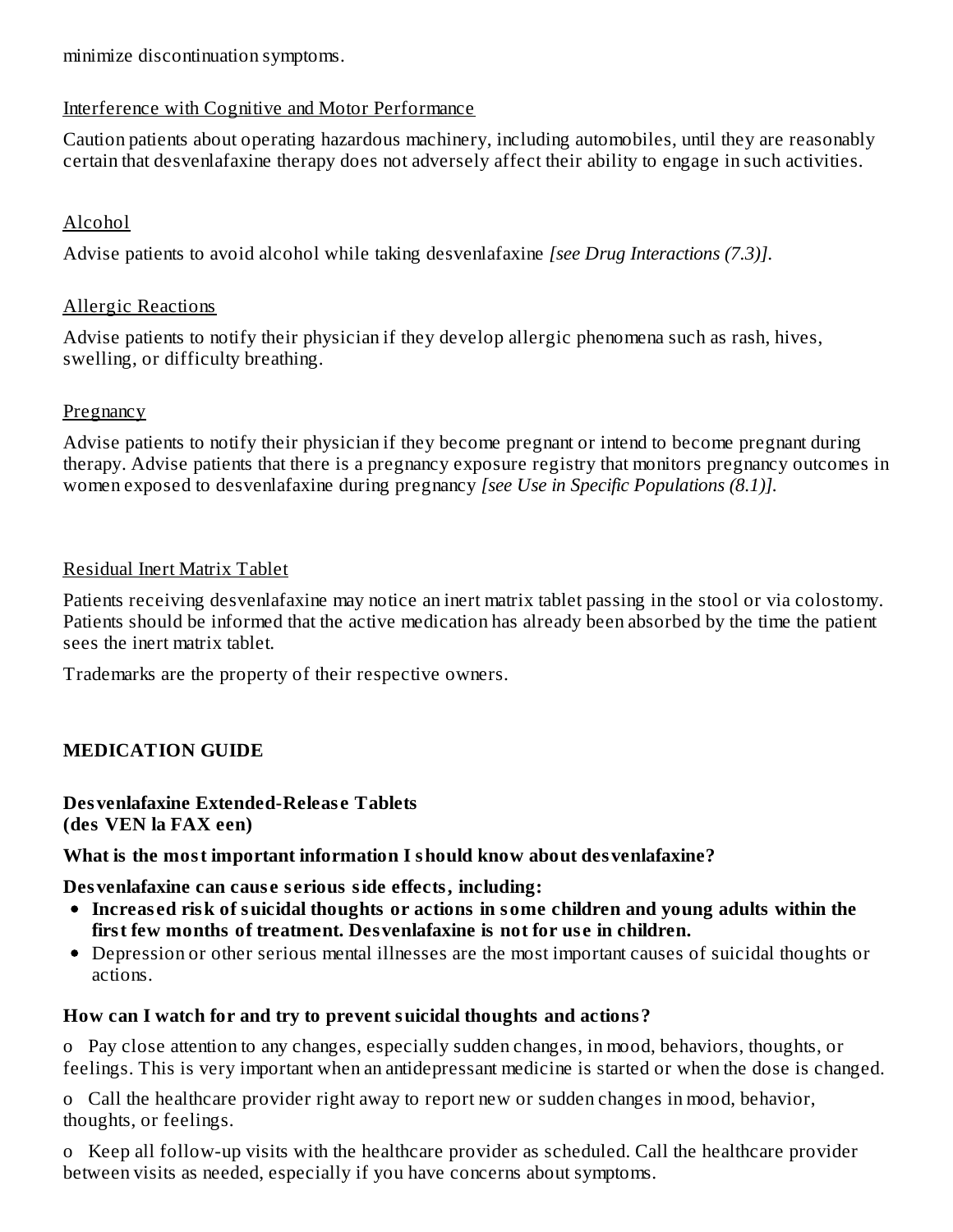## **Call your healthcare provider right away if you have any of the following symptoms, especially if they are new, wors e, or worry you:**

| o thoughts about suicide or dying to trouble sleeping (insomnia) |                                                                                           |
|------------------------------------------------------------------|-------------------------------------------------------------------------------------------|
| o attempts to commit suicide                                     | o new or worse irritability                                                               |
| o new or worse depression                                        | o acting aggressive, being angry, or violent                                              |
| o new or worse anxiety                                           | o acting on dangerous impulses                                                            |
|                                                                  | o feeling very agitated or restless o an extreme increase in activity and talking (mania) |
| o panic attacks                                                  | o other unusual changes in behavior or mood                                               |

## **What is desvenlafaxine?**

Desvenlafaxine is a prescription medicine used to treat adults with a certain type of depression called major depressive disorder (MDD). Desvenlafaxine belongs to a class of medicines known as serotonin and norepinephrine reuptake inhibitors (SNRIs).

## **Do not take desvenlafaxine if you:**

- are allergic to desvenlafaxine succinate, venlafaxine hydrochloride, or any of the ingredients in desvenlafaxine extended-release tablets. See the end of this Medication Guide for a complete list of ingredients in desvenlafaxine extended-release tablets.
- take a monoamine oxidase inhibitor (MAOI)
- have stopped taking an MAOI in the last 14 days. Ask your healthcare provider or pharmacist if you are not sure if you take an MAOI.
- are being treated with the antibiotic linezolid or the intravenous methylene blue

## **Do not start taking an MAOI for at least 7 days after you stop treatment with desvenlafaxine.**

#### **Before taking desvenlafaxine tell your healthcare provider about all your medical conditions, including if you:**

- have high blood pressure
- have heart problems
- have cerebrovascular problems or had a stroke
- have or had bleeding problems
- have, or have a family history of, bipolar disorder, mania or hypomania
- have high cholesterol or high triglycerides
- have or had depression, suicidal thoughts or behavior
- have kidney or liver problems
- have or had seizures or convulsions
- have low sodium levels in your blood
- are pregnant or plan to become pregnant. Talk to your healthcare provider about the risk to your unborn baby if you take desvenlafaxine during pregnancy.

o Tell your healthcare provider if you become pregnant or think you are pregnant during treatment with desvenlafaxine.

o If you become pregnant during treatment with desvenlafaxine, talk to your healthcare provider about registering with the National Pregnancy Registry for Antidepressants. You can register by calling 1-844-405-6185.

are breastfeeding or plan to breastfeed. Desvenlafaxine can pass into your breast milk. Talk to your healthcare provider about the best way to feed your baby during treatment with desvenlafaxine.

## **Tell your healthcare provider about all the medicines you take, including pres cription and over-**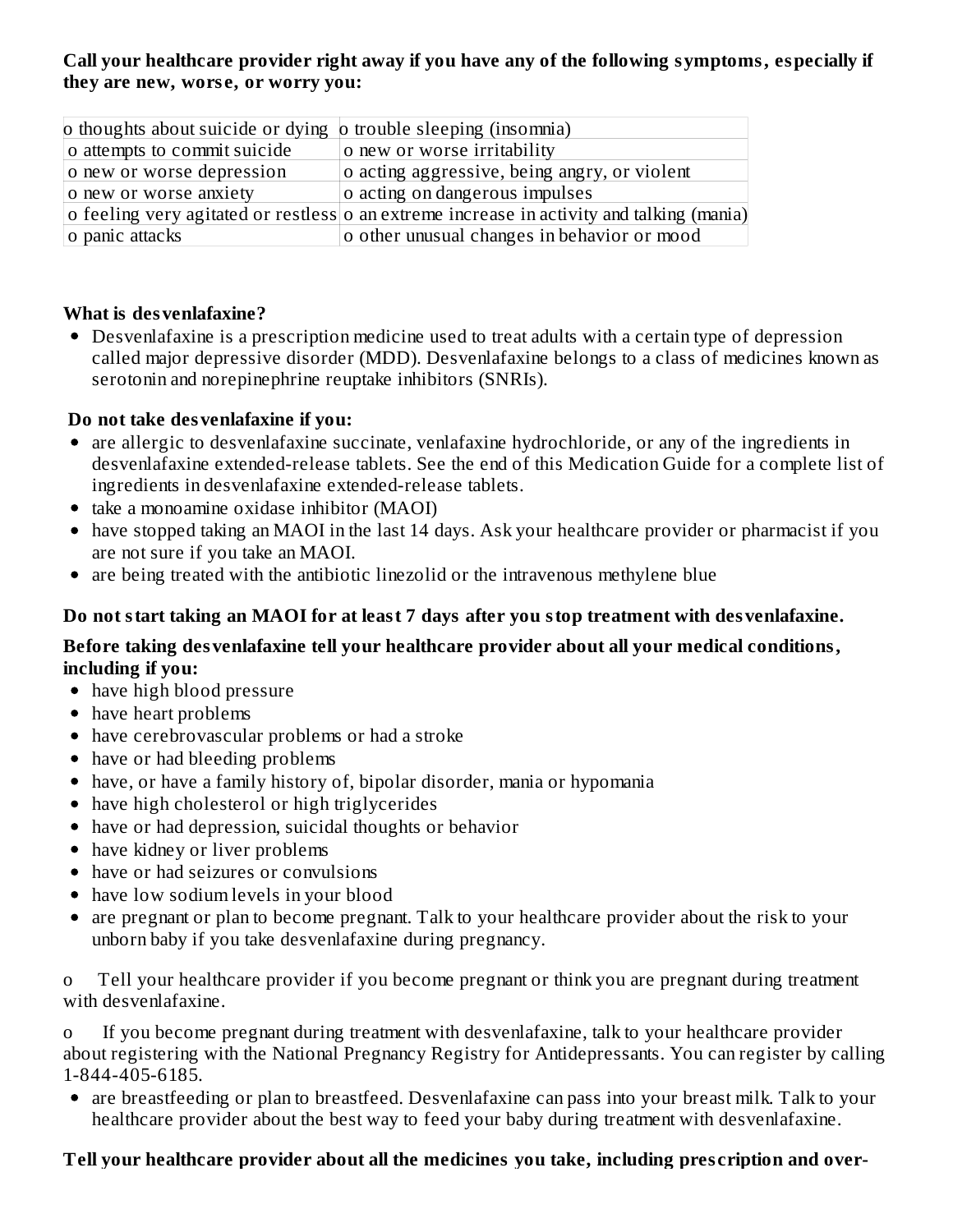**the-counter medicines, vitamins, and herbal supplements.**

**Desvenlafaxine and other medicines may affect each other causing possible s erious side effects. Desvenlafaxine may affect the way other medicines work and other medicines may affect the way desvenlafaxine works.**

## **Especially tell your healthcare provider if you take:**

- other MAOIs
- medicines to treat migraine headaches known as triptans
- tricyclic antidepressants
- fentanyl
- lithium
- $\bullet$  tramadol
- tryptophan
- buspirone
- amphetamines
- St. John's Wort
- other medicines containing desvenlafaxine or venlafaxine
- medicines that can affect blood clotting such as aspirin, nonsteroidal anti-inflammatory drugs (NSAIDs), warfarin
- medicines used to treat mood, anxiety, psychotic, or thought disorders, including selective serotonin reuptake inhibitors (SSRIs) and serotonin norepinephrine reuptake inhibitors (SNRIs)

Ask your healthcare provider if you are not sure if you are taking any of these medicines. Your healthcare provider can tell you if it is safe to take desvenlafaxine with your other medicines.

Do not start or stop any other medicines during treatment with desvenlafaxine without talking to your healthcare provider first. Stopping desvenlafaxine suddenly may cause you to have serious side effects. See, **"What are the possible side effects of desvenlafaxine?"**

Know the medicines you take. Keep a list of them to show to your healthcare providers when you get a new medicine.

# **How should I take desvenlafaxine?**

- Take desvenlafaxine exactly as your healthcare provider tells you to.
- Take desvenlafaxine 1 time a day at about the same time each day.
- Desvenlafaxine may be taken either with or without food.
- Swallow desvenlafaxine tablets whole, with fluid. Do not divide, crush, chew, or dissolve desvenlafaxine tablets.
- When you take desvenlafaxine, you may see something in your stool that looks like a tablet. This is the empty shell from the tablet after the medicine has been absorbed by your body.
- If over-exposure occurs, call your Poison Control Center at 1-800-222-1222 or go to the nearest hospital emergency room right away.

# **What should I avoid while taking desvenlafaxine?**

- Do not drive a car or operate heavy machinery until you know how desvenlafaxine affects you.
- You should not drink alcohol while taking desvenlafaxine.

# **What are the possible side effects of desvenlafaxine?**

Desvenlafaxine can cause serious side effects, including:

- **See, "What is the most important information I should know about desvenlafaxine?"**
- **Serotonin syndrome.** Apotentially life-threatening problem called serotonin syndrome can happen when you take desvenlafaxine with certain other medicines. See, **"Who should not take**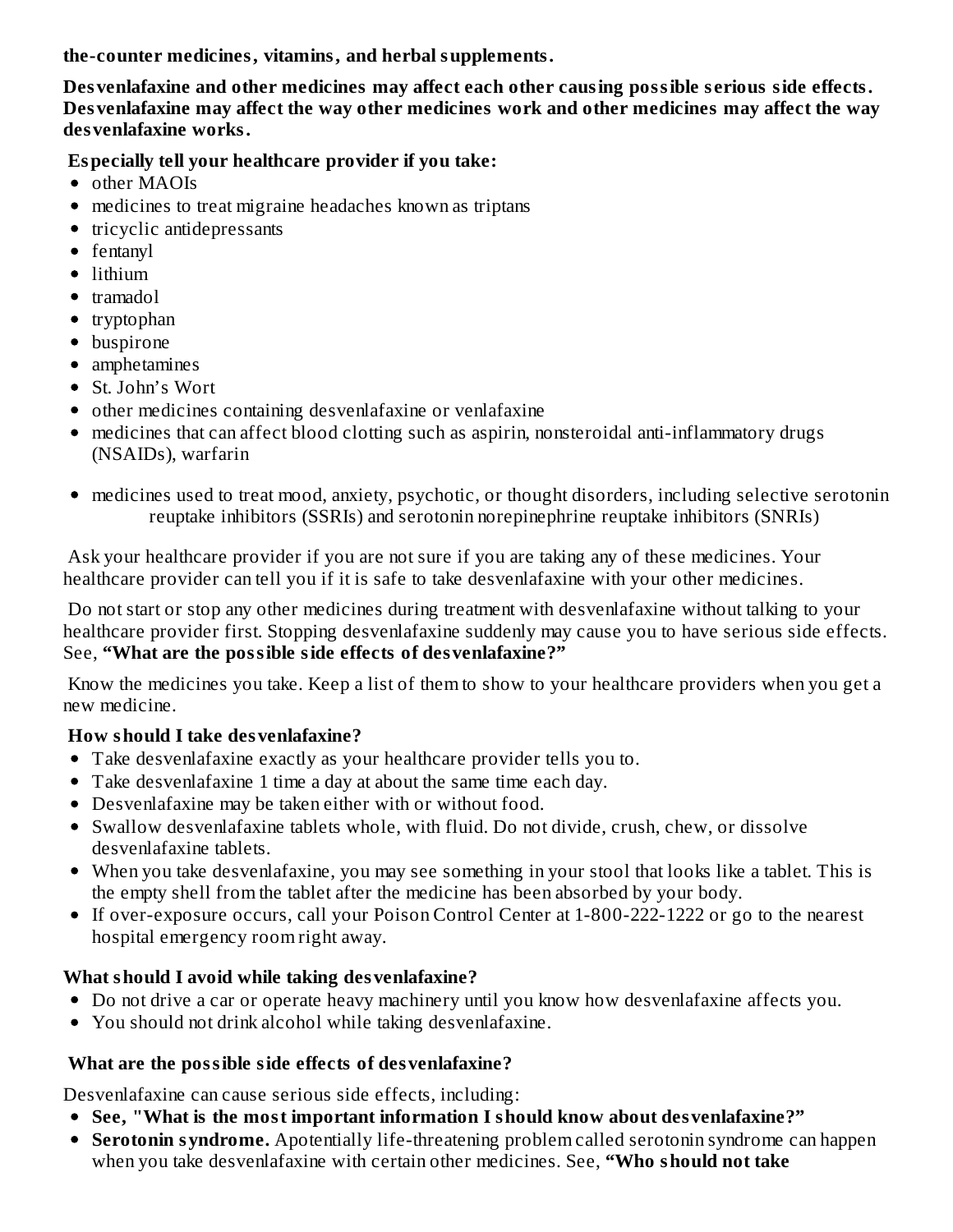**desvenlafaxine?"** Call your healthcare provider or go to the nearest hospital emergency room right away if you have any of the following signs and symptoms of serotonin syndrome:

| o agitation                                      | o seeing or hearing things that are not real<br>(hallucinations) |
|--------------------------------------------------|------------------------------------------------------------------|
| o confusion                                      | o coma                                                           |
| o fast heart beat                                | o changes in blood pressure                                      |
| o dizziness                                      | o sweating                                                       |
| o flushing                                       | o high body temperature (hyperthermia)                           |
| o tremors, stiff muscles, or muscle<br>twitching | o loss of coordination                                           |
| o seizures                                       | o nausea, vomiting, diarrhea                                     |

- **New or wors ened high blood pressure (hypertension).** Your healthcare provider should check your blood pressure before and during treatment with desvenlafaxine. If you have high blood pressure, it should be controlled before you start treatment with desvenlafaxine.
- **Increas ed chance of bleeding or bruising.** Taking desvenlafaxine with aspirin, NSAIDs, or blood thinners may add to this risk. Tell your healthcare provider right away about any unusual bleeding or bruising.
- **Eye problems (angle closure glaucoma).** Many antidepressant medicines, including desvenlafaxine, may cause a certain type of eye problem called angle-closure glaucoma. Call your healthcare provider if you have changes in your vision or eye pain.
- **Dis continuation syndrome.** Suddenly stopping desvenlafaxine when you take higher doses may cause you to have serious side effects. Your healthcare provider may want to decrease your dose slowly. Symptoms may include:

| o dizziness                                      | o nausea                                             | o headache             |
|--------------------------------------------------|------------------------------------------------------|------------------------|
| o irritability and agitation o problems sleeping |                                                      | o diarrhea             |
| o anxiety                                        | o tiredness                                          | o abnormal dreams      |
| o sweating                                       | o confusion                                          | o changes in your mood |
| o seizures                                       | o electric shock sensation (paresthesia) o hypomania |                        |
| o ringing in your ears                           |                                                      |                        |
| $($ tinnitus $)$                                 |                                                      |                        |

## **Seizures (convulsions).**

- **Low sodium levels in your blood (hyponatremia).** Low sodium levels can happen during treatment with desvenlafaxine. Low sodium levels in your blood may be serious and may cause death. Signs and Symptoms of low sodium levels in your blood may include:
- headache
- difficulty concentrating
- memory changes
- $\bullet$  confusion
- weakness and unsteadiness on your feet which can lead to falls

## **In s evere or more sudden cas es, signs and symptoms include:**

- hallucinations (seeing or hearing things that are not real)
- fainting
- seizures
- $\bullet$  coma
- **Lung problems.** Some people who have taken the medicine venlafaxine which is the same kind of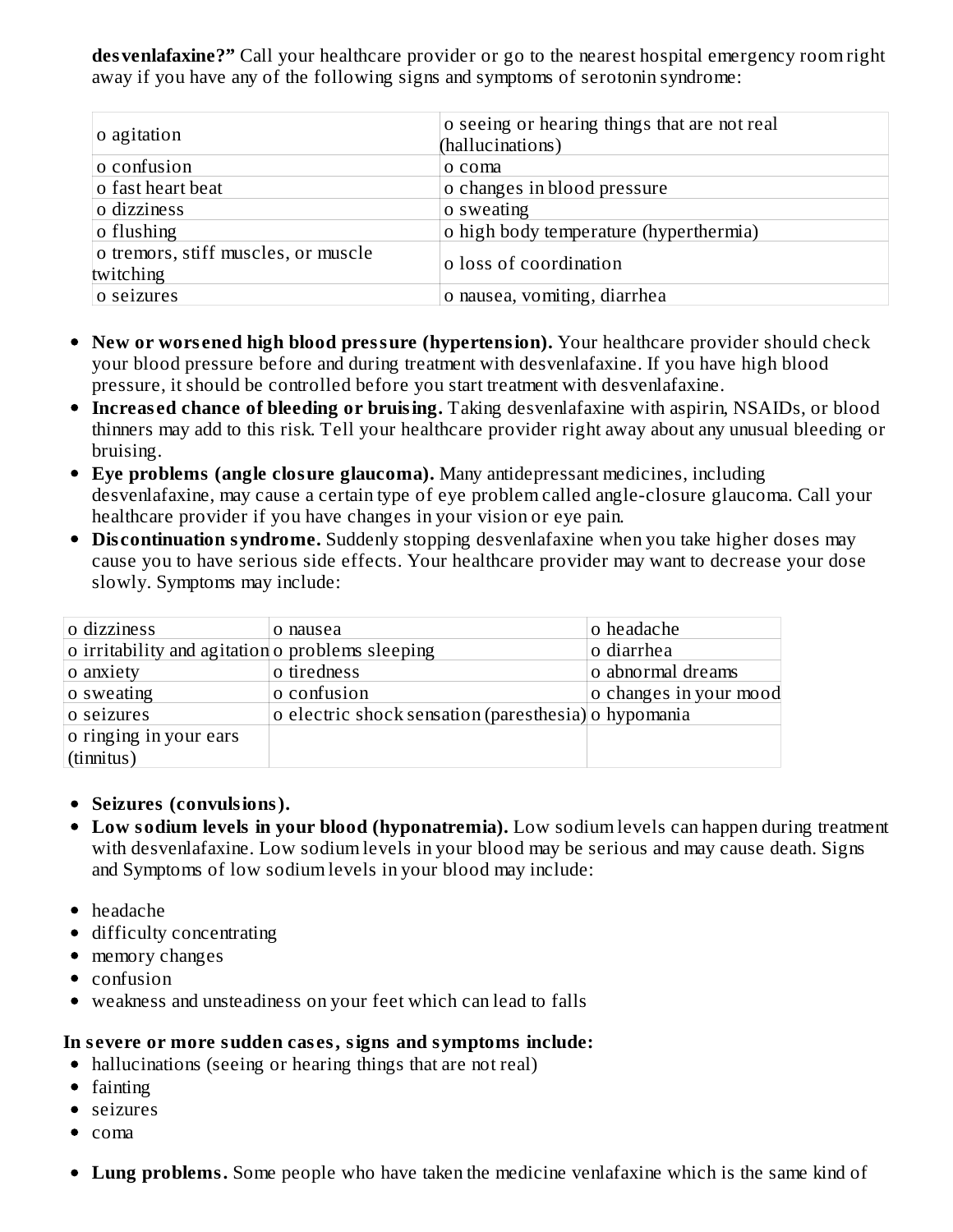medicine as the medicine in desvenlafaxine have had lung problems. Symptoms of lung problems include difficulty breathing, cough, or chest discomfort. Tell your healthcare provider right away if you have any of these symptoms.

#### **The most common side effects of desvenlafaxine include:**

| • nausea                   | · dizziness      |
|----------------------------|------------------|
| $\cdot$ problems sleeping  | • sweating       |
| • constipation             | • feeling sleepy |
| • decreased appetite       | • anxiety        |
| • sexual function problems |                  |

These are not all the possible side effects of desvenlafaxine.

Call your doctor for medical advice about side effects. You may report side effects to FDA at 1-800- FDA-1088.

#### **How should I store desvenlafaxine?**

- Store desvenlafaxine at room temperature between 68°F to 77°F (20°C to 25°C).
- **Keep desvenlafaxine and all medicines out of the reach of children.**

#### **General Information about the safe and effective us e of desvenlafaxine**

Medicines are sometimes prescribed for purposes other than those listed in a Medication Guide. Do not take desvenlafaxine for a condition for which it was not prescribed. Do not give desvenlafaxine to other people, even if they have the same symptoms that you have. It may harm them. You can ask your pharmacist or healthcare provider for information about desvenlafaxine that is written for healthcare professionals.

## **What are the ingredients in desvenlafaxine?**

#### **Active ingredient:** desvenlafaxine

**Inactive ingredients:** For the 25 mg tablet, hypromellose, magnesium stearate, microcrystalline cellulose, povidone, talc and film coating, which consists of hypromellose, iron oxide yellow, iron oxide red, iron oxide black, polyethylene glycol, talc, and titanium dioxide.

For the 50 mg tablet, hypromellose, magnesium stearate, microcrystalline cellulose, povidone, talc and film coating, which consists of hypromellose, iron oxide red, polyethylene glycol, talc, and titanium dioxide.

For the 100 mg tablet, hypromellose, magnesium stearate, microcrystalline cellulose, povidone, talc and film coating, which consists of hypromellose, iron oxide black, iron oxide red, polyethylene glycol, talc, and titanium dioxide.

This Medication Guide has been approved by the U.S. Food and Drug Administration.

Manufactured by:

Alembic Pharmaceuticals Limited (Formulation Division),

Village Panelav, P. O. Tajpura, Near Baska, Taluka-Halol, Panchmahal 389350, Gujarat, India.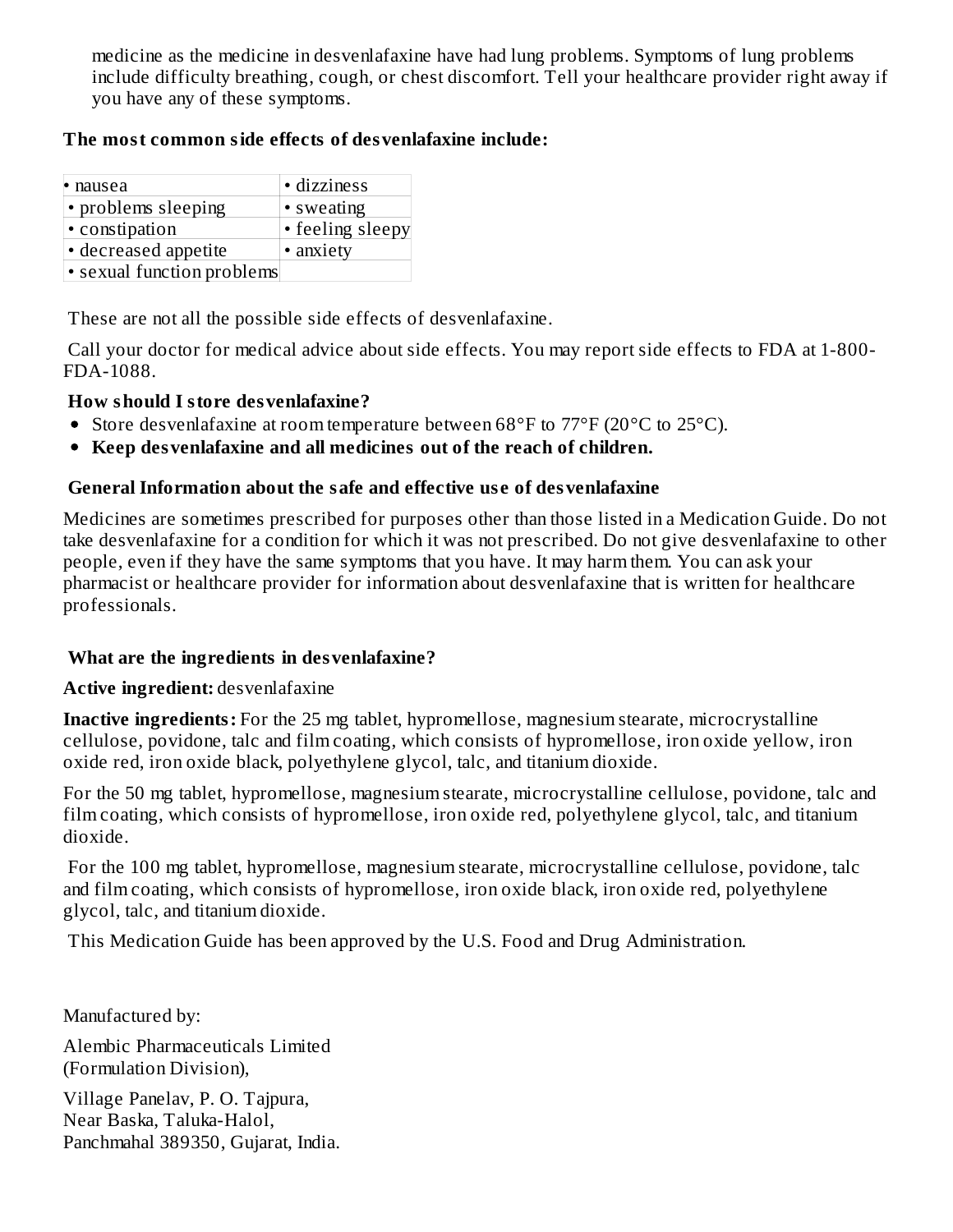#### **PACKAGE LABEL.PRINCIPAL DISPLAY PANEL - 25 mg**

**NDC 46708-542-30 Desvenlafaxine Extended-Releas e Tablets 25 mg PHARMACIST: Dispens e the accompanying Medication Guide to each patient. Rx only 30 Tablets Unit of us e** *Alembic*



## **PACKAGE LABEL.PRINCIPAL DISPLAY PANEL - 50mg**

**NDC 46708-540-30 Desvenlafaxine Extended-Releas e Tablets 50 mg PHARMACIST: Dispens e the accompanying Medication Guide to each patient. Rx only 30 Tablets Unit of us e** *Alembic*NDC 46708-540-30 Sealed for Your Protection  $1/2018$  $\sim$ Each film-coated, extended-release tablet Swallow tablets whole. Do not crush,<br>cut, chew, or dissolve the tablets.<br>Mfg. Lic. No. G959 **Desvenlafaxine** contains 76 mg desvenlafaxine succinate Package intended to be dispensed<br>as a unit. Jsual Dosage: See package inser equivalent to 50 mg desvenlafaxine.  $540 - 30$ Store at 20° to 25°C (68° to 77°F);<br>excursions permitted to 15° to 30°C<br>(59° to 86°F). [see USP Controlled **Extended-Release Tablets 50 mg** Room Temperature]  $46708 -$ Manufactured by: Alembic Pharmaceuticals Limited PHARMACIST: Dispense the accompanying (Formulation Division),<br>Village Panelav, P. O. Tajpura, Medication Guide to each patient 30 Tablets Unit of use **Rx** only Near Baska, Taluka-Halol, **Alembic**  $\overline{\mathsf{z}}$ m **b** & Panchmahal 389350, Gujarat, India.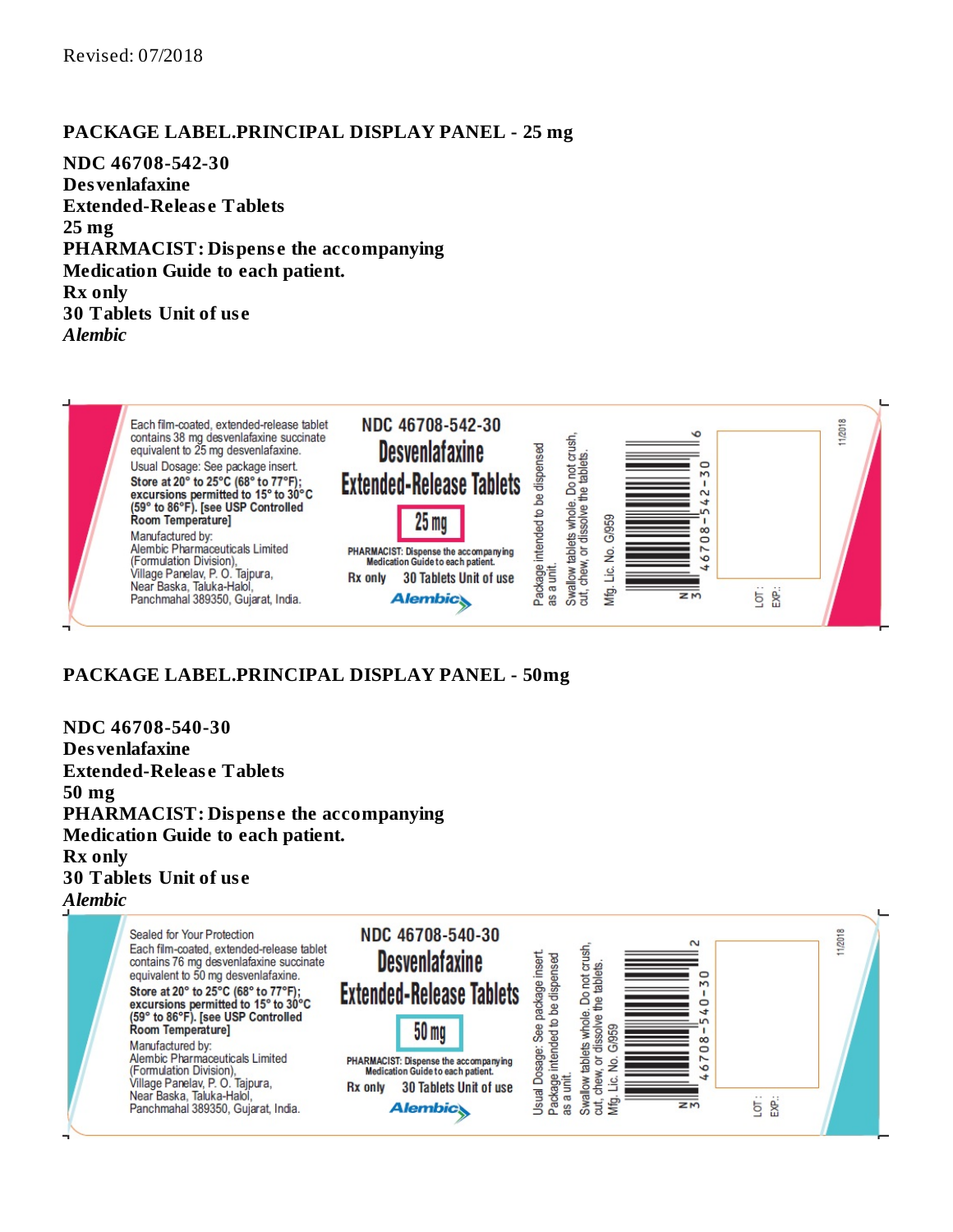## **PACKAGE LABEL.PRINCIPAL DISPLAY PANEL - 100mg**

**NDC 46708-541-30 Desvenlafaxine Extended-Releas e Tablets 100 mg PHARMACIST: Dispens e the accompanying Medication Guide to each patient. Rx only 30 Tablets Unit of us e** *Alembic*

| Sealed for Your Protection<br>Each film-coated, extended-release tablet<br>contains 152 mg desvenlafaxine succinate<br>equivalent to 100 mg desvenlafaxine.<br>Store at 20° to 25°C (68° to 77°F);<br>excursions permitted to 15° to 30°C<br>(59° to 86°F). [see USP Controlled<br>Room Temperature]<br>Manufactured by:<br>Alembic Pharmaceuticals Limited<br>(Formulation Division),<br>Village Panelav, P. O. Taipura,<br>Near Baska, Taluka-Halol,<br>Panchmahal 389350, Gujarat, India. |
|----------------------------------------------------------------------------------------------------------------------------------------------------------------------------------------------------------------------------------------------------------------------------------------------------------------------------------------------------------------------------------------------------------------------------------------------------------------------------------------------|
|----------------------------------------------------------------------------------------------------------------------------------------------------------------------------------------------------------------------------------------------------------------------------------------------------------------------------------------------------------------------------------------------------------------------------------------------------------------------------------------------|

| <b>DESVENLAFAXINE</b>                                                                                    |                         |                           |               |  |  |
|----------------------------------------------------------------------------------------------------------|-------------------------|---------------------------|---------------|--|--|
| desvenlafaxine succinate tablet, extended release                                                        |                         |                           |               |  |  |
|                                                                                                          |                         |                           |               |  |  |
| <b>Product Information</b>                                                                               |                         |                           |               |  |  |
| Product Type                                                                                             | HUMAN PRESCRIPTION DRUG | <b>Item Code (Source)</b> | NDC:46708-540 |  |  |
| <b>Route of Administration</b>                                                                           | ORAL                    |                           |               |  |  |
|                                                                                                          |                         |                           |               |  |  |
|                                                                                                          |                         |                           |               |  |  |
| <b>Active Ingredient/Active Moiety</b>                                                                   |                         |                           |               |  |  |
| <b>Basis of Strength Strength</b><br><b>Ingredient Name</b>                                              |                         |                           |               |  |  |
| DESVENLAFAXINE SUCCINATE (UNII: ZB22ENF0XR) (DESVENLAFAXINE - UNII:NG99554ANW) DESVENLAFAXINE<br>$50$ mg |                         |                           |               |  |  |
|                                                                                                          |                         |                           |               |  |  |
|                                                                                                          |                         |                           |               |  |  |
| <b>Inactive Ingredients</b>                                                                              |                         |                           |               |  |  |
|                                                                                                          | <b>Ingredient Name</b>  |                           | Strength      |  |  |
| HYPROMELLOSE, UNSPECIFIED (UNII: 3NXW29V3WO)                                                             |                         |                           |               |  |  |
| MICRO CRYSTALLINE CELLULO SE (UNII: OP1R32D61U)                                                          |                         |                           |               |  |  |
| PO VIDONE K90 (UNII: RDH86HJV5Z)                                                                         |                         |                           |               |  |  |
| TALC (UNII: 7SEV7J4R1U)                                                                                  |                         |                           |               |  |  |
| MAGNESIUM STEARATE (UNII: 70097M6I30)                                                                    |                         |                           |               |  |  |
| TITANIUM DIO XIDE (UNII: 15FIX9V2JP)                                                                     |                         |                           |               |  |  |
| POLYETHYLENE GLYCOL 6000 (UNII: 30IQX730WE)                                                              |                         |                           |               |  |  |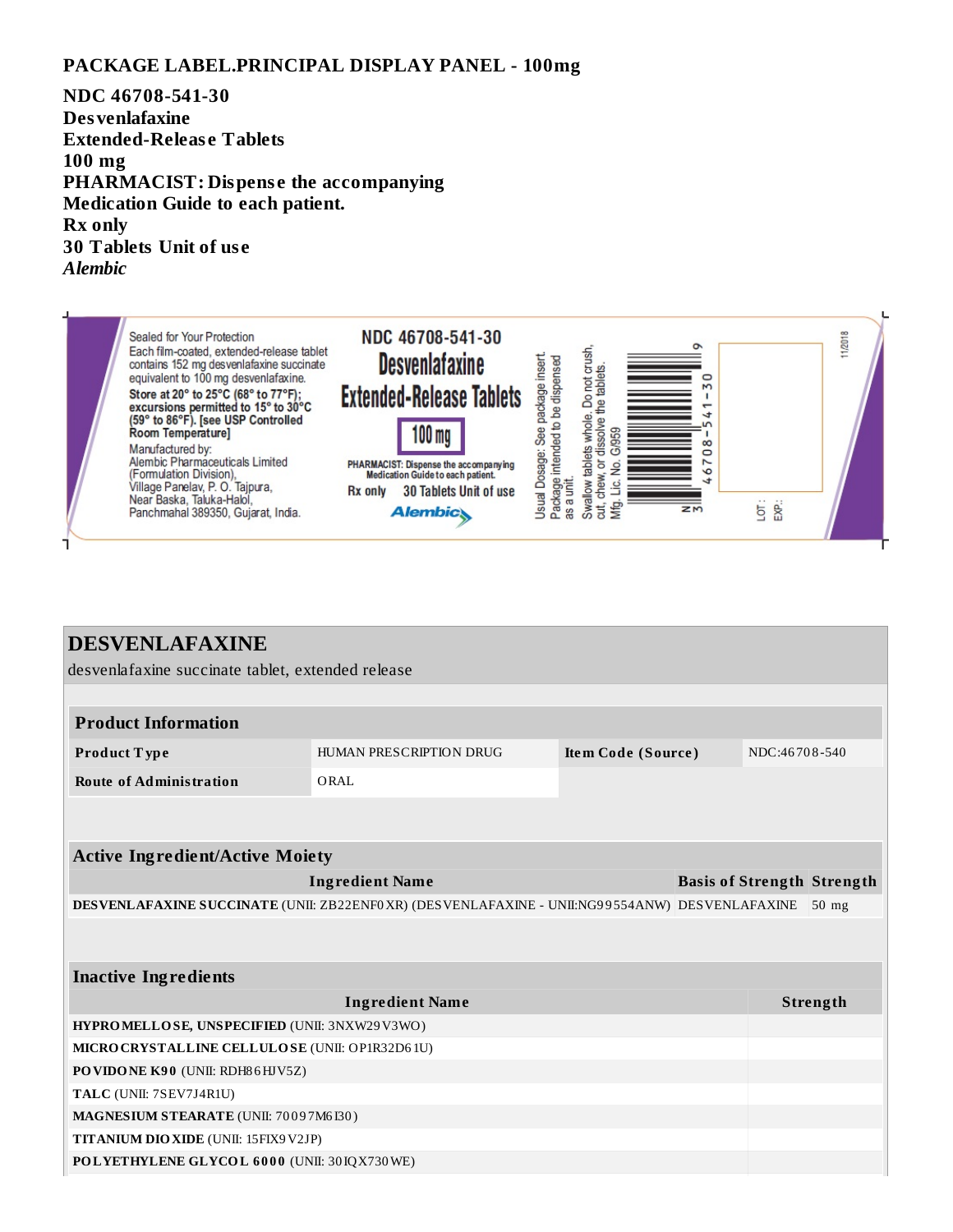| <b>FERRIC OXIDE RED (UNII: 1K09F3G675)</b> |  |
|--------------------------------------------|--|
|--------------------------------------------|--|

| <b>Product Characteristics</b> |                   |                     |                    |  |  |
|--------------------------------|-------------------|---------------------|--------------------|--|--|
| Color                          | PINK (Light Pink) | Score               | no score           |  |  |
| <b>Shape</b>                   | ROUND (Biconvex)  | <b>Size</b>         | $10 \,\mathrm{mm}$ |  |  |
| <b>Flavor</b>                  |                   | <b>Imprint Code</b> | L <sub>349</sub>   |  |  |
| <b>Contains</b>                |                   |                     |                    |  |  |

# **Packaging**

| # | <b>Item Code</b>   | <b>Package Description</b>                                             | Marketing Start Date Marketing End Date |  |
|---|--------------------|------------------------------------------------------------------------|-----------------------------------------|--|
|   | 1 NDC:46708-540-17 | 14 in 1 BOTTLE; Type 0: Not a Combination Product                      | 03/01/2017                              |  |
|   |                    | 2 NDC:46708-540-30 30 in 1 BOTTLE; Type 0: Not a Combination Product   | 03/01/2017                              |  |
|   |                    | 3 NDC:46708-540-90 90 in 1 BOTTLE; Type 0: Not a Combination Product   | 0 3/0 1/20 17                           |  |
|   |                    | 4 NDC:46708-540-31 100 in 1 BOTTLE; Type 0: Not a Combination Product  | 03/01/2017                              |  |
|   |                    | 5 NDC:46708-540-91 1000 in 1 BOTTLE; Type 0: Not a Combination Product | 03/01/2017                              |  |
|   |                    | 6 NDC:46708-540-10 100 in 1 CARTON; Type 0: Not a Combination Product  | 03/01/2017                              |  |
|   |                    | 7 NDC:46708-540-80 80 in 1 CARTON; Type 0: Not a Combination Product   | 03/01/2017                              |  |

# **Marketing Information**

| <b>Marketing Category</b> | <b>Application Number or Monograph Citation</b> | Marketing Start Date | Marketing End Date |
|---------------------------|-------------------------------------------------|----------------------|--------------------|
| <b>ANDA</b>               | ANDA204003                                      | 03/01/2017           |                    |

# **DESVENLAFAXINE**

desvenlafaxine succinate tablet, extended release

| <b>Product Information</b>                                                                    |                         |                    |  |               |                                   |
|-----------------------------------------------------------------------------------------------|-------------------------|--------------------|--|---------------|-----------------------------------|
| <b>Product Type</b>                                                                           | HUMAN PRESCRIPTION DRUG | Item Code (Source) |  | NDC:46708-541 |                                   |
| <b>Route of Administration</b>                                                                | ORAL                    |                    |  |               |                                   |
|                                                                                               |                         |                    |  |               |                                   |
| <b>Active Ingredient/Active Moiety</b>                                                        |                         |                    |  |               |                                   |
|                                                                                               | <b>Ingredient Name</b>  |                    |  |               | <b>Basis of Strength Strength</b> |
| DESVENLAFAXINE SUCCINATE (UNII: ZB22ENF0XR) (DESVENLAFAXINE - UNII:NG99554ANW) DESVENLAFAXINE |                         |                    |  | $100$ mg      |                                   |
|                                                                                               |                         |                    |  |               |                                   |
| <b>Inactive Ingredients</b>                                                                   |                         |                    |  |               |                                   |
|                                                                                               | <b>Ingredient Name</b>  |                    |  |               | Strength                          |
| HYPROMELLOSE, UNSPECIFIED (UNII: 3NXW29V3WO)                                                  |                         |                    |  |               |                                   |
| MICRO CRYSTALLINE CELLULO SE (UNII: OP1R32D61U)                                               |                         |                    |  |               |                                   |
| PO VIDO NE K90 (UNII: RDH86 HJV5Z)                                                            |                         |                    |  |               |                                   |
| TALC (UNII: 7SEV7J4R1U)                                                                       |                         |                    |  |               |                                   |
| MAGNESIUM STEARATE (UNII: 70097M6I30)                                                         |                         |                    |  |               |                                   |
| <b>TITANIUM DIO XIDE (UNII: 15FIX9 V2JP)</b>                                                  |                         |                    |  |               |                                   |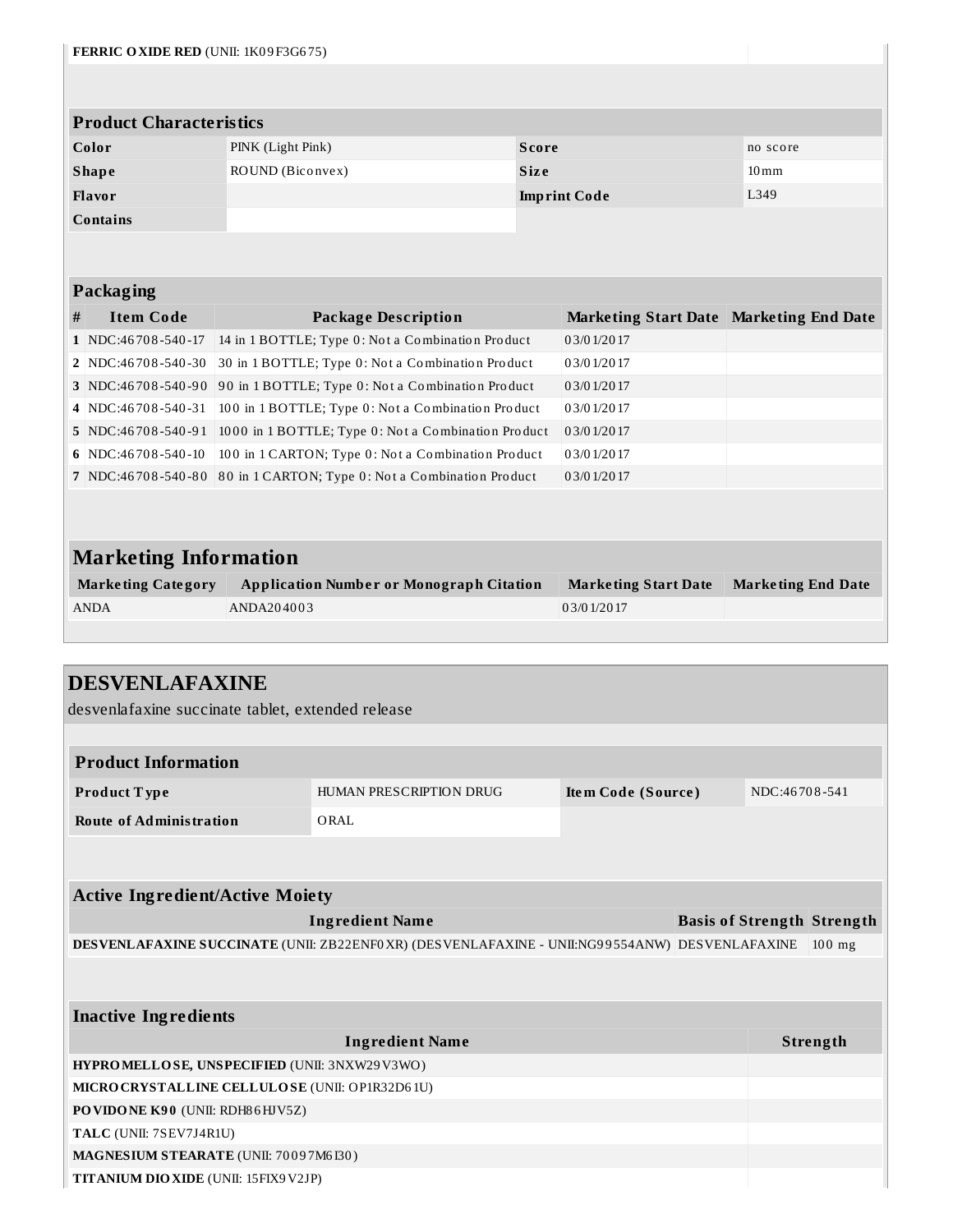| FERRIC OXIDE RED (UNII: 1K09F3G675)                                                   |                              |                                                                                                |                                         |                                   |  |
|---------------------------------------------------------------------------------------|------------------------------|------------------------------------------------------------------------------------------------|-----------------------------------------|-----------------------------------|--|
| POLYETHYLENE GLYCOL 8000 (UNII: Q662QK8M3B)                                           |                              |                                                                                                |                                         |                                   |  |
| FERROSOFERRIC OXIDE (UNII: XM0 M8 7F357)                                              |                              |                                                                                                |                                         |                                   |  |
|                                                                                       |                              |                                                                                                |                                         |                                   |  |
|                                                                                       |                              |                                                                                                |                                         |                                   |  |
| <b>Product Characteristics</b>                                                        |                              |                                                                                                |                                         |                                   |  |
| Color                                                                                 | BROWN (Dark Brown to Red)    |                                                                                                | <b>Score</b>                            | no score                          |  |
| <b>Shape</b>                                                                          | ROUND (Biconvex)             |                                                                                                | <b>Size</b>                             | $10 \,\mathrm{mm}$                |  |
| Flavor<br><b>Imprint Code</b>                                                         |                              |                                                                                                |                                         | L350                              |  |
| Contains                                                                              |                              |                                                                                                |                                         |                                   |  |
|                                                                                       |                              |                                                                                                |                                         |                                   |  |
|                                                                                       |                              |                                                                                                |                                         |                                   |  |
| <b>Packaging</b>                                                                      |                              |                                                                                                |                                         |                                   |  |
| <b>Item Code</b><br>#                                                                 |                              | <b>Package Description</b>                                                                     | Marketing Start Date Marketing End Date |                                   |  |
| 1 NDC:46708-541-17                                                                    |                              | 14 in 1 BOTTLE; Type 0: Not a Combination Product                                              | 03/01/2017                              |                                   |  |
| 2 NDC:46708-541-30                                                                    |                              | 30 in 1 BOTTLE; Type 0: Not a Combination Product                                              | 03/01/2017                              |                                   |  |
| 3 NDC:46708-541-90                                                                    |                              | 90 in 1 BOTTLE; Type 0: Not a Combination Product                                              | 03/01/2017                              |                                   |  |
| 4 NDC:46708-541-31                                                                    |                              | 100 in 1 BOTTLE; Type 0: Not a Combination Product                                             | 03/01/2017                              |                                   |  |
| 5 NDC:46708-541-91                                                                    |                              | 1000 in 1 BOTTLE; Type 0: Not a Combination Product                                            | 03/01/2017                              |                                   |  |
| 6 NDC:46708-541-10                                                                    |                              | 100 in 1 CARTON; Type 0: Not a Combination Product                                             | 03/01/2017                              |                                   |  |
| 7 NDC:46708-541-80                                                                    |                              | 80 in 1 CARTON; Type 0: Not a Combination Product                                              | 03/01/2017                              |                                   |  |
|                                                                                       |                              |                                                                                                |                                         |                                   |  |
|                                                                                       |                              |                                                                                                |                                         |                                   |  |
|                                                                                       |                              |                                                                                                |                                         |                                   |  |
|                                                                                       | <b>Marketing Information</b> |                                                                                                |                                         |                                   |  |
|                                                                                       |                              |                                                                                                |                                         |                                   |  |
| <b>Marketing Category</b>                                                             |                              | <b>Application Number or Monograph Citation</b>                                                | <b>Marketing Start Date</b>             | <b>Marketing End Date</b>         |  |
| <b>ANDA</b>                                                                           | ANDA204003                   |                                                                                                | 03/01/2017                              |                                   |  |
|                                                                                       |                              |                                                                                                |                                         |                                   |  |
|                                                                                       |                              |                                                                                                |                                         |                                   |  |
| <b>DESVENLAFAXINE</b>                                                                 |                              |                                                                                                |                                         |                                   |  |
| desvenlafaxine succinate tablet, extended release                                     |                              |                                                                                                |                                         |                                   |  |
|                                                                                       |                              |                                                                                                |                                         |                                   |  |
| <b>Product Information</b>                                                            |                              |                                                                                                |                                         |                                   |  |
| Product Type                                                                          |                              | HUMAN PRESCRIPTION DRUG                                                                        | Item Code (Source)                      | NDC:46708-542                     |  |
|                                                                                       |                              |                                                                                                |                                         |                                   |  |
| <b>Route of Administration</b>                                                        |                              | ORAL                                                                                           |                                         |                                   |  |
|                                                                                       |                              |                                                                                                |                                         |                                   |  |
|                                                                                       |                              |                                                                                                |                                         |                                   |  |
| <b>Active Ingredient/Active Moiety</b>                                                |                              |                                                                                                |                                         |                                   |  |
|                                                                                       |                              | <b>Ingredient Name</b>                                                                         |                                         | <b>Basis of Strength Strength</b> |  |
|                                                                                       |                              | DESVENLAFAXINE SUCCINATE (UNII: ZB22ENF0 XR) (DESVENLAFAXINE - UNII:NG99554ANW) DESVENLAFAXINE |                                         | $25 \text{ mg}$                   |  |
|                                                                                       |                              |                                                                                                |                                         |                                   |  |
|                                                                                       |                              |                                                                                                |                                         |                                   |  |
| <b>Inactive Ingredients</b>                                                           |                              |                                                                                                |                                         |                                   |  |
|                                                                                       |                              | <b>Ingredient Name</b>                                                                         |                                         | Strength                          |  |
| HYPROMELLOSE, UNSPECIFIED (UNII: 3NXW29V3WO)                                          |                              |                                                                                                |                                         |                                   |  |
| MICRO CRYSTALLINE CELLULO SE (UNII: OP1R32D61U)<br>PO VIDO NE K90 (UNII: RDH86 HJV5Z) |                              |                                                                                                |                                         |                                   |  |